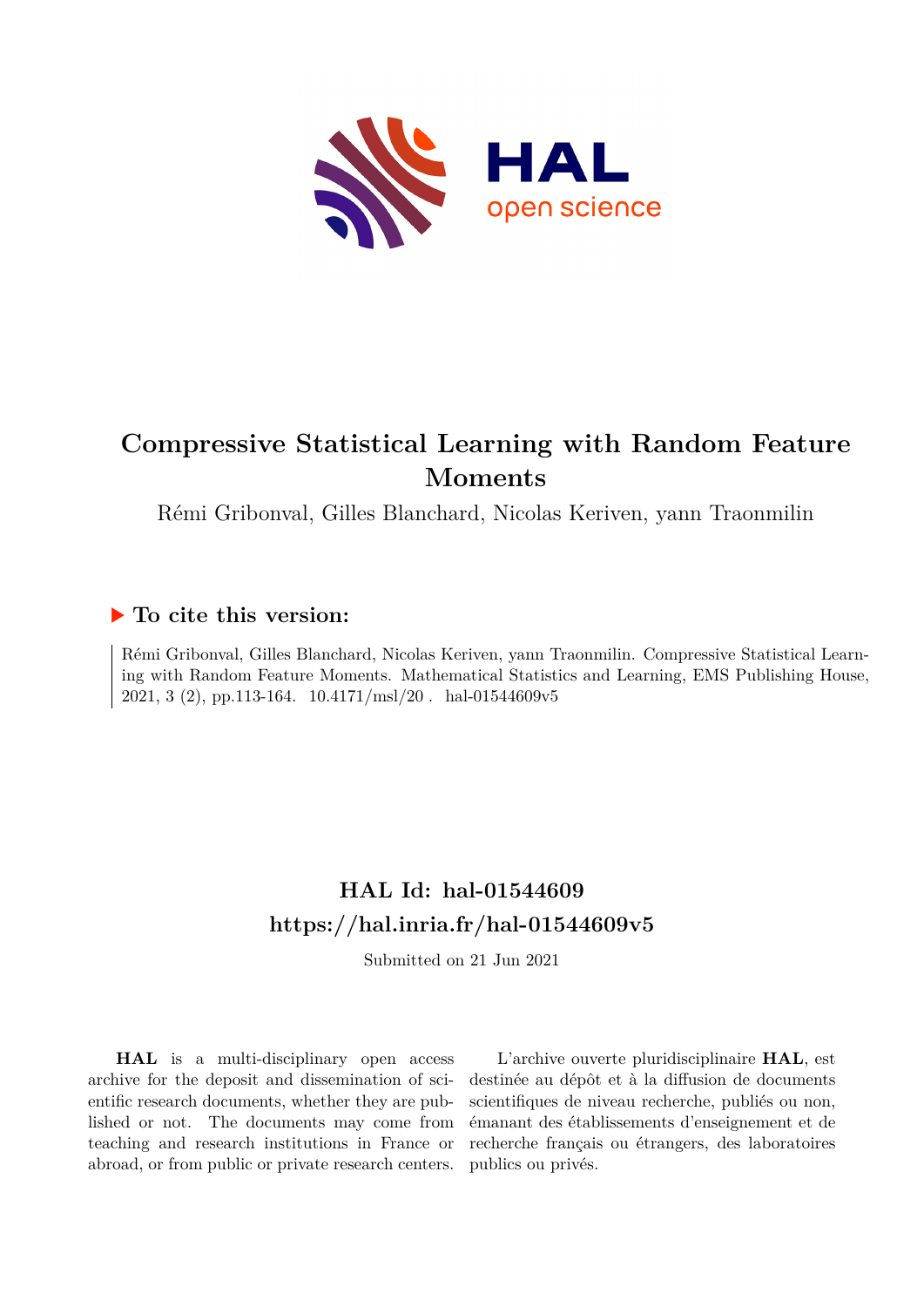# Compressive Statistical Learning with Random Feature Moments

Rémi Gribonval<sup>∗</sup> Gilles Blanchard †

remi.gribonval@inria.fr gilles.blanchard@universite-paris-saclay.fr Nicolas Keriven‡ nicolas.keriven@gipsa-lab.grenoble-inp.fr Yann Traonmilin<sup>§</sup> yann.traonmilin@math.u-bordeaux.fr

June 21, 2021

#### Abstract

We describe a general framework –*compressive statistical learning*– for resource-efficient largescale learning: the training collection is compressed in one pass into a low-dimensional sketch (a vector of random empirical generalized moments) that captures the information relevant to the considered learning task. A near-minimizer of the risk is computed from the sketch through the solution of a nonlinear least squares problem. We investigate sufficient sketch sizes to control the generalization error of this procedure. The framework is illustrated on compressive PCA, compressive clustering, and compressive Gaussian mixture Modeling with fixed known variance. The latter two are further developed in a companion paper.

Keywords: Kernel mean embedding, random features, random moments, statistical learning, dimension reduction

## 1 Introduction

Large-scale machine learning faces a number of fundamental computational challenges, triggered both by the high dimensionality of modern data and the increasing availability of very large training collections. Besides the need to cope with high-dimensional features extracted from images, volumetric data, etc., a key challenge is to develop techniques able to fully leverage the information content and learning opportunities opened by large training collections of millions to billions or more items, with controlled computational resources.

Such training volumes can severely challenge traditional statistical learning paradigms based on batch empirical risk minimization. Statistical learning offers a standardized setting where learning problems are expressed as the optimization of an expected loss, or risk,  $\mathcal{R}(\pi,h) := \mathbb{E}_{X \sim \pi} \ell(X,h)$ over a parameterized family of hypotheses  $\mathcal{H}$  (where  $\pi$  is the probability distribution of the training collection). This risk is empirically estimated on a training collection, and parameters that empirically minimize it are seeked, possibly with some regularization. Empirical minimization typically requires

<sup>∗</sup>Univ Lyon, Inria, CNRS, ENS de Lyon, UCB Lyon 1, LIP UMR 5668, F-69342, Lyon, France

This work was initiated while R. Gribonval, N. Keriven and Y. Traonmilin were with Univ Rennes, Inria, CNRS, IRISA F-35000 Rennes, France; and while G. Blanchard was with the University of Potsdam, Germany.

<sup>†</sup>Universit´e Paris-Saclay, CNRS, Inria, Laboratoire de math´ematiques d'Orsay, F-91405, Orsay, France.

<sup>‡</sup>CNRS, GIPSA-lab, UMR 5216, F-38400 Saint-Martin-d'H`eres, France.

<sup>§</sup>CNRS, Univ. Bordeaux, Bordeaux INP, IMB, UMR 5251, F-33400 Talence, France.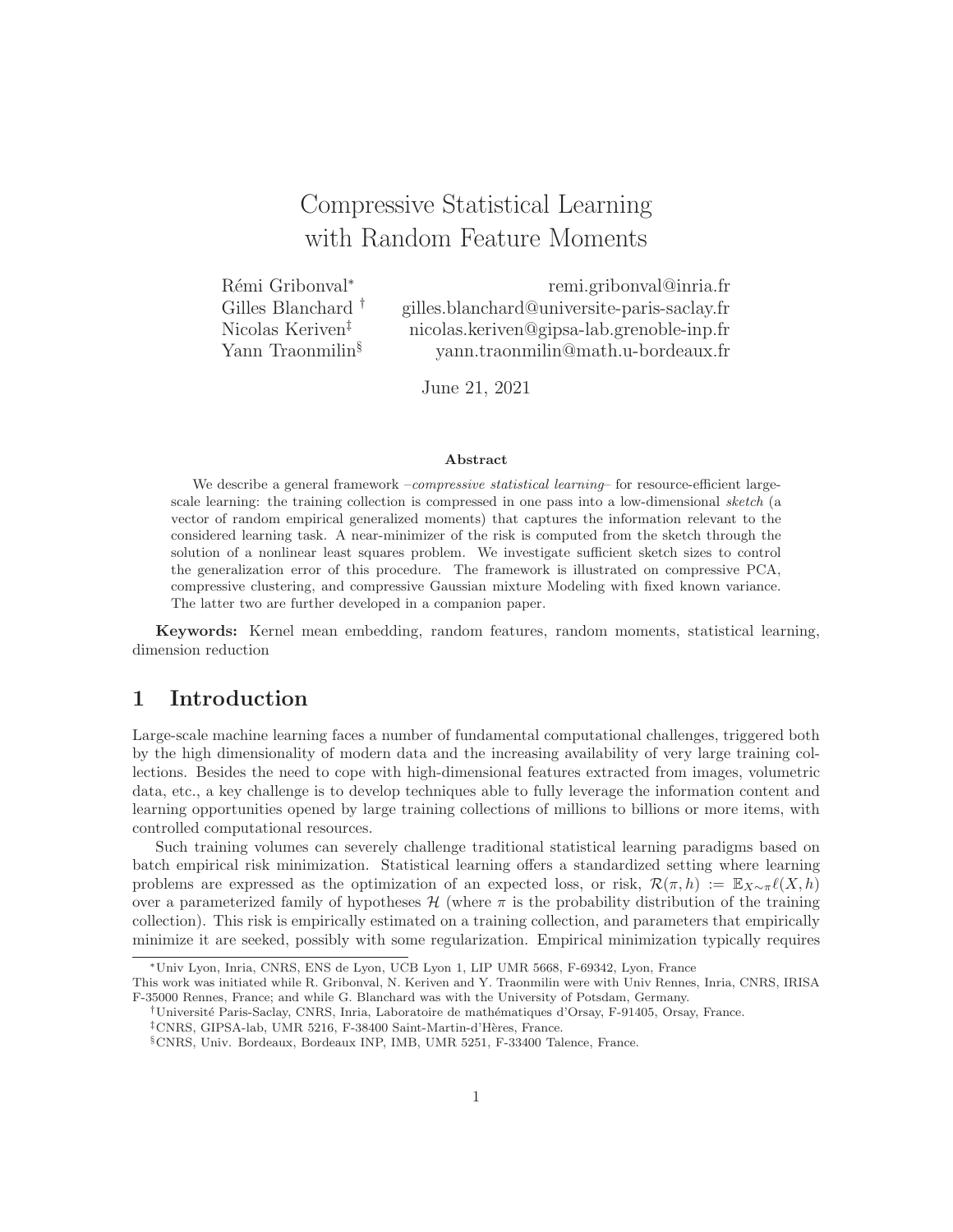access to the whole training collection, either in batch mode or iteratively with one or more passes of stochastic gradient. This can become prohibitively costly when the collection is large and each iteration has non-negligible cost. An alternative is to sub-sample the collection, but this may come at the price of neglecting some important items from the collection. Besides online learning [e.g. Mairal et al., 2010], sampling techniques such as coresets [Feldman and Langberg, 2011] or Nyström's method [e.g. Rudi et al., 2015] have emerged to circumvent computational bottlenecks and preserve the ability to exploit latent information from large collections.

Can we design an alternative learning framework, with the ability to compress the training collection before even starting to learn? We advocate a possible route, compressive statistical learning, which is inspired by the notion of sketching and is endowed with favorable computational features especially in the context of the streaming and distributed data model [Cormode et al., 2011] (see Section 1.3). Rooted both in the generalized method of moments [Hall, 2005] and in compressive sensing [Foucart and Rauhut, 2012], it leverages techniques from kernel methods such as kernel mean embeddings [Gretton et al., 2007, Sriperumbudur et al., 2010] and random Fourier features [Rahimi and Recht, 2007] to obtain innovative statistical guarantees.

As a trivial example, assume  $x, h$  belong to  $\mathbb{R}^d$ , and consider the squared loss  $\ell(x, h) = ||x - h||^2$ , whose risk minimizer is  $\mathbb{E}[X]$ . In this specific example, keeping only the d empirical averages of the coordinates of  $X$  is obviously sufficient. The vision developed in this paper is that, for certain learning problems, all the necessary information can be captured in a sketch: a vector of empirical (generalized) moments of the collection that captures the information relevant to the considered learning task. Computing the sketch is then feasible in one pass, and a near-minimizer of the risk can be computed from the sketch with controlled generalization error.

This paper is dedicated to show how this phenomenon can be generalized: roughly speaking, can the sketch size be taken to be proportional to the number of "intrinsic parameters" of the learning task? Another fundamental requirement for the sketching operation is to be online. When recording the training collection, it should be possible to update the sketch at almost no additional cost. The original training collection can then be discarded and learning can be performed from the sketch only, potentially leading to privacy-preservation. As shown in the companion paper [Gribonval et al., 2020], a sketching procedure based on random generalized moments meets these requirement for clustering and Gaussian mixture estimation.

#### 1.1 Inspiration from compressive sensing

Another classical example of learning task is (centered) Principal Component Analysis (PCA). In this setting,  $x \in \mathbb{R}^d$ , h is an arbitrary linear subspace of dimension k, and the loss is  $\ell(x, h) = ||x - P_hx||_2^2$ with  $P_h$  the orthogonal projector onto h. The matrix of second moments  $\Sigma_{\pi} := \mathbb{E}_{X \sim \pi} X X^T$  is known to summarize all the information needed to select the best subspace for a training collection. It thus constitutes a natural sketch (of finite dimension  $d^2$ ) of the training set.

A much smaller sketch can in fact be computed. Results from compressive sensing and low-rank matrix completion [Foucart and Rauhut, 2012] allow to compress the matrix of second moments to a sketch of dimension of the order of kd (much smaller that  $d^2$  when  $k \ll d$ ) from which the best rank-k approximation to  $\Sigma_{\pi}$  can be accurately estimated (this rank-k approximation allows to calculate the PCA with appropriate learning guarantees, as we will see in Section 4). This compression operation is made using random linear projections on  $\Sigma_{\pi}$ , which can be seen as random second order moments of the training collection.

We propose to generalize such a sketching procedure to arbitrary random generalized moments. Given a learning task and training collection, we study the following questions:

- How can we perform learning from a sketch of the training collection?
- What statistical learning guarantees can we obtain with such a procedure?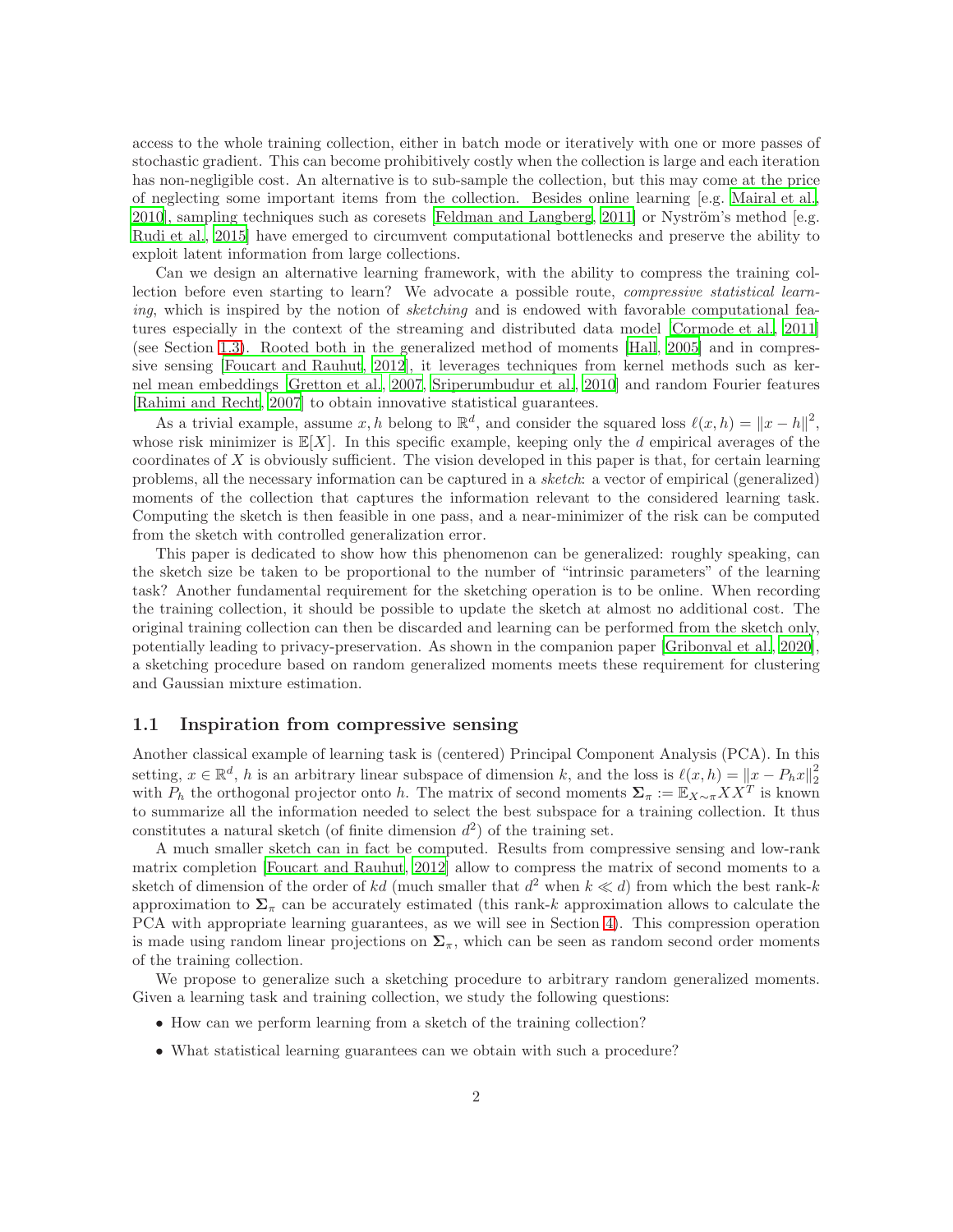#### 1.2 Contributions

In this paper, we present a general compressive learning framework.

- We describe a generic **sketching mechanism** with random generalized moments and provide a theoretical learning procedure from the sketched data.
- We derive general **learning guarantees** for sketching with random generalized moments.

In the companion paper [Gribonval et al., 2020], we exploit this framework to establish statistical learning guarantees for compressive clustering and compressive Gaussian mixture estimation. We conclude this paper by briefly discussing the potential impact of the proposed framework and its extensions in terms of privacy-aware learning and of the insight it may bring on the informationtheoretic properties of certain convolutional neural networks.

#### 1.3 Related work

Sketching and streaming methods. Sketches are closely linked with the development of streaming methods [Cormode et al., 2011], in which data items are seen once by the user then discarded. A sketch is a small summary of the data seen at a given time, that can be queried for a particular piece of information about the data. As required by the streaming context, when the database is modified, e.g. by inserting or deleting an element, the subsequent update of the sketch must be very fast. In practice, sketches are often applied in various contexts where the data are stored in multiple places. In this heavily distributed framework, a popular class of sketches is that of linear sketches, i.e. structures such that the sketch of the union of two databases is the sum of their sketches – then the sketch of a database distributed over several parts is simply the sum of all their sketches. The sketch presented in this work is indeed a linear sketch (when considered without the normalization constant  $1/n$ ) and as such, updates operations are excessively simple and fast. Sketches have been used for a large variety of operations [Cormode et al., 2011] such as the popular detection of heavy-hitters [Cormode and Muthukrishnan, 2005, Cormode and Hadjieleftheriou, 2009]. Closer to our framework, sketches have been used to approximately maintain histograms [Thaper et al., 2002] or quantiles [Gilbert et al., 2002], however these methods are subject to the well-known curse of dimensionality and are unfeasible even in moderate dimension.

Learning in a streaming context. Various learning algorithms have also been directly adapted to a streaming context. Examples include the Expectation-Maximization algorithm [Andrieu and Doucet, 2003, Cappé and Moulines, 2009], the  $k$ -means algorithm [Guha and Mishra, 2016, Ailon et al., 2009], or Principal Component Analysis [Ghashami et al., 2016]. In each case, the result of the algorithm is updated as new data becomes available. However these algorithms do not fully benefit from the many advantages of sketches. Sketches are simpler to merge in a distributed context, update operations are more immediate, and the learning step can be delocalized and performed on a dedicated machine.

Coresets. Another popular class of structures that summarize a database for learning is called coresets. Coresets were initially developed for k-means [Har-Peled and Mazumdar, 2004] or, more generally, subspace approximation [Feldman et al., 2010, Feldman and Langberg, 2011] and also applied to learning Gaussian Mixture Models [Feldman et al., 2011, Lucic et al., 2017]. In a sense, the philosophy behind coresets is situated halfway between sketches and streaming learning algorithms. Like the sketching approaches, coresets methods construct a compressed representation of the database (or "coreset"), but are somehow closer to already approximately performing the learning task. For instance, the coreset described in [Frahling and Sohler, 2005] already incorporates steps of Lloyd's k-means algorithm in its construction. Similar to the k-means++ algorithm [Arthur and Vassilvitskii, 2007], many coresets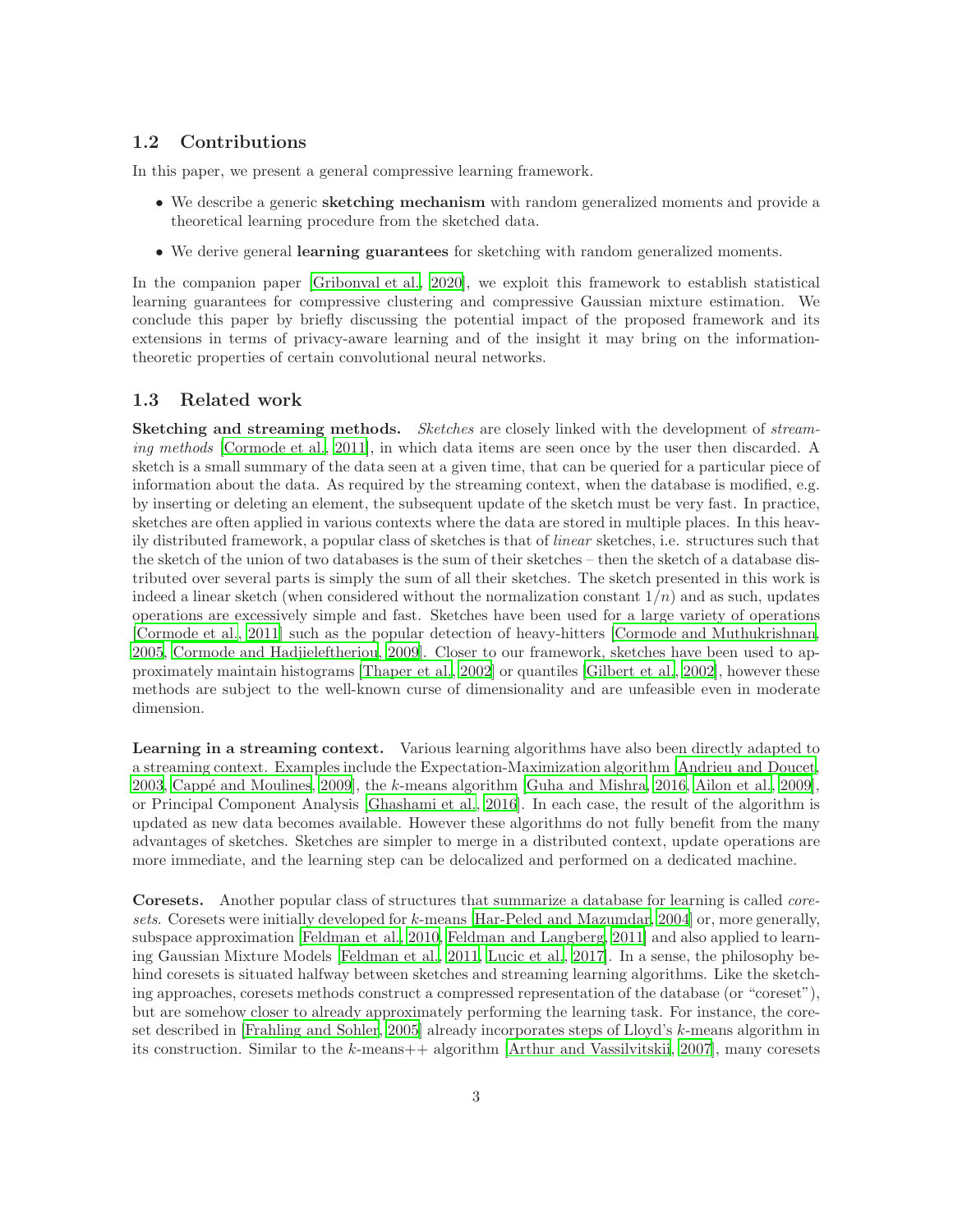have been developed as (weighted) adaptive subsampling of the data [Feldman et al., 2011, Lucic et al., 2017].

Linear sketches vs Coresets. It is in general difficult to compare sketching and coresets methods (including the sketching method presented in this paper) in terms of pure performance or theoretical guarantees, since they are very different approaches that can be more or less adapted to certain contexts. We can however outline some differences. Unlike sketches, coresets are not specifically build for the streaming context, and they may require several passes over the data. Nevertheless they can still be adapted to streams of data [as described e.g. in Har-Peled and Mazumdar, 2004, Feldman and Langberg, 2011, Lucic et al., 2017] by using a merge-and-reduce hierarchical strategy: for each batch of data that arrives sequentially, the user builds a coreset, then groups these coresets and builds a coreset of coresets, and so on. This update method is clearly less direct than updating a linear sketch, and more importantly the user must balance between keeping many coresets and letting the size of the overall summary grow with the number of points in the database, or keeping only highest-level coresets at the cost of losing precision in the theoretical guarantees each time the height of the hierarchical structure increases. As a comparison, the sketch presented in the companion paper [Gribonval et al., 2020]for k-means does not have these limitations: like with any linear sketch, updates are totally independent of previous events, and for a fixed sketch size the ability to perform the learning task strictly increases with the number of points.

Generalized Method of Moments and Compressive Sensing. The methodology that we employ to develop the proposed sketching framework is similar to a Generalized Method of Moments (GeMM) [Landau, 1987, Hall, 2005]: the parameters  $\theta$  of a model are learned by matching a collection of theoretical generalized moments from the distribution  $\pi_{\theta}$  with empirical ones from the data. GeMM is often seen as an alternative to Maximum Likelihood estimation, to obtain different identifiability guarantees [Belkin and Sinha, 2015, Hsu and Kakade, 2013, Anderson et al., 2014] or when the likelihood is not available. Traditionally, a finite number of moments is considered, but modern developments give guarantees when an infinite (integral) number of generalized moments are available [Carrasco and Florens, 2000, 2014], in particular generalized moments associated to the (empirical) characteristic function [Carrasco and Florens, 2002, Feuerverger and Mureika, 1977]. Our point of view is slightly different: we consider the collection of moments as a compressed representation of the data and as a means to achieve a learning task.

Compared to the guarantees usually obtained in GeMM such as consistency and efficiency of the estimator  $\hat{\theta}$ , the results that we obtain are more akin to Compressive Sensing and Statistical Learning. For instance, when learning Gaussian Mixture Models, we prove in the companion paper [Gribonval et al., 2020]that learning is robust to modeling error (the true distribution of the data is not exactly a GMM but close to one), which is generally overlooked in GeMM. In the proof technique, this is done by replacing the so-called "global identifiability condition", (i.e. injectivity of the moment operator), which is a classical condition in GeMM but is already difficult to prove and sometimes simply assumed by practitioners [see Newey and McFadden, 1994, p. 2127] by the strictly stronger Lower Restricted Isometry Property (LRIP) from the Compressive Sensing literature [Donoho, 2006, Candès et al., 2006, Baraniuk, 2007, Foucart and Rauhut, 2012. This is achieved by considering random feature moments (related to random features [Rahimi and Recht, 2007, 2009, Bach, 2017] and kernel mean embeddings [Sriperumbudur et al., 2010]), so in a sense the resulting Compressive Statistical Learning framework could be considered as a Method of Random Feature Moments. While the LRIP is reminiscent of certain kernel approximation guarantees with random features [see e.g. Sriperumbudur and Szabó, 2015, Bach, 2017, it is in fact of a different nature, and none seems to be a direct consequence of the other.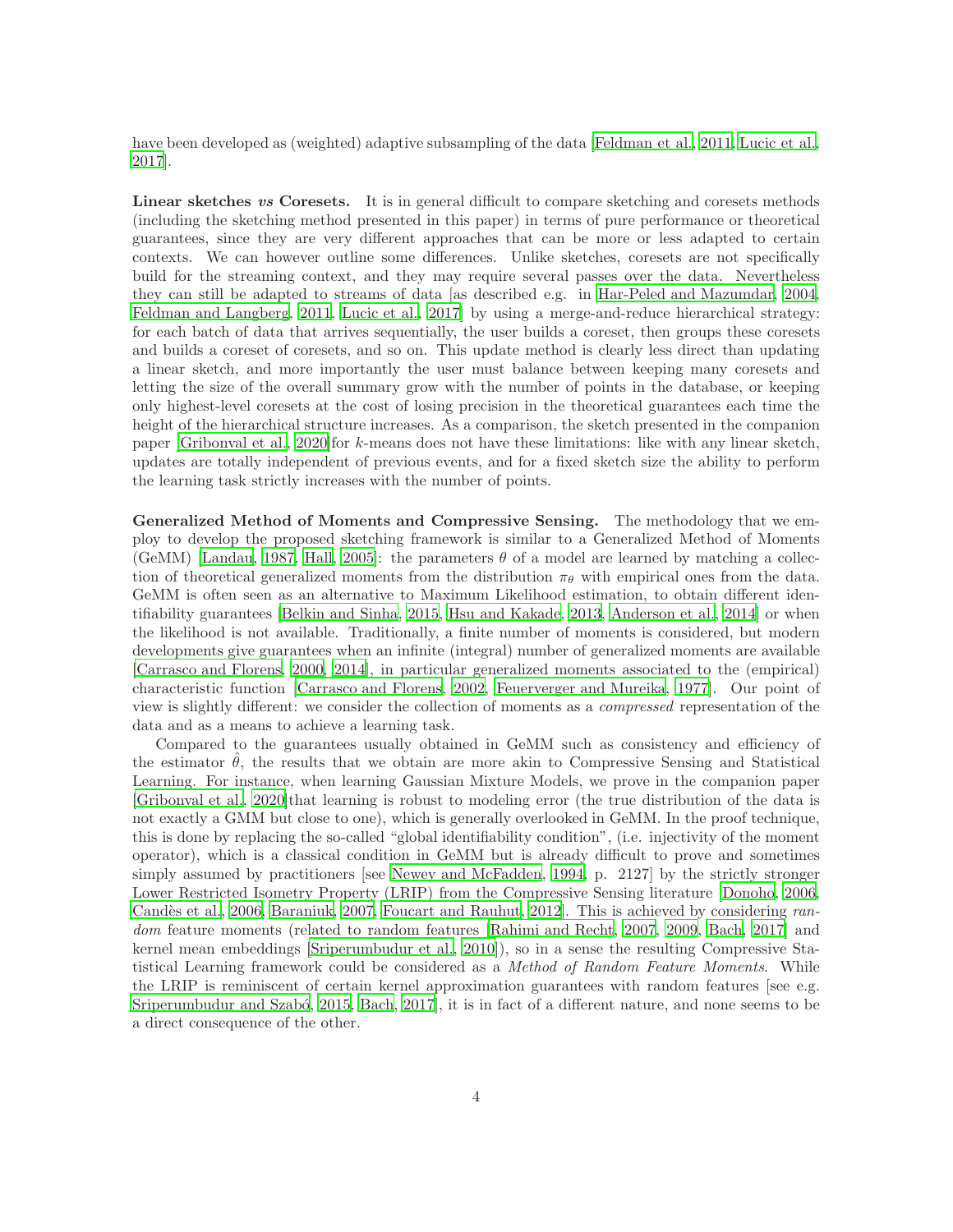#### 1.4 Outline

Section 2 describes our general framework for compressive statistical learning. We define here statistical learning guarantees, introduce the required notions and state our general Theorem on statistical learning guarantees for compressive learning. An important concept is the notion of Lower Restricted Isometry Property (LRIP) using the notion of a model set (a set of "simple" probability distributions) which is futher discussed in Section 3. To illustrate the proposed framework, we detail in Section 4 a procedure for Compressive PCA, where we do not intend to match the latest developments in the domain of PCA such as stochastic and incremental PCA [Arora et al., 2012, Balsubramani et al., 2013], kernel PCA using Nyström sampling [Sterge et al., 2020] or random features [Ullah et al., 2018, Sriperumbudur and Sterge, 2020]; but rather to give a first illustration. Generic techniques to establish the LRIP property for sketches of controlled size are described in Section 5. In the companion paper [Gribonval et al., 2020], we specify a sketching procedure and state the associated learning guarantees for compressive clustering and compressive Gaussian mixture estimation. We discuss in Section 6 possible extensions of the proposed framework as well as the insight it may bring on the information flow across one layer of a convolutive neural network with average pooling. Finally, all proofs are stated in the Appendix.

## 2 A general compression framework for statistical learning

This section is dedicated to the introduction of our compressive learning framework.

#### 2.1 Statistical learning

Statistical learning offers a standardized setting where many learning problems (supervised or unsupervised) can be expressed as the optimization of an expected risk over a parameterized family of functions. Formally, we consider a training collection  $\mathbf{X} = \{x_i\}_{i=1}^n \in \mathcal{Z}^n$  drawn i.i.d. from a probability distribution  $\pi$  on the measurable space  $(\mathcal{Z}, \mathfrak{Z})$ . In our examples,  $\mathcal{Z} = \mathbb{R}^d$  is endowed with the Borel  $\sigma$ -algebra 3. One wishes to select a hypothesis h from a hypothesis class  $\mathcal H$  to perform the task at hand. How well the task can be accomplished with the hypothesis h is typically measured through a loss function  $\ell : (x, h) \mapsto \ell(x, h) \in \mathbb{R}$  and the expected risk associated to h:

$$
\mathcal{R}(\pi,h) := \mathbb{E}_{X \sim \pi} \ell(X,h),
$$

where (here and in the sequel) we will always assume that we restrict our attention to probability distributions  $\pi$  such that  $x \mapsto \ell(x, h)$  is measurable and  $\pi$ -integrable for all  $h \in \mathcal{H}$ . In the idealized learning problem, one selects a function  $h_{\pi}^{\star}$  that minimizes the expected risk (we will assume existence of this minimum for a simpler presentation, although most statements to come can be transformed if needed using a sequence of approximate minimizers)

$$
h_{\pi}^{\star} \in \arg\min_{h \in \mathcal{H}} \mathcal{R}(\pi, h). \tag{1}
$$

We will use the shorthand  $h^*$  for  $h^*_{\pi}$  whenever there is no ambiguity from the context. In practice one has no access to the true risk  $\mathcal{R}(\pi, h)$  since the expectation with respect to the underlying probability distribution,  $\mathbb{E}_{X\sim\pi}[\cdot]$ , is unavailable. Instead, methods such as *empirical risk minimization* (ERM) produce an estimated hypothesis h̊ from the training dataset **X** by minimizing the risk  $\mathcal{R}(\hat{\pi}_n, \cdot)$  (or a regularized version) associated to the *empirical probability distribution*  $\hat{\pi}_n := \frac{1}{n} \sum_{i=1}^n \delta_{x_i}$  of the training samples. One expects to produce, with high probability at least  $1 - \zeta$  on the draw of the training set, the bound on the excess risk

$$
\mathcal{R}(\pi,\hat{h}) - \mathcal{R}(\pi,h^*) \le \eta_n = \eta_n(\zeta),\tag{2}
$$

where  $\eta_n$  typically decays as  $1/\sqrt{n}$  or better. We will use the following running examples.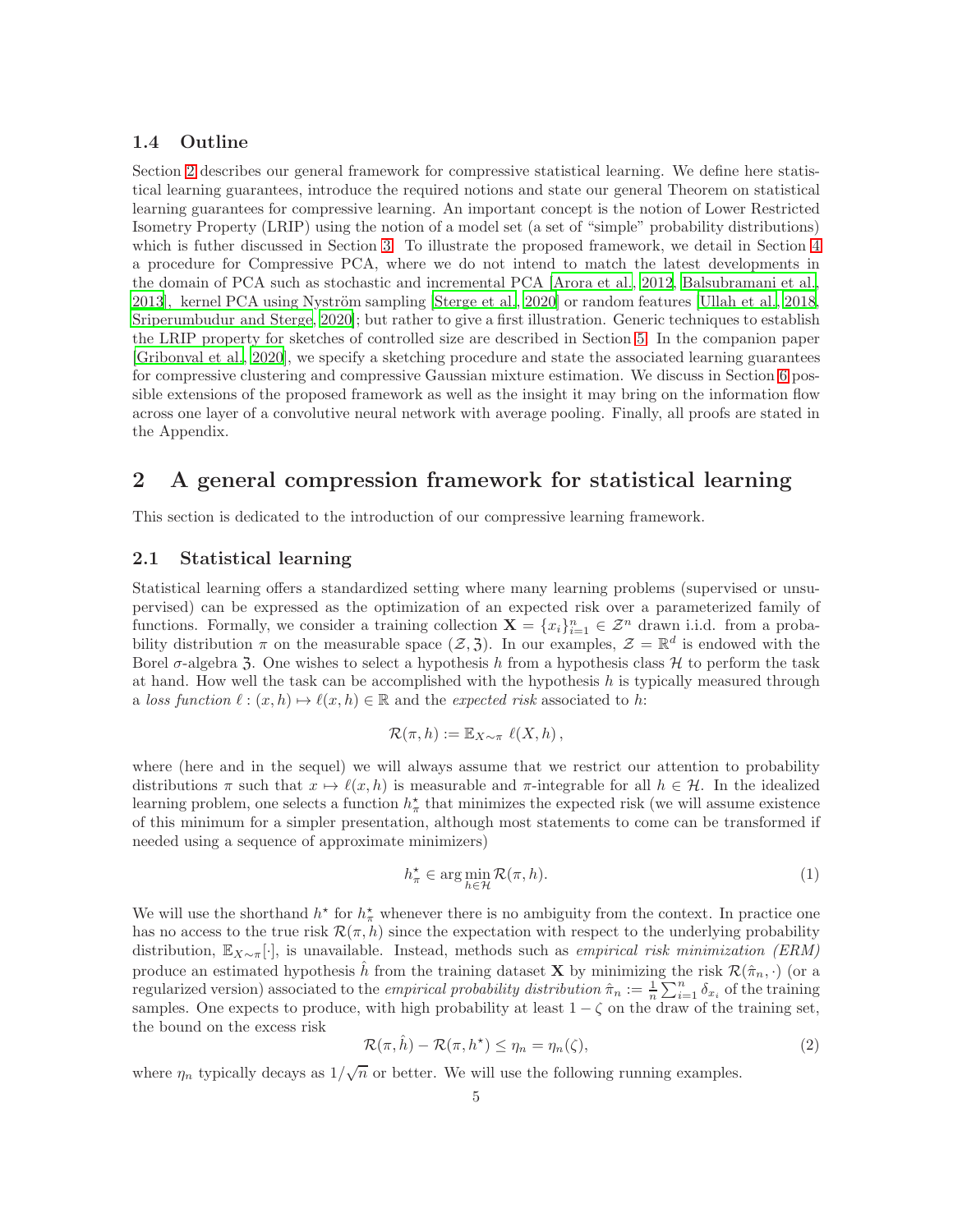#### Examples:

- **PCA**: as stated in the introduction, the loss function is  $\ell(x, h) = ||x P_hx||_2^2$  where  $P_h$  is the orthogonal projection onto the subspace hypothesis h of prescribed dimension  $k$ .
- k-means clustering: each hypothesis corresponds to a set of k candidate cluster centers,  $h =$  ${c_1, \ldots, c_k}$ , and the loss is defined by the k-means cost  $\ell(x, h) = \min_{1 \leq l \leq k} ||x - c_l||_2^2$  $\frac{2}{2}$ . The hypothesis class  $H$  may be further reduced by defining constraints on the considered centers (e.g., in some domain, or as detailed in the companion paper [Gribonval et al., 2020]with some separation between centers).
- Gaussian Mixture Modeling: each hypothesis  $h$  corresponds to the collection of weights, means and variances of a mixture of  $k$  Gaussians, whose probability density function is denoted  $\pi_h(x)$ . The loss function is based on the maximum likelihood  $\ell(x, h) = -\log \pi_h(x)$ .

#### 2.2 Compressive learning

Our aim, and one of the major achievements of this paper, is to control the excess risk (2) using an estimate h obtained from the sole knowledge of a sketch of the training collection. As we will see, the resulting philosophy for large-scale learning is, instead of addressing an ERM optimization problem of size proportional to the number of training samples, to first compute a sketch vector of size driven by the complexity of the task, then to address a nonlinear least-squares optimization problem associated to the Generalized Method of Moments (GeMM) on this sketch.

Taking its roots in compressive sensing [Donoho, 2006, Candès et al., 2006, Foucart and Rauhut, 2012] and the generalized method of moments [Landau, 1987, Hall, 2005], but also on kernel mean embeddings [Smola et al., 2007, Sriperumbudur et al., 2010], random features [Rahimi and Recht, 2007, 2009, Bach, 2017], and streaming algorithms [Gilbert et al., 2002, Cormode and Muthukrishnan, 2005, Cormode et al., 2011], *compressive learning* relies on the choice of a measurable (nonlinear) *feature* function  $\Phi : \mathcal{Z} \to \mathbb{R}^m$  or  $\mathbb{C}^m$  and has two main steps:

1. Compute generalized empirical moments using the feature function on the training collection to summarize it into a single sketch vector

$$
\mathbf{y} := \text{Sketch}(\mathbf{X}) := \frac{1}{n} \sum_{i=1}^{n} \Phi(x_i) \in \mathbb{R}^m \text{or } \mathbb{C}^m; \tag{3}
$$

2. Produce a hypothesis from the sketch using an appropriate learning procedure:  $\hat{h} = \text{Learn}(y)$ .

Overall, the goal is to design the feature function  $\Phi(\cdot)$  and the learning procedure Learn( $\cdot$ ) given a learning task (i.e., a loss function) such that the resulting hypothesis h has controlled excess risk  $(2)$ (if  $\Phi$  is drawn at random according to some specification, we want (2) to hold with high probablity also with respect to the draw of  $\Phi$ ). To anticipate on what will be developed in Section 3.1 (notably  $Eq. (27)$ , let us mention that learning from a sketch will take the form of a minimization problem

$$
\hat{h} \in \arg\min_{h \in \mathcal{H}} R(\mathbf{y}, h) \tag{4}
$$

where in a sense  $R(\mathbf{y},\cdot)$  will play the role of a proxy for the empirical risk  $\mathcal{R}(\hat{\pi}_n,\cdot)$ .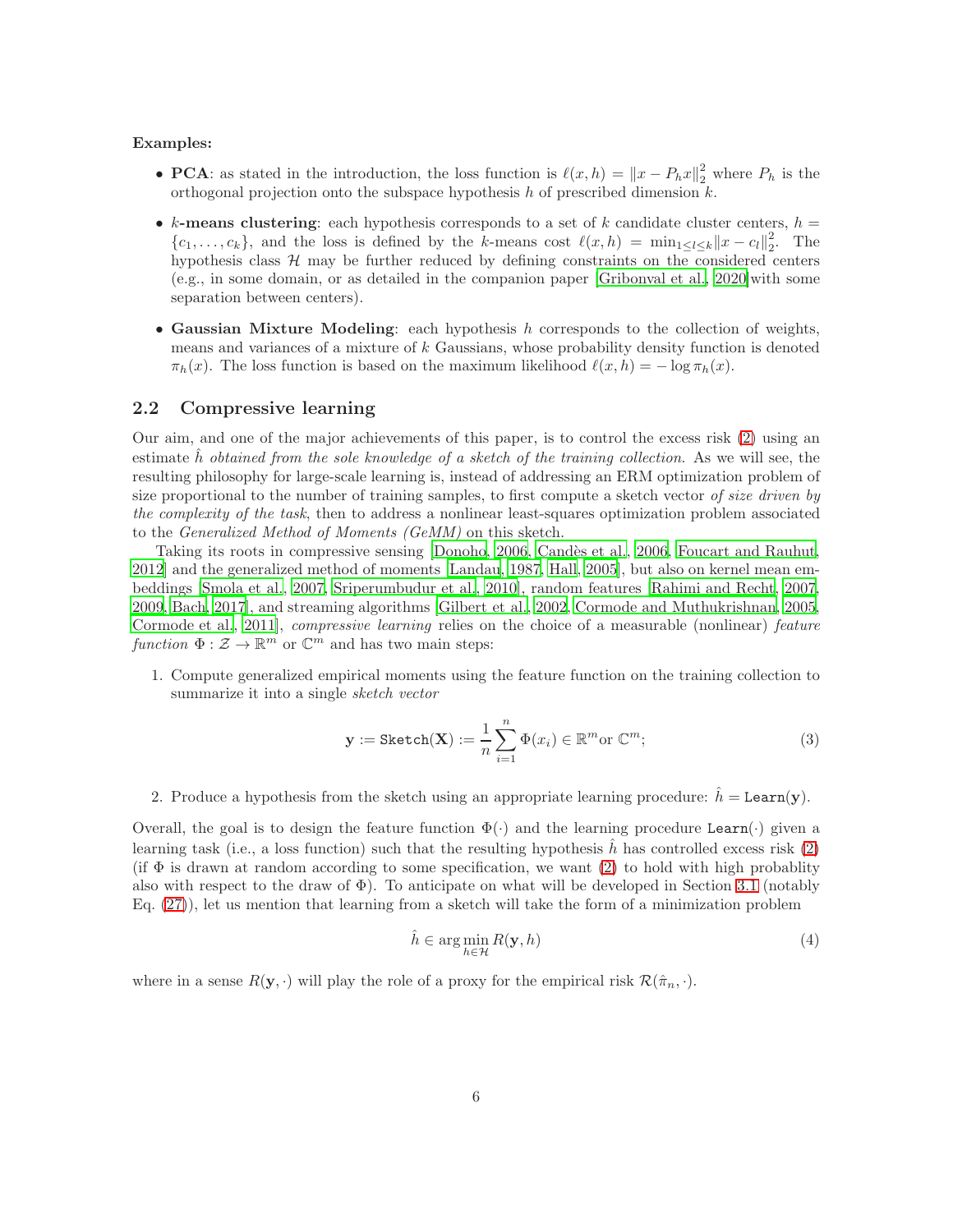#### Trivial examples.

- Estimation of the mean: Assume x, h belong to  $\mathbb{R}^d$ , and consider the squared loss  $\ell(x,h)$  =  $||x - h||^2$ , whose risk minimizer is  $\mathbb{E}[X]$ . In this specific example, it is obviously sufficient to keep only the d empirical averages of the coordinates of X, i.e., to use  $\Phi(x) := x$ .
- PCA: As the principal components are calculated from the eigenvalue decomposition of the matrix of second moments of the samples, we can simply use  $\Phi(x) := xx^T$ .

A less trivial example is *Compressive PCA*. Instead of estimating the full matrix  $\Sigma_{\pi} = \mathbb{E}_{X \sim \pi} X X^T$ , of size  $d \times d$ , it is known that computing m random gaussian linear measurements of this matrix makes it possible to manipulate a vector **y** of dimension  $m$  of the order of  $kd$  from which one can accurately estimate the best rank-k approximation to  $\Sigma_{\pi}$ , that gives the k first principal components. Nuclear norm minimization is typically used to produce this low rank approximation given the vector y. We will describe this procedure in details in Section 4 as a first illustration of our framework.

In the companion paper [Gribonval et al., 2020], for the more challenging examples of Compressive k-means and Compressive Gaussian Mixture Modeling, we provide a feature function  $\Phi$  and a method "Learn" (based on a specific proxy (4) corresponding to a non-convex least-squares minimization) that leads to a control of the excess risk.

As described below, these results are achieved by establishing links with the formalism of linear inverse problems and low complexity recovery (i.e., sparse/structured vector recovery, low-rank matrix recovery) and extending theoretical tools to the setting of compressive statistical learning.

#### 2.3 Compressive learning as a linear inverse problem

The most immediate link with linear inverse problems is the following. The sketch vector y can be seen as a *linear* function of the empirical probability distribution  $\hat{\pi}_n := \frac{1}{n} \sum_{i=1}^n \delta_{x_i}$ :

$$
\mathbf{y} = \text{Sketch}(\mathbf{X}) = \frac{1}{n} \sum_{i=1}^{n} \Phi(x_i) = \mathcal{A}(\hat{\pi}_n),
$$

where A is a linear operator from the set of distributions  $\pi$  such that  $\Phi$  is integrable with respect to  $\pi$ , to  $\mathbb{R}^m$  (or  $\mathbb{C}^m$ ), defined by

$$
\mathcal{A}(\pi) := \mathbb{E}_{X \sim \pi} \Phi(X). \tag{5}
$$

This is linear in the sense that  $\mathcal{A}(\theta \pi + (1 - \theta)\pi') = \theta \mathcal{A}(\pi) + (1 - \theta)\mathcal{A}(\pi')$  for any  $\pi, \pi'$  and  $0 \le \theta \le 1$ .

Since for large n we should have  $A(\hat{\pi}_n) \approx A(\pi)$ , the sketch y can be viewed as a noisy linear observation of the underlying probability distribution  $\pi$ . This viewpoint allows to formally leverage the general methodology of linear inverse problems to produce a hypothesis from the sketch y.

Conceptually, we construct the learning-from-sketch procedure  $h = \text{Learn}(y)$  in two steps:

• Define a so-called *decoder*  $\Delta$  that finds a probability distribution  $\tilde{\pi}$  given a sketch y:

$$
\widetilde{\pi} = \Delta[\mathbf{y}];
$$

• Find a best hypothesis from this estimate:

$$
\hat{h} \in \arg\min_{h \in \mathcal{H}} \mathcal{R}(\tilde{\pi}, h). \tag{6}
$$

<sup>&</sup>lt;sup>1</sup>One can extend A to a linear operator on the space of finite signed measures such that  $\Phi$  is integrable, see Appendix A.2.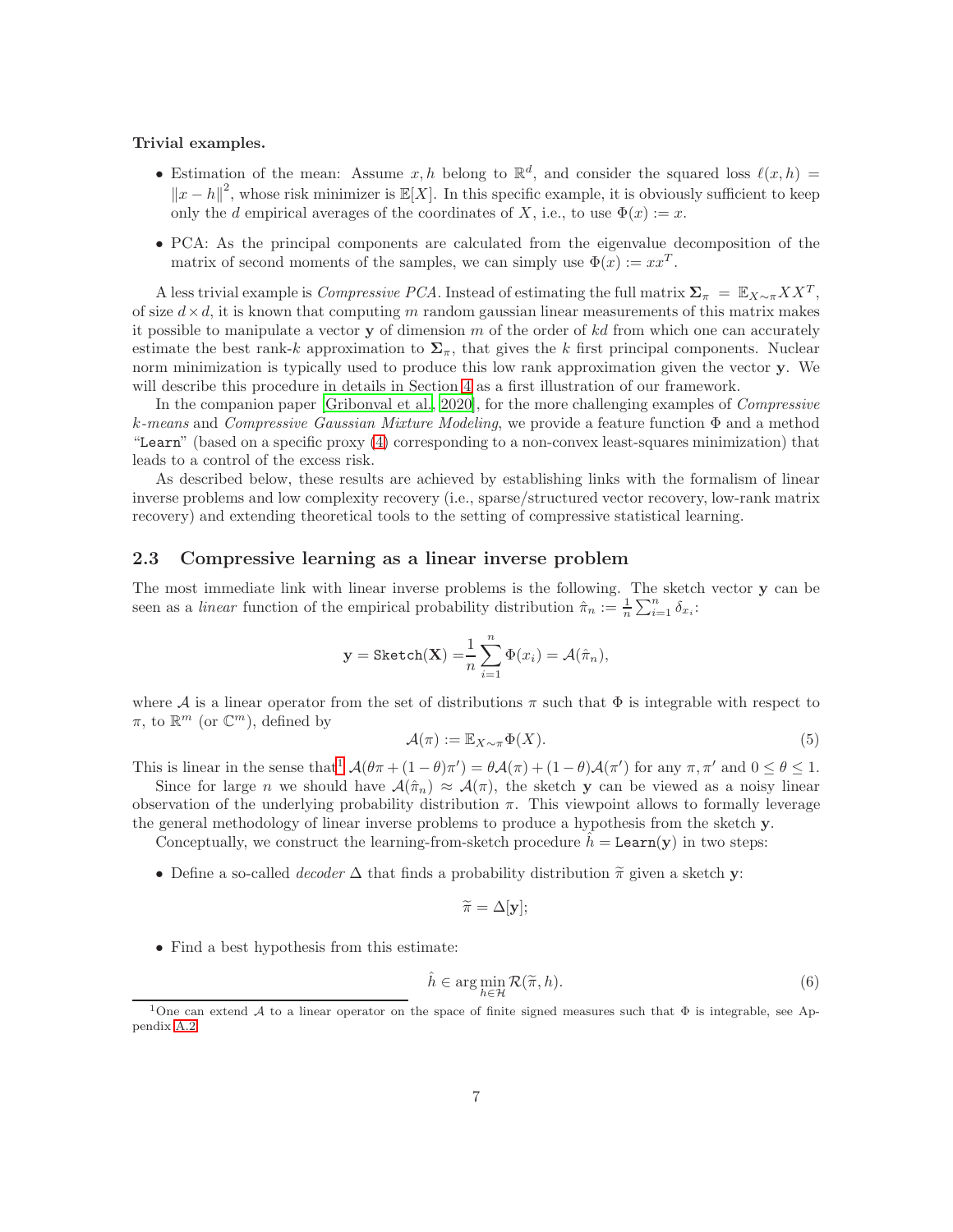As a first coarse analysis of this scheme, notice that if the decoder step is such that a uniform approximation between the risk of  $\tilde{\pi}$  and of  $\pi$  holds:

$$
\sup_{h \in \mathcal{H}} |\mathcal{R}(\pi, h) - \mathcal{R}(\widetilde{\pi}, h)| \le \frac{1}{2} \eta_n,
$$
\n(7)

then we will be able to control the excess risk  $(2)$  – our goal. Indeed, using  $(6)$  and the triangle inequality, it is easy to show that  $(7)$  directly implies  $(2)$ . (We will see later that  $(7)$  can be too coarse and will introduce a more refined analysis based on excess risks in Section 2.5.) In a way, this is very similar to ERM except that instead of using the empirical risk  $\mathcal{R}(\hat{\pi}_n, \cdot)$ , we use an estimate of the risk  $\mathcal{R}(\widetilde{\pi},\cdot)$  where  $\widetilde{\pi}$  is deduced directly from the sketch y.

**Remark 2.1.** At first sight, the above conceptual view may wrongly suggest that compressive learning replaces statistical learning with the much more difficult problem of non-parametric density estimation. Fortunately, as we will see, this is not the case, thanks to the fact that our objective is never to accurately estimate  $\pi$  in the standard sense of density estimation as, e.g., in [Bertin et al., 2011], but only to accurately estimate the risk  $\mathcal{R}(\pi, \cdot)$ . On practical examples, a natural decoder will be based on best moment matching over a parametric family of probability distributions, which will be expressed more directly as the minimization of a proxy for the risk (4), cf Section 3.1.

#### 2.4 Statistical learning guarantees: a first control of the excess risk

In this section, for simplicity we first focus on how to establish uniform control of the risks of the form (7) using general results from linear inverse problems (we shall introduce in the next section a sharper but also slightly more notation-heavy analysis). To leverage the links between compressive learning and general inverse problems, we further notice that  $\sup_{h \in \mathcal{H}} |\mathcal{R}(\pi, h) - \mathcal{R}(\pi', h)|$  can be viewed as a metric on probability distributions. Given a class G of measurable functions  $f: \mathcal{Z} \to \mathbb{R}$  or  $\mathbb{C}$ , we use the following notation throughout this work:

$$
\|\pi - \pi'\|_{\mathcal{G}} := \sup_{f \in \mathcal{G}} |\mathbb{E}_{X \sim \pi} f(X) - \mathbb{E}_{X' \sim \pi'} f(X')|, \tag{8}
$$

which defines a semi-norm on the space of finite signed measures (see Appendix A.2) on  $(\mathcal{Z}, \mathfrak{Z})$  such that all  $f \in \mathcal{G}$  are integrable. In order to be explicit about the integrability assumptions in the results to come, we will call this space the set of  $G$ -integrable finite signed measures (resp. probability distributions, when appropriate).

With this notation, we have  $\sup_{h\in\mathcal{H}}|\mathcal{R}(\pi, h) - \mathcal{R}(\pi', h)| = ||\pi - \pi'||_{\mathcal{L}(\mathcal{H})}$  where

$$
\mathcal{L}(\mathcal{H}) := \{ \ell(\cdot, h) : h \in \mathcal{H} \}. \tag{9}
$$

We will usually abbreviate the latter notation by dropping the dependence on  $H$ , considered fixed. The desired guarantee (7) then reads  $\|\pi - \Delta[\mathbf{y}]\|_{\mathcal{L}} \leq \eta_n/2$ .

In the usual context of linear inverse problems, producing an accurate estimate from noisy underdetermined linear observations requires some "regularity" assumption. Such an assumption often takes the form of a "low-dimensional" model set that the quantity to estimate is close to.

Example 2.2. In the case of sparse vector recovery (respectively low-rank matrix recovery), one wishes to estimate  $\mathbf{x} \in \mathbb{R}^n$  (resp.  $\mathbf{X} \in \mathbb{R}^{n \times n}$ ) from  $\mathbf{y} \approx \mathbf{A}\mathbf{x}$  (resp.  $\mathbf{y} \approx \mathbf{A}\text{vec}(\mathbf{X})$ ). Guarantees are achieved when  $x$  is close to the set of k-sparse vectors (resp. when  $X$  is close to the set of rank-r matrices).

Similarly here, estimating  $\pi$  from  $y \approx A(\pi)$  may require considering some model set  $\mathfrak{S}$ , whose choice and definition will be discussed in Section 3.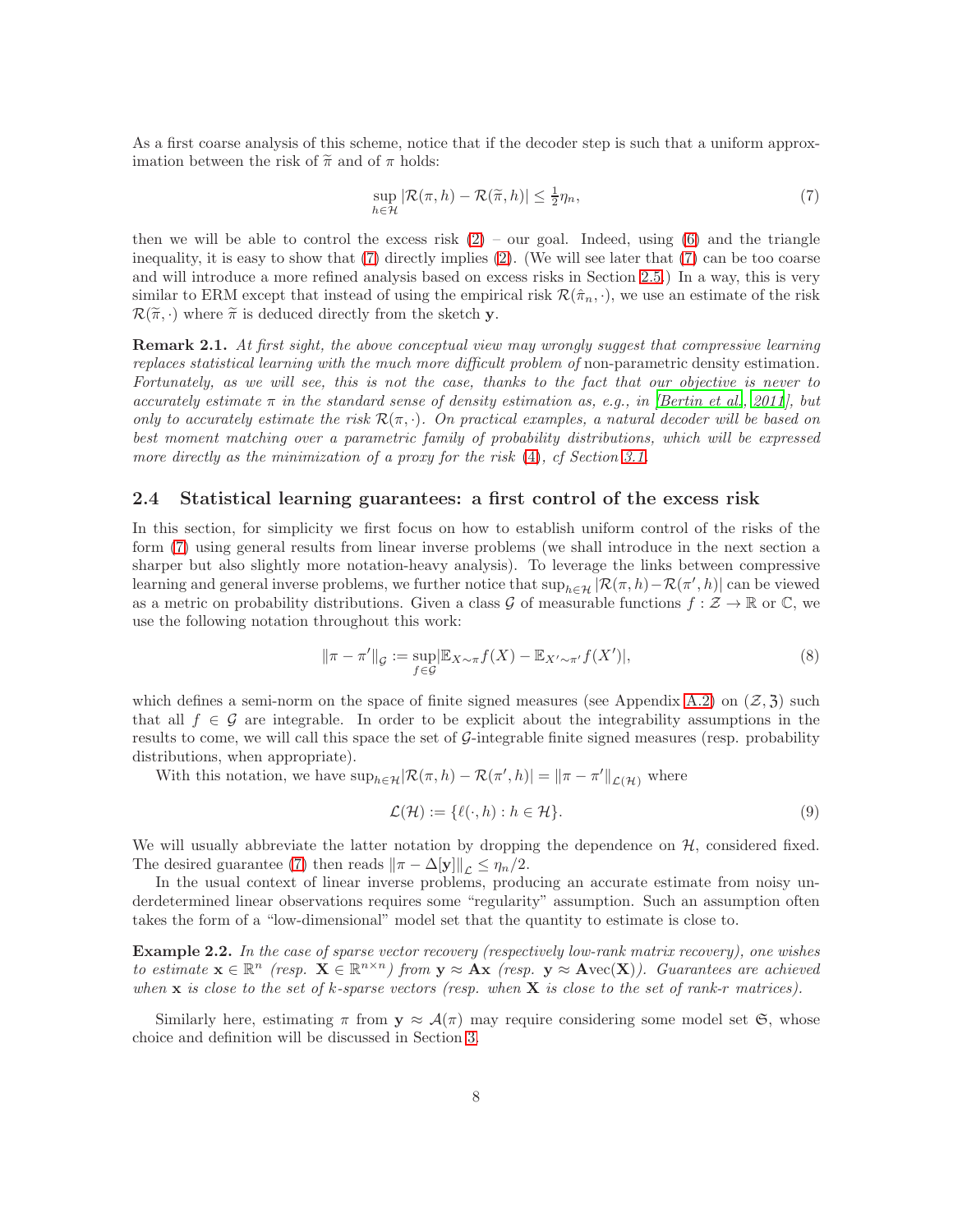Remark 2.3. While in classical compressive sensing the model set plays the role of prior knowledge on the data distribution that completes the observations, in the examples considered here we will often obtain distribution free excess risk guarantees using models derived from the loss function.

Given a model set<sup>2</sup>  $\mathfrak S$  that plays the role of regularizer, and a sketching operator A, an "ideal" decoder  $\Delta$  should be robust to two different sources of error: the distribution of the data  $\pi$  generally does not belong to  $G$  but is "close" to it, introducing some *modelling error*, and the empirical sketch is used instead of the true generalized moments, which adds some *noise*. Generalizing early formulations for sparsity-regularized inverse problems, a decoder robust to both noise and modelling error is usually reffered to as instance optimal [Cohen et al., 2009, Bourrier et al., 2014]. Mathematically, this can be expressed as: for any distribution  $\pi$ , any draw of the training samples from  $\pi$  (embodied by the empirical distribution  $\hat{\pi}_n$ , with  $\mathbf{y} = \mathcal{A}(\hat{\pi}_n)$  and  $\tilde{\pi} = \Delta[\mathcal{A}(\hat{\pi}_n)]$ 

$$
\left\|\tilde{\pi} - \pi\right\|_{\mathcal{L}} \lesssim d(\pi, \mathfrak{S}) + \left\|\mathcal{A}(\pi) - \mathcal{A}(\hat{\pi}_n)\right\|_{2} \tag{10}
$$

where  $\lesssim$  hides multiplicative constants, and  $d(\cdot, \mathfrak{S})$  is some measure of distance to the model set  $\mathfrak{S}$ . In the rest of the paper, we refer to this first term as "bias". A significant part of later sections will be devoted to the control of the bias and the choice of a good model set. Proving that a decoder satisfies (10) ultimately serves to establish bounds such as (7) to control the excess risk.

It turns out that general results from abstract linear inverse problems [Bourrier et al., 2014] can be adapted to already characterize the existence of a decoder satisfying property (10). By [Bourrier et al., 2014, Section IV-A], if a decoder with the above property exists then a so-called lower Restricted Isometry Property (LRIP) must hold: there is a finite constant  $C_A < \infty$  such that

$$
\|\tau' - \tau\|_{\mathcal{L}} \le C_{\mathcal{A}} \|\mathcal{A}(\tau') - \mathcal{A}(\tau)\|_{2} \quad \forall \tau, \tau' \in \mathfrak{S}.
$$
 (11)

Conversely, the LRIP (11) implies [Bourrier et al., 2014, Theorem 7] that the following decoder (also known as ideal decoder)

$$
\Delta[\mathbf{y}] := \operatorname{argmin}_{\tau \in \mathfrak{S}} \|\mathcal{A}(\tau) - \mathbf{y}\|_2,\tag{12}
$$

which corresponds to best moment matching, is instance optimal, i.e., (10) holds for any  $\pi$  and  $\hat{\pi}_n$ , with the particular distance

$$
d^{\circ}(\pi, \mathfrak{S}) := \inf_{\tau \in \mathfrak{S}} \left\{ \left\| \pi - \tau \right\|_{\mathcal{L}} + C_{\mathcal{A}} \left\| \mathcal{A}(\pi) - \mathcal{A}(\tau) \right\|_{2} \right\}.
$$
 (13)

As a consequence, the LRIP (11) implies a control of the excess risk achieved with the hypothesis  $\hat{h}$ selected with (6), where  $\tilde{\pi} = \Delta[\mathbf{y}]$ , as

$$
\mathcal{R}(\pi,\hat{h}) - \mathcal{R}(\pi,h^*) \le 4d^{\circ}(\pi,\mathfrak{S}) + 4C_{\mathcal{A}} \|\mathcal{A}(\pi) - \mathcal{A}(\hat{\pi}_n)\|_2
$$
\n(14)

where we used explicit constants from [Bourrier et al., 2014, Theorem 7]. Note that in the above argument, it was never used that the data is distributed i.i.d. from  $\pi$ . Estimate (14) therefore holds under this form for any fixed data sample (in fact, for any empirical distribution  $\hat{\pi}_n$ , being understood that it determines h and any distribution  $\pi$ . Of course, the data distributional assumption is useful to control the second term in the bound.

<sup>&</sup>lt;sup>2</sup>We will always assume that the models  $\mathfrak S$  under consideration are such that loss and feature functions are integrable with respect to any distribution belonging to  $\mathfrak{S}$ , i.e.  $\mathfrak{S}$  is both  $\mathcal{L}\text{-integrable}$  and  $\{\Phi\}\text{-integrable}$ , using the terminology introduced after (8).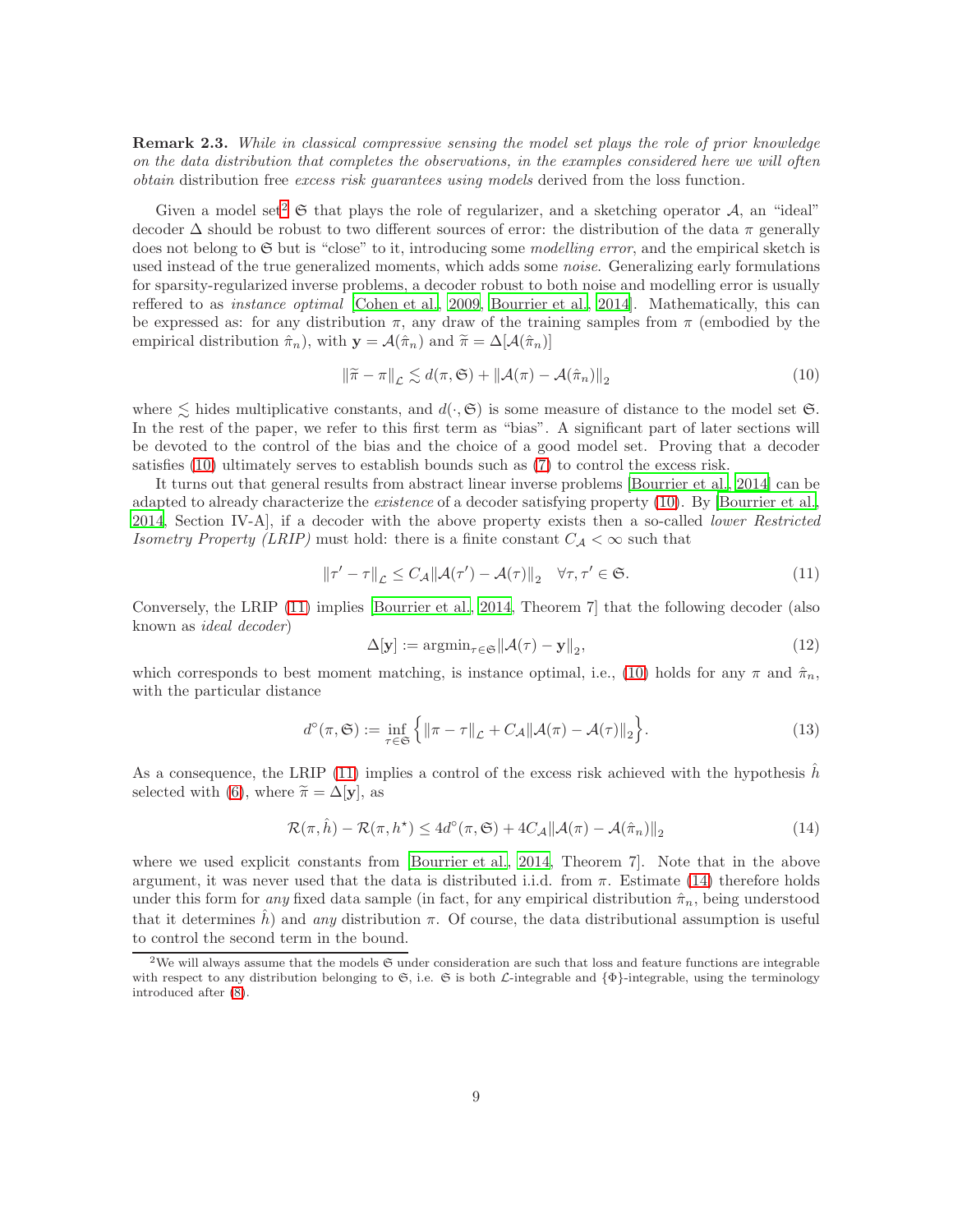#### 2.5 Improved excess risk analysis

The analysis of the previous section has the merits of simplicity, generality, and using existing results from linear inverse problems. However it has some limitations, in particular when the bias term  $d^{\circ}(\pi, \mathfrak{S})$  is not close to zero. To emphasize this point, we consider a simple example and compare the excess risk control (for the same sketched learning procedure) obtained through the general bound (14), to a direct computation specific to this example.

Consider the problem of estimating the median of a distribution on  $\mathbb{R}$ : we assume  $\mathcal{Z} = \mathcal{H} = \mathbb{R}$ , and consider the absolute value loss  $\ell(x, h) = |x - h|$ , whose risk minimizer under the distribution  $\pi$  is the median  $h^* = \text{Med}(\pi)$ . As a sketching operator we take simply  $\Phi(x) = x$ , resulting in the sketch given by the empirical mean  $y = A(\hat{\pi}_n) = \frac{1}{n} \sum_{i=1}^n x_i$ . Finally, as a model we consider the family of 1-point Dirac measures,  $\mathfrak{S} = \{\delta_x, x \in \mathbb{R}\}\$  (this is the model consisting of all distributions with vanishing optimal risk, see Section 3.2 for a more general discussion). Obviously, it then holds with these choices that the ideal decoder given by (12) is  $\tilde{\pi} = \Delta[\mathbf{y}] = \delta_{\mathbf{y}}$ , and further  $\tilde{h} = \mathbf{y}$ .

On the one hand, the excess risk for this sketching/decoding scheme is bounded as follows, by a simple direct calculation, putting Mean $(\pi) := \mathbb{E}_{X \sim \pi}[X]$ :

$$
\mathcal{R}(\pi,\hat{h}) - \mathcal{R}(\pi,h^*) = \mathbb{E}_{X \sim \pi}[|X - \mathbf{y}| - |X - \text{Med}(\pi)|] \leq \underbrace{\mathbb{E}_{X \sim \pi}[|X - \text{Mean}(\pi)| - |X - \text{Med}(\pi)|]}_{=: \mathcal{B}(\pi)} + |\mathbf{y} - \text{Mean}(\pi)|.
$$
 (15)

On the other hand, it is easy to check that the LRIP (11) holds, with equality, for 1-point Dirac measures with constant  $C_A = 1$ . If we consider the general bound (14), while we recover (up to factor 4) the second term above  $||\mathcal{A}(\pi) - \mathcal{A}(\hat{\pi}_n)||_2 = |\mathbf{y} - \text{Mean}(\pi)|$  (of order  $\mathcal{O}(1/\sqrt{n})$ ), the first term in (14) is a bias term which is driven by

$$
d^{\circ}(\pi, \mathfrak{S}) := \inf_{h \in \mathbb{R}} \left\{ \sup_{h' \in \mathbb{R}} |\mathbb{E}_{X \sim \pi}[|X - h'|] - |h - h'| + |\text{Mean}(\pi) - h| \right\}
$$
  
\n
$$
\geq \inf_{h \in \mathbb{R}} \left\{ \mathbb{E}_{X \sim \pi}[|X - h|] + |\text{Mean}(\pi) - h| \right\}
$$
  
\n
$$
\geq \mathbb{E}_{X \sim \pi}[|X - \text{Mean}(\pi)|]
$$
  
\n
$$
= \mathcal{B}(\pi) + \mathcal{R}(\pi, h^*).
$$
 (16)

The inequality in the third line above is obtained by noticing that  $|x - \text{Mean}(\pi)| \leq |x - h| + |\text{Mean}(\pi) - h|$ for each  $x, h \in \mathbb{R}$ . Hence, using the general bound (14) instead of the specific direct calculation, we get an additional, unwanted term corresponding to the optimal risk  $\mathcal{R}(\pi, h^*)$  which is nonzero as soon as  $\pi \notin \mathfrak{S}$ , and can become arbitrary large (even if  $\mathcal{B}(\pi) = 0$ , e.g. if  $\pi$  is symmetric around its mean).

One reason for this lack of sharpness is that the analysis in the previous section concentrated first on (uniform) control of the risk difference  $\|\pi - \pi'\|_{\mathcal{L}}$ , to deduce only as a second step a control on the excess risk. It is known from the statistical learning literature that it is generally sharper to directly analyze the excess risk; and correspondingly consider the excess loss class (see, for instance, Bartlett et al., 2005, Section 5 and Koltchinskii, 2006, Section 7):

$$
\Delta \mathcal{L}(\mathcal{H}) := \mathcal{L}(\mathcal{H}) - \mathcal{L}(\mathcal{H}) = \{ g : x \mapsto g(x) = \ell(x, h) - \ell(x, h'), h, h' \in \mathcal{H} \}. \tag{17}
$$

However, the risk minimizer  $h^*$  depends on the distribution  $\pi$ ; for this reason we will consider a family of excess losses and risks with respect to some reference hypothesis  $h_0$ .

**Definition 2.4.** The excess risk relative to a reference hypothesis  $h_0$  is defined as:

$$
\Delta \mathcal{R}_{h_0}(\pi, h) := \mathcal{R}(\pi, h) - \mathcal{R}(\pi, h_0) = \mathbb{E}_{X \sim \pi} [\ell(X, h) - \ell(X, h_0)],
$$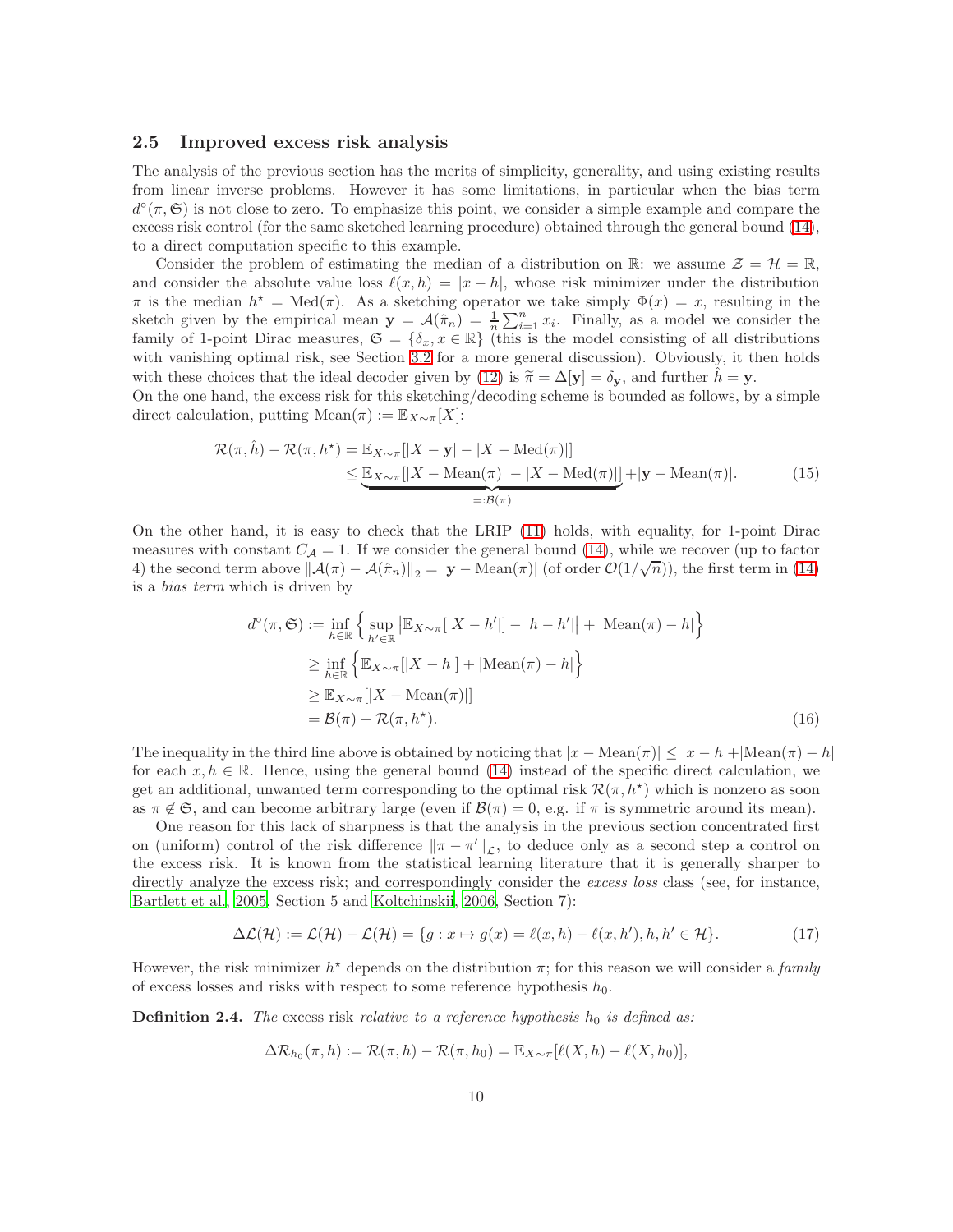and the associated excess risk divergence with respect to  $h_0$  is:

$$
D_{h_0}(\pi||\pi') := \sup_{h \in \mathcal{H}} (\Delta \mathcal{R}_{h_0}(\pi, h) - \Delta \mathcal{R}_{h_0}(\pi', h)). \tag{18}
$$

Observe that  $\Delta \mathcal{R}_{h_0}(\pi, h_0) = 0$  for each  $\pi$ , hence the latter quantity is nonnegative (although no absolute value is involved in its definition), but not symmetric in general. Yet, it satisfies an (oriented) triangle inequality: for any  $\pi, \pi', \pi''$ 

$$
D_{h_0}(\pi||\pi') \leq D_{h_0}(\pi||\pi'') + D_{h_0}(\pi''||\pi').
$$

It is therefore a hemimetric (see Definition B.1 in the Appendix).

The excess risk divergence will play a role similar to that of  $\|\pi - \pi'\|_{\mathcal{L}}$ , and satisfies in particular

$$
\sup_{h_0 \in \mathcal{H}} D_{h_0}(\pi \| \pi') = \sup_{h_0, h \in \mathcal{H}} (\mathbb{E}_{X \sim \pi} [\ell(X, h) - \ell(X, h_0)] - \mathbb{E}_{X \sim \pi'} [\ell(X, h) - \ell(X, h_0)])
$$
  
= 
$$
\|\pi - \pi'\|_{\Delta \mathcal{L}} \le 2 \|\pi - \pi'\|_{\mathcal{L}}.
$$
 (19)

With this setting we have the following result, which can be seen as a refinement of (14).

**Theorem 2.5.** Consider a loss class  $\mathcal{L}(\mathcal{H})$ , a feature function  $\Phi$ , and a model set  $\mathfrak{S}$  such that every probability distribution  $\tau \in \mathfrak{S}$  is both  $\mathcal{L}\text{-integrable}$  and  $\{\Phi\}\text{-integrable}$ . Assume that the sketching operator  $A$  associated to  $\Phi$  satisfies the following LRIP inequality:

$$
\|\tau - \tau'\|_{\Delta \mathcal{L}} \le C_{\mathcal{A}} \|\mathcal{A}(\tau) - \mathcal{A}(\tau')\|_2 + \eta, \qquad \forall \tau, \tau' \in \mathfrak{S},
$$
 (20)

for some finite constants  $C_A > 0$  and  $\eta \geq 0$ .

Consider any training collection  $\mathbf{X} = \{x_i\}_{i=1}^n \in \mathcal{Z}^n$ , and denote  $\hat{\pi}_n := \frac{1}{n} \sum_{i=1}^n \delta_{x_i}$ . Define

$$
\mathbf{y} := \text{Sketch}(\mathbf{X}) = \mathcal{A}(\hat{\pi}_n),\tag{21}
$$

$$
\widetilde{\pi} \in \mathfrak{S} \ satisfying \|\mathcal{A}(\widetilde{\pi}) - \mathbf{y}\|_2 \le (1+\nu) \inf_{\tau \in \mathfrak{S}} \|\mathcal{A}(\tau) - \mathbf{y}\|_2 + \varepsilon, \quad \text{for some constants } \varepsilon, \nu \ge 0, \tag{22}
$$

$$
\hat{h} \ satisfying \ \mathcal{R}(\widetilde{\pi}, \hat{h}) \le \inf_{h \in \mathcal{H}} \mathcal{R}(\widetilde{\pi}, h) + \varepsilon', \qquad \text{for some constant } \varepsilon' \ge 0. \tag{23}
$$

Then, for any probability distribution  $\pi$  that is both  $\mathcal{L}\text{-integrable}$  and  $\{\Phi\}\text{-integrable}$ :

$$
\forall h_0 \in \mathcal{H}: \ \ \Delta \mathcal{R}_{h_0}(\pi, \hat{h}) \leq d_{h_0}(\pi, \mathfrak{S}) + (2 + \nu)C_{\mathcal{A}} \|\mathcal{A}(\pi) - \mathcal{A}(\hat{\pi}_n)\|_2 + \eta + C_{\mathcal{A}}\varepsilon + \varepsilon', \tag{24}
$$

where

$$
d_{h_0}(\pi, \mathfrak{S}) := \inf_{\tau \in \mathfrak{S}} \left( D_{h_0}(\pi \| \tau) + (2 + \nu) C_{\mathcal{A}} \| \mathcal{A}(\pi) - \mathcal{A}(\tau) \|_2 \right). \tag{25}
$$

Similarly to (14), the above estimate holds regardless of any distributional assumptions on the training collection  $X$ . Nevertheless, estimate  $(24)$  is primarily of interest when  $X$  is drawn i.i.d. according to  $\pi$  and with  $h_0 = h_{\pi}^*$ , in which case the left-hand side is the excess risk with respect to the optimum risk, which is what one generally aims at controlling. However, in some situations it may be also helpful to consider excess risk with respect to other reference hypotheses  $h_0$ ; this can include situations where  $h_{\pi}^{\star}$  itself is not well-defined if the infimum of the risk is not attained.

As compared to (14), we observe that this result is more general, as it allows for a  $(\nu, \varepsilon)$ -approximate decoder (22), an  $\varepsilon'$ -approximate ERM (23), an  $\eta$ -approximate LRIP condition (20); more importantly, the main bound (24) involves the sharper excess risk divergence rather than the loss norm  $\|.\|_{\mathcal{L}}$ . It may also be useful to consider  $\pi = \hat{\pi}_n$ , to predict the quality compared to the empirical risk minimizer.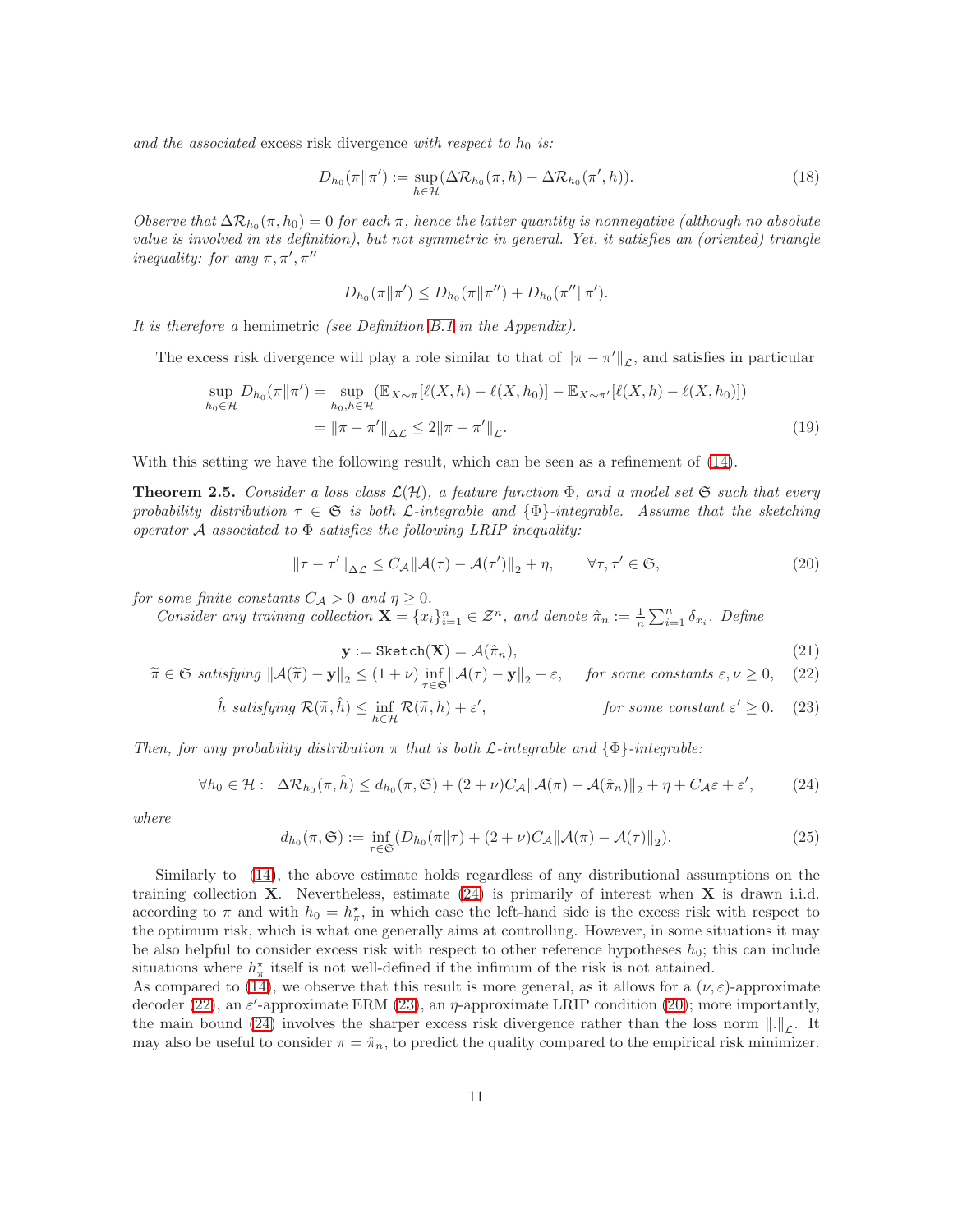Moreover, inequality (19) implies that the lower LRIP condition (11) considered in the previous section implies the relaxed LRIP condition (20) (with  $\eta = 0$ , and up to a factor 2 in the constant), so establishing (11) is sufficient in order to obtain the improved inequality (24).

The proof of Theorem 2.5 follows the structure outlined in the previous section, but requires to formally extend the result of [Bourrier et al., 2014, Section IV-A] (leading from the LRIP (11) to instance optimality (10)) to the case of a hemimetric,  $\eta$ -approximate LRIP and  $\varepsilon$ -approximate decoder. These technical aspects are relegated to Appendix B.

#### Discussion:

- Computing the sketch (21) is highly parallelizable and distributable. Multiple sketches can be easily aggregated and updated as new data become available.
- As discussed in Remark 2.1, while (22) may appear as a general nonparametric density estimation problem, in all the examples considered in this paper and the companion one [Gribonval et al., 2020], it is indeed a nonlinear parametric least-squares fitting problem and the existence of the minimizer follows in practice from compactness arguments.
	- For Compressive PCA (Section 4) it is a low-rank matrix reconstruction problem. Provably good algorithms to estimate its solution have been widely studied.
	- For Compressive  $k$ -means and Compressive Gaussian Mixture Modeling (cf the companion paper [Gribonval et al., 2020]), the resulting optimization problem has been empirically addressed through the CL-OMPR algorithm [Keriven et al., 2015, 2018]. Algorithmic success guarantees are an interesting challenge. This is however beyond the scope of this paper. We note that the classic (non-compressed)  $k$ -means problem by minimization of the empirical risk is known to be NP-hard [Garey et al., 1982, Aloise et al., 2009] and that guarantees for approaches such as K-means++ [Arthur and Vassilvitskii, 2007] are only in expectation and with a logarithmic sub-optimality factor.
- In Section 3 we discuss choices of the model set  $\mathfrak S$  that are driven by the learning task only and make the minimization problem (23) trivial to solve. With these choices the combined solution of  $(22)-(23)$  is explicitly turned into the minimization of a proxy for the risk, as in  $(4)$ .
- The second term in the bound (24) of the excess risk,  $\eta_n$ , is the empirical estimation error  $||\mathcal{A}(\pi) - \mathcal{A}(\hat{\pi}_n)||_2$ . It is easy to show that it decays as  $1/\sqrt{n}$  when the data is drawn i.i.d. according to  $\pi$ , this will be done explicitly for the considered examples.

For large collection size *n* drawn i.i.d. according to  $\pi$ , the term  $\|\mathcal{A}(\pi) - \mathcal{A}(\hat{\pi}_n)\|_2$  becomes small and (24) shows that compressive learning will benefit from accurate excess risk guarantees provided the model  $\mathfrak S$  and the feature function  $\Phi$  (or equivalently the sketching operator A) are chosen so that:

- 1. the LRIP (20) holds; ideally for a "small" value of  $m$ , as we also seek to design compact sketches and, eventually, tractable algorithms to learn from them.
- 2. the distance  $d_{h^*_\pi}(\pi, \mathfrak{S})$  is "small"; this vague notion will be exploited in Section 3 below to guide our choice of model set  $\mathfrak{S}$ , and will be made more concrete on examples.

We illustrate the improvement obtained for the bias term with respect to the coarser analysis on the toy example of median estimation considered previously. In that setting we have  $h_{\pi}^* = \text{Med}(\pi)$ , and for  $\tau = \delta_x \in \mathfrak{S}$ :

$$
D_{h^*}(\pi || \delta_x) = \sup_{h \in \mathcal{H}} (\mathbb{E}_{X \sim \pi}[|X - h| - |X - \text{Med}(\pi)|] - (|x - h| - |x - \text{Med}(\pi)|))
$$
  
=  $\mathbb{E}_{X \sim \pi}[|X - x|] - \mathbb{E}_{X \sim \pi}[|X - \text{Med}(\pi)|] + |x - \text{Med}(\pi)|$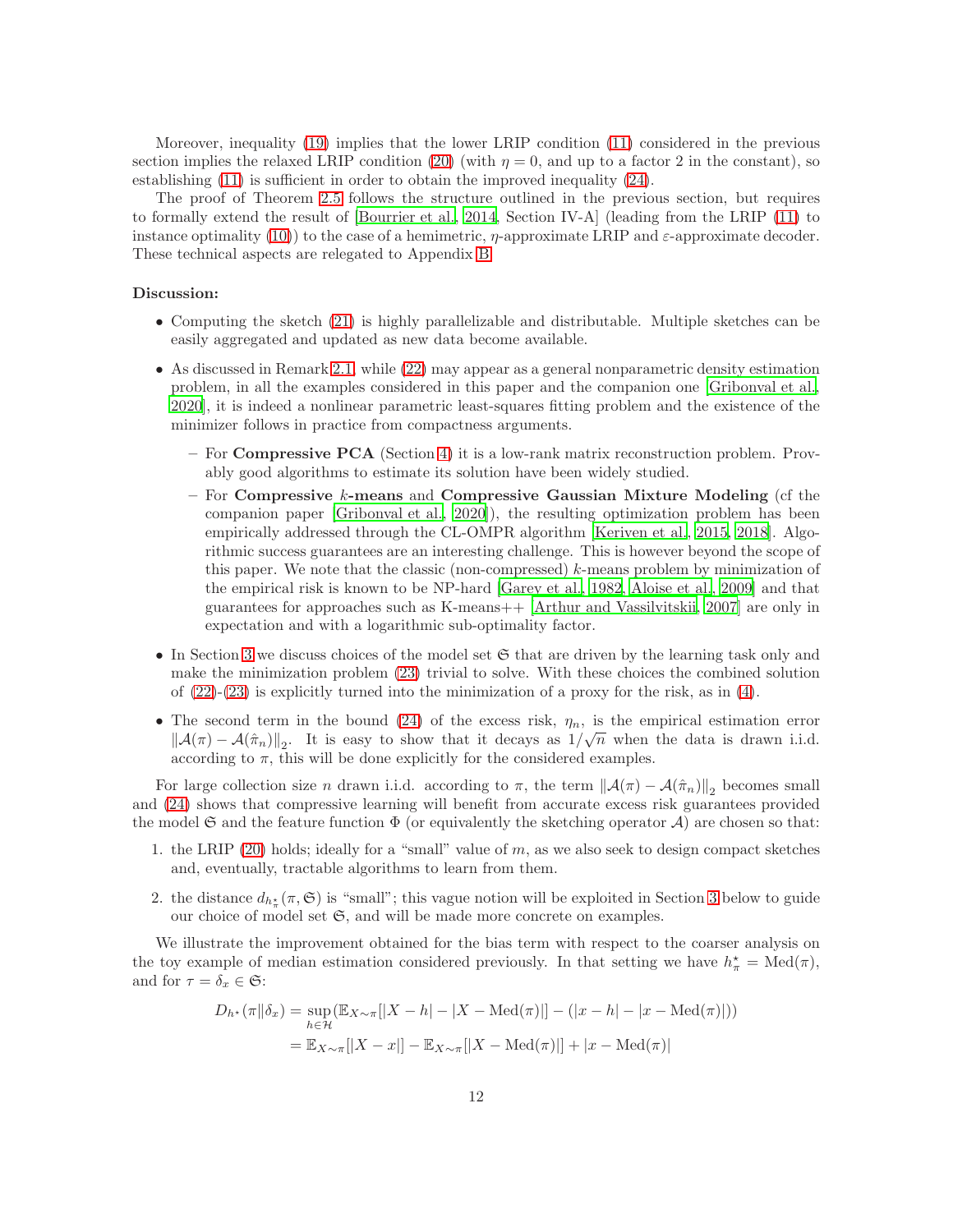so that

$$
d_{h^*}(\pi, \mathfrak{S}) := \inf_{\delta_x \in \mathfrak{S}} (D_{h^*}(\pi \| \delta_x) + (2 + \nu)C_{\mathcal{A}} \| \mathcal{A}(\pi) - \mathcal{A}(\delta_x) \|_2).
$$
  
\n
$$
= \inf_{x \in \mathbb{R}} (\mathbb{E}_{X \sim \pi} [|X - x|] - \mathbb{E}_{X \sim \pi} [|X - \text{Med}(\pi)|] + |x - \text{Med}(\pi)| + (2 + \nu)|x - \text{Mean}(\pi)|).
$$
  
\n
$$
\leq \mathcal{B}(\pi) + |\text{Med}(\pi) - \text{Mean}(\pi)|.
$$

The inequality in the third line is obtained by using  $x = \text{Mean}(\pi)$ . Note that the presence of the last term is unavoidable (since  $|x - \text{Med}(\pi_0)| + |x - \text{Mean}(\pi)| \ge |\text{Med}(\pi_0) - \text{Mean}(\pi)|$ ), and that it is still larger than  $\mathcal{B}(\pi)$  which we recall is the only bias term appearing in the direct calculation (15). (A situation where it is much larger is the following: assume  $\pi = (\frac{1}{2} + \varepsilon)\delta_0 + (\frac{1}{2} - \varepsilon)\delta_1$ , for  $0 < \varepsilon < 1/2$ . Then  $\text{Med}(\pi) = 0, \text{Mean}(\pi) = \frac{1}{2} - \varepsilon, \mathbb{E}_{X \sim \pi} |X - \text{Mean}(\pi)| = (\frac{1}{2} + \varepsilon)(\frac{1}{2} - \varepsilon) + (\frac{1}{2} - \varepsilon)(\frac{1}{2} + \varepsilon) = (1 + 2\varepsilon)(\frac{1}{2} - \varepsilon),$  $\mathbb{E}_{X \sim \pi} |X - \text{Med}(\pi)| = \mathbb{E}_{X \sim \pi} X = \frac{1}{2} - \varepsilon$ , hence  $|\text{Med}(\pi) - \text{Mean}(\pi)| = \frac{1}{2} - \varepsilon$  while  $\mathcal{B}(\pi) = 2\varepsilon(1/2 - \varepsilon)$ .) In this sense, even using the improved excess risk analysis, the general bound (24) can lack some tightness. It is nevertheless much sharper than the bound (16), in particular  $d_{h^*_{\pi}}(\pi, \mathfrak{S}) = 0$  as soon as  $Mean(\pi) = Med(\pi)$ , while  $d_{h^*_{\pi}}(\pi, \mathfrak{S}) > 0$  in general in this case, see (16).

## 3 Task-driven model sets

An important ingredient of the proposed framework is the model set  $\mathfrak S$  and we now discuss its choice. If prior knowledge on the data distribution is available, it is of course possible to choose  $\mathfrak S$  to incorporate such knowledge into compressive statistical learning. However, it is more common in statistical learning to seek "distribution-free" statistical guarantees. Therefore, it may be more desirable to derive a model set entirely or mostly from the learning task itself, to the extent possible.

To begin with, we show that for any model set  $\mathfrak{S}$ , the abstract two-step learning mechanism (cf steps (22)-(23) in Theorem 2.5) can be written as the minimization of a more explicit proxy (4) for the empirical risk. This rewriting exploits a partition of  $\mathfrak S$  into certain submodels  $\mathfrak S_h$  driven by the learning task, i.e. by the loss family  $\{\ell(\cdot,h)\}_{h\in\mathcal{H}}$ . For certain learning tasks, we further show that the submodels  $\mathfrak{S}_h$  and the corresponding proxy (4) have a simple expression provided we choose a "natural", task-driven, model set S. Finally, for so-called "compression type" learning tasks, choosing such a task-driven model set allows to control the bias term in the excess risk (24) by a function of the optimal risk  $\mathcal{R}(\pi, h^*)$ .

#### 3.1 Learning from a sketch without explicit density estimation

Consider a family G of L-integrable distributions and assume for each  $\pi \in \mathfrak{S}$  the risk admits a minimizer, i.e., there is  $h \in \mathcal{H}$  such that  $\mathcal{R}(\pi, h) = \inf_{h' \in \mathcal{H}} \mathcal{R}(\pi, h')$ . When this holds the model set  $\mathfrak{S}$ can be decomposed as  $\mathfrak{S} = \cup_{h \in \mathcal{H}} \mathfrak{S}_h$  where for each hypothesis  $h \in \mathcal{H}$  we define

$$
\mathfrak{S}_h := \{ \pi \in \mathfrak{S} : \mathcal{R}(\pi, h) \le \mathcal{R}(\pi, h'), \forall h' \in \mathcal{H} \},\tag{26}
$$

and the hypothesis  $\hat{h}$  selected using steps (22)-(23) in Theorem 2.5 (with  $\varepsilon' = 0$ ) is equivalently obtained as a near-minimizer of the following proxy for the risk

$$
R(\mathbf{y}, h) := \inf_{\tau \in \mathfrak{S}_h} \|\mathcal{A}(\tau) - \mathbf{y}\|_2, \tag{27}
$$

in the sense that  $\inf_{\tau \in \mathfrak{S}} ||\mathcal{A}(\tau) - \mathbf{y}||_2 = \inf_h \inf_{\tau \in \mathfrak{S}_h} ||\mathcal{A}(\tau) - \mathbf{y}||_2$ . With this expression in hand, it is possible to directly cast the estimation of  $\hat{h}$  as (4). To turn this into a concrete proxy for the risk it is helpful to consider a model set  $\mathfrak{S}$  such that  $\mathfrak{S}_h$  has a simple characterization.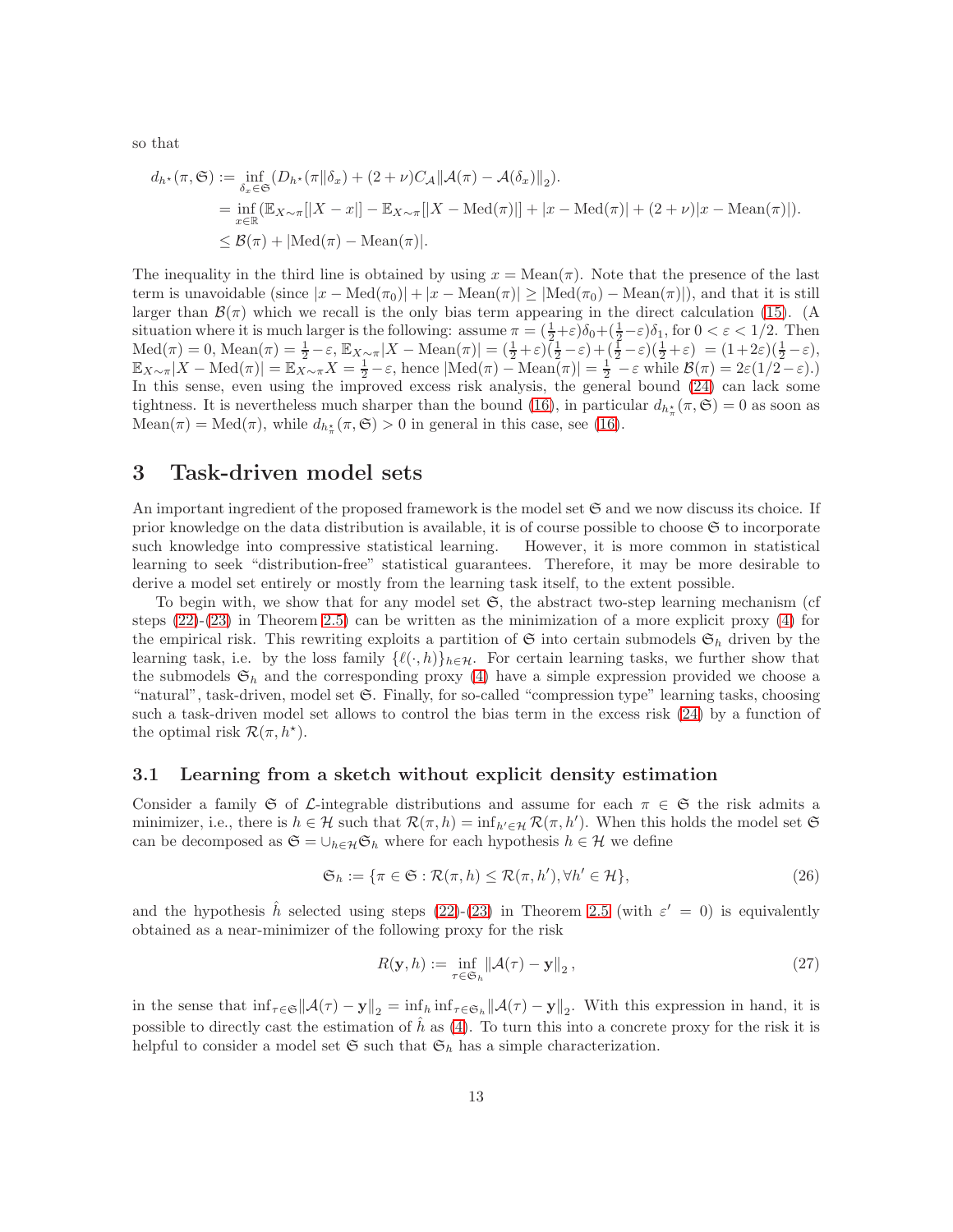#### 3.2 Choosing a model set: with or without prior knowledge ?

Learning tasks such as maximum likelihood estimation directly involve a natural model set for which  $\mathfrak{S}_h$  as in (26) is easily characterized. Consider the loss  $\ell(x,h) = -\log \pi_h(x)$  with  $\{\pi_h, h \in \mathcal{H}\}\$ parameterized family of distributions with  $\pi_{h'} \neq \pi_h$  for  $h' \neq h$ . In this setting, it is natural to consider the following model set:

$$
\mathfrak{S}^{\text{ML}}(\mathcal{H}) := \{\pi_h : h \in \mathcal{H}\},\tag{28}
$$

which is nothing more than a statistical model in the usual sense. Moreover, up to a constant additive term, it then holds  $\mathcal{R}(\pi, h) = \text{KL}(\pi \| \pi_h)$ , where KL(·||·) is the Kullback-Leibler divergence, so that for any  $h \in \mathcal{H}$ :

$$
\mathfrak{S}_{h}^{\texttt{ML}} = \{ \pi \in \mathfrak{S}^{\texttt{ML}} : \text{KL}(\pi \| \pi_h) \leq \text{KL}(\pi \| \pi'_h), \forall h' \in \mathcal{H} \}
$$
  
=  $\{ \pi_{h''}, h'' \in \mathcal{H} : \text{KL}(\pi_{h''} \| \pi_h) \leq \text{KL}(\pi_{h''} \| \pi_{h'}), \forall h' \in \mathcal{H} \}$   
=  $\{ \pi_h \},$ 

see [Cover and Thomas, 1991, Chapter 9]. As a conclusion, the proxy (27) reads  $R(\mathbf{y}, h) = ||\mathcal{A}(\pi_h) - \mathbf{y}||_2$ .

For many other learning tasks, the choice of the model set  $\mathfrak S$  results from a tradeoff between several needs. On the one hand, results from compressed sensing suggest that given a model set  $\mathfrak{S}$  that has proper "low-dimensional" properties, it is possible to choose a small sketch size  $m$  and design the sketching operator A such that the LRIP (20) holds, and the ideal decoder  $\Delta$  in (12) — or its relaxed version in  $(22)$  — is guaranteed to stably recover probability distributions in  $\mathfrak{S}$  from their compressed version obtained with A. This calls for the choice of a "small" model set. On the other hand, and perhaps more importantly, the model set should not be "too small" in order to ensure that the obtained control of the excess risk is nontrivial.

Ideally, in the common case of compression-type tasks, as defined below, the bias term in the excess risk (24) should be small when the true optimum risk is small, and even vanish when the true optimum risk vanishes, i.e. when  $\inf_{h \in \mathcal{H}} \mathcal{R}(\pi, h) = 0$ .

**Definition 3.1.** We call the learning task a compression-type task if the loss can be written as  $\ell(x, h)$  =  $d^p(x, P_h x)$ , where d is a metric on Z,  $p > 0$ , and  $P_h : \mathcal{Z} \to \mathcal{Z}$  is a "projection function", i.e.,

$$
P_h \circ P_h = P_h; \tag{29}
$$

$$
d(x, P_h x) \le d(x, P_h x'), \quad \forall x, x' \in \mathcal{Z}.
$$
\n(30)

Typical examples of compression-type tasks are PCA,  $k$ -means, and  $k$ -medians. For PCA,  $P_h$  is the orthogonal projector onto subspace h. For k-means and k-medians,  $P_h$  maps  $x \in \mathcal{Z} = \mathbb{R}^d$  to the closest center  $c_i$  from  $h = (c_1, \ldots, c_k)$ , with ties broken arbitrarily. In other words, given an arbitrary Voronoi partition corresponding to k disjoint sets  $W_j$  such that  $\cup_j W_j = \mathbb{R}^d$  and  $d(x, c_j) = \min_l d(x, c_l)$ for each  $x \in W_j$ ,  $P_h x = c_j$  if and only if  $x \in W_j$ . Manifold learning tasks where  $P_h$  is a projection onto a manifold parameterized by h (with ties broken arbitrarily) would also fit under this framework.

For a compression-type task, a natural model set is the family of  $\mathcal{L}\text{-integrable probability distribution}$ tions

$$
\mathfrak{S}^{\mathrm{CT}}(\mathcal{H}) := \cup_{h \in \mathcal{H}} \mathfrak{S}_h^{\mathrm{CT}} \qquad \text{where} \quad \mathfrak{S}_h^{\mathrm{CT}} := \{ \pi : \mathcal{R}(\pi, h) = 0 \}. \tag{31}
$$

We consider a few examples:

• Compressive PCA: the model set  $\mathfrak{S}^{CT}(\mathcal{H})$  consists of all distributions which admit a matrix of second moments of rank at most k. Given any  $\tilde{\pi} \in \mathfrak{S}^{CT}(\mathcal{H})$ , a minimum risk hypothesis according to (6) is any subspace  $\hat{h}$  spanned by eigenvectors associated to the k largest eigenvalues of  $\Sigma_{\tilde{\pi}}$ . More details will be given shortly in Section 4.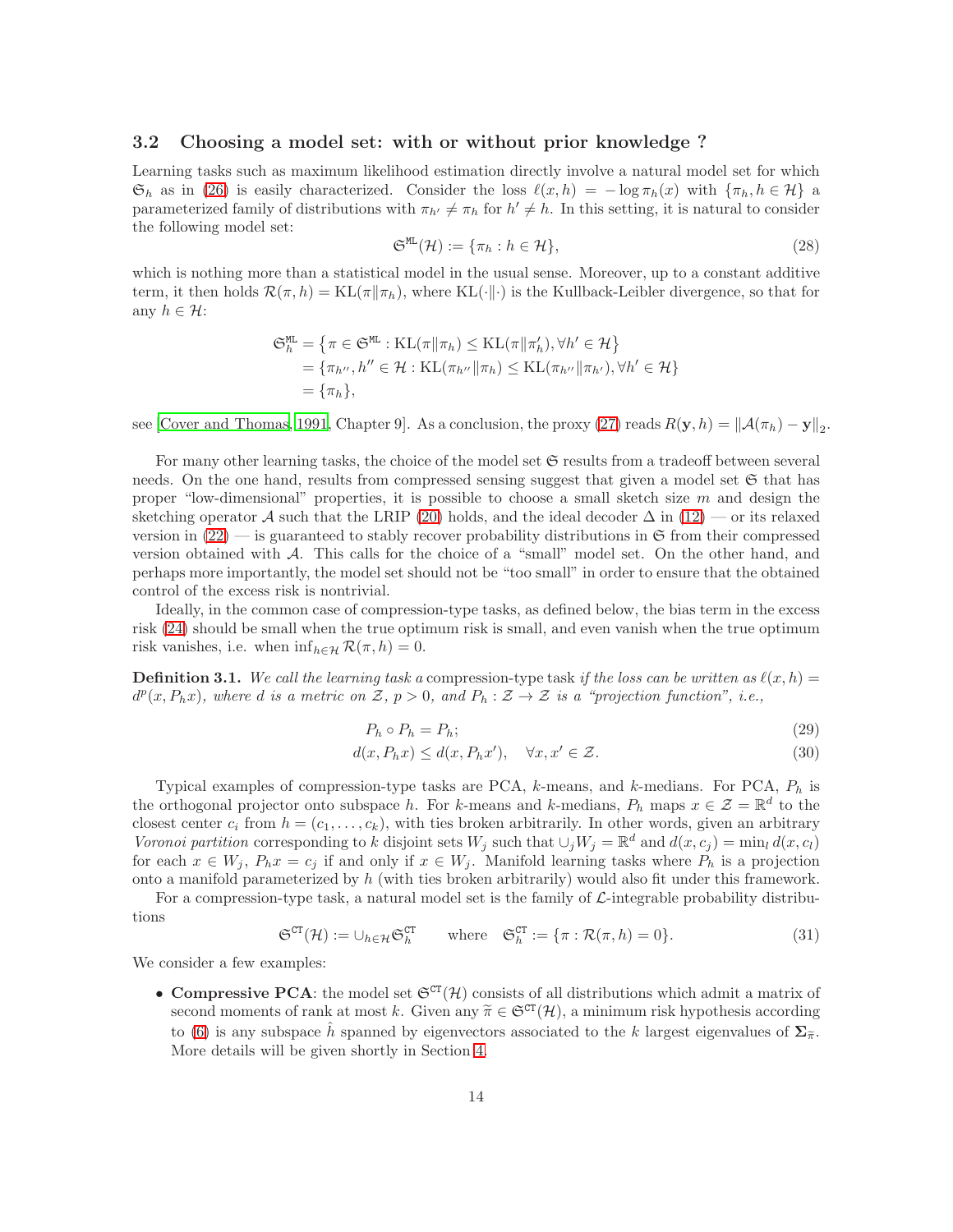• Compressive k-means or k-medians: the model set  $\mathfrak{S}^{CT}(\mathcal{H})$  consists of mixtures of k Diracs. Given  $h = \{c_1, \ldots, c_k\}$  and any  $\widetilde{\pi} = \sum_{\ell=1}^k \alpha_\ell \delta_{c_\ell} \in \mathfrak{S}_h^{\mathbb{C}^T}$ , a minimum risk hypothesis according to (6) is  $h = h$ . Since  $\mathcal{A}(\delta_c) = \Phi(c)$ , the proxy (27) reads

$$
R(\mathbf{y},h) = \min_{\alpha \in \mathbb{S}_{k-1}} \left\| \sum_{\ell=1}^{k} \alpha_{\ell} \Phi(c_{\ell}) - \mathbf{y} \right\|_{2}
$$
 (32)

with  $\mathbb{S}_{k-1} := \left\{ \alpha \in \mathbb{R}^k : \alpha_{\ell} \geq 0; \sum_{\ell=1}^k \alpha_{\ell} = 1 \right\}$  the simplex.

For compressive PCA we exhibit in Section 4 a feature function  $\Phi$  so that A satisfies the LRIP (20) with respect to the model set  $\mathfrak{S} = \mathfrak{S}^{\mathbb{C}^{\mathsf{T}}}(\mathcal{H})$ . The same is done in the companion paper [Gribonval et al.,  $2020$  for compressive k-means, compressive k-medians and compressive Gaussian mixture modeling.

#### 3.3 Controlling the bias term for compression-type tasks

The bias term — defined in  $(25)$  — is a measure of distance to the model set  $\mathfrak{S}$ . For compression-type tasks, the particular model set  $\mathfrak{S} = \mathfrak{S}^{\text{CT}}(\mathcal{H})$  in (31) was designed so that this bias term vanishes when  $\pi \in \mathfrak{S}$ , and we can further bound the bias term  $d_{h^*_{\pi}}(\pi, \mathfrak{S}^{\mathfrak{C}^{\mathsf{T}}}(\mathcal{H}))$  with an increasing function of the true minimum risk,  $\mathcal{R}(\pi, h^*)$ . This leads to recovery guarantees providing *distribution-free* excess risk guarantees. Whether this holds for other learning tasks, or even generically, is a challenging question left to further work.

The following lemmas allow to obtain an upper bound of the bias term in function of the minimum risk in a number of relevant cases. For a probability distribution  $\pi$  on Z and  $P_h$  as in Definition 3.1, we denote  $P_h\pi$  the push-forward of  $\pi$  through  $P_h$ , i.e., the probability distribution of a random variable  $Y = P_h X$  where  $X \sim \pi$ . Given a loss class  $\mathcal{L}(\mathcal{H})$  we recall that  $h_{\pi}^* = \arg \min_{h \in \mathcal{H}} \mathcal{R}(\pi, h)$ .

**Lemma 3.2.** Consider a compression-type task on the input space  $Z$ . Then

•  $\mathfrak{S}_h^{\mathsf{CT}}$  is the set of probability distributions on  $X \in \mathcal{Z}$  such that  $X \in \mathcal{E}_h := P_h \mathcal{Z}$  almost surely. With the model set  $\mathfrak{S}^{CT}(\mathcal{H})$  and the loss class  $\mathcal{L}(\mathcal{H})$ , the bias term (25) satisfies (for any  $h_0 \in \mathcal{H}$ )

$$
d_{h_0}(\pi, \mathfrak{S}^{\mathfrak{C}\mathbf{T}}(\mathcal{H})) \le D_{h_0}(\pi \| P_{h_0} \pi) + (2 + \nu) C_{\mathcal{A}} \| \mathcal{A}(\pi) - \mathcal{A}(P_{h_0} \pi) \|_2.
$$
 (33)

• If  $d^p$  is a metric (in particular if  $p \leq 1$ ) then  $D_h(\pi||P_h\pi) = 0$  for any  $h \in \mathcal{H}$  and  $\mathcal{L}\text{-integrable}$ distribution π.

**Remark 3.3.** When  $d^p$  is not a metric there are  $u, v, w \in \mathcal{Z}$  such that  $d^p(u, v) > d^p(u, w) + d^p(w, v)$ . The loss  $\ell(x,h) := d^p(x,h)$ , with  $\mathcal{H} := \{v,w\}$ , defines a compression-type task with  $P_h x = h$  for all  $x \in \mathcal{Z}$ . Set  $\pi = \delta_u$ . Since  $d(u, w) < d(u, v)$  we have  $h^*_{\pi} = w$ . We also have for  $h = v \in \mathcal{H}$ 

$$
D_{h_{\pi}^*}(\pi \| P_{h_{\pi}^*} \pi) \geq \Delta \mathcal{R}_w(\pi, h) - \Delta \mathcal{R}_w(P_w \pi, h) = [d^p(u, h) - d^p(u, w)] - [d^p(w, h) - d^p(w, w)]
$$
  
=  $d^p(u, v) - d^p(u, w) - d^p(w, v) > 0$ .

Hence, one cannot generically obtain  $D_h(\pi \| P_h \pi) = 0$ , not even with the restriction  $h = h_{\pi}^*$ .

For  $p=2$ , d the Euclidean distance on  $\mathbb{R}^d$ , and  $h_0 = h^*_{\pi}$  (which we recall is generally the primary interest case since our main bound (24) then gives a control of the excess risk with respect to the optimum), we still have  $D_{h_{\pi}^*}(\pi \| P_{h_{\pi}^*} \pi) = 0$  for certain tasks. In light of the above remark, this is a nontrivial property which is established for PCA in Lemma E.1, and for k-means in the companion paper [Gribonval et al., 2020]. Beyond these specific situations, it is possible (under somewhat generic additional assumptions) to bound the two terms appearing in (33) by (a power of) the risk itself, as established next.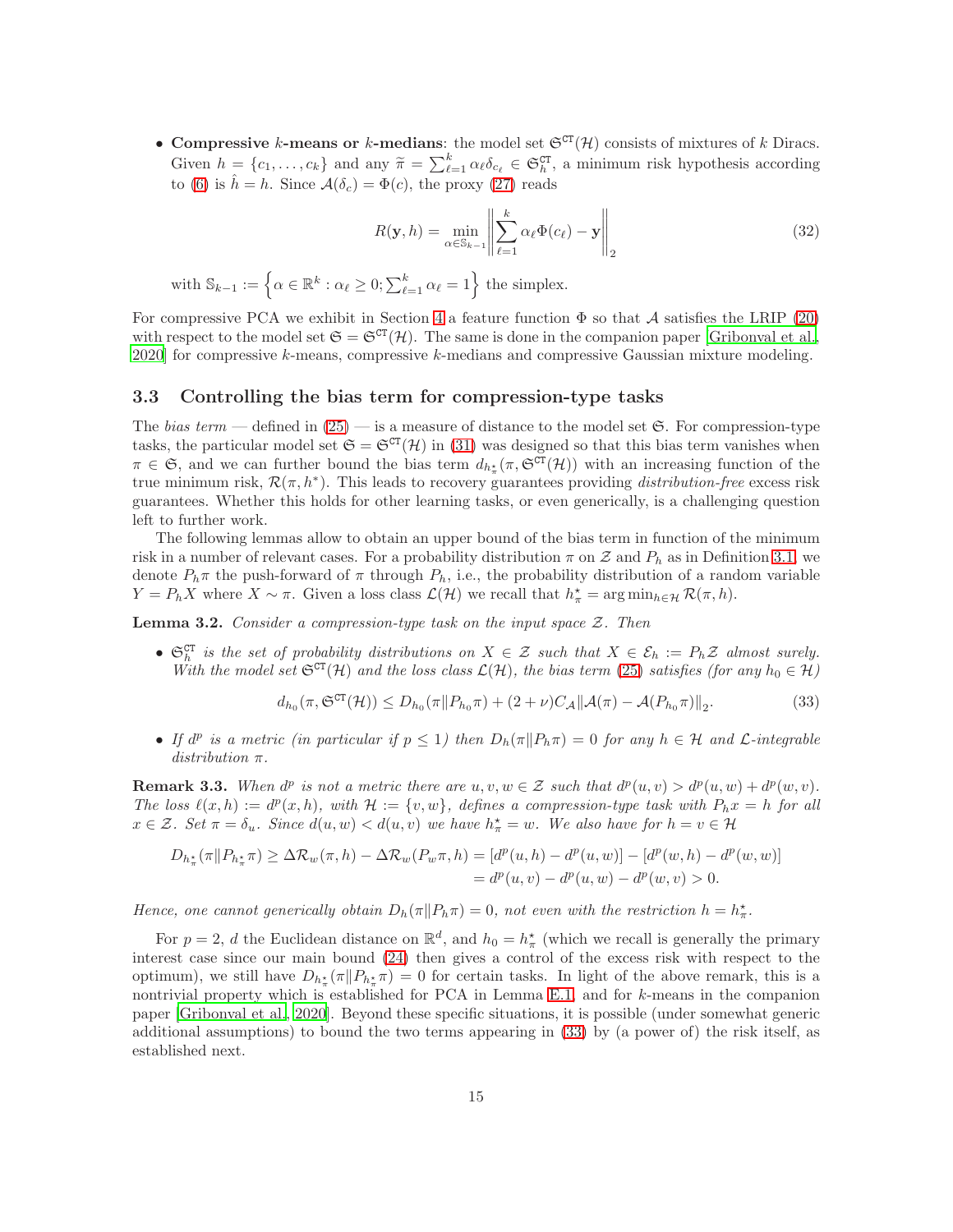**Lemma 3.4.** Consider a compression-type task where  $(\mathcal{Z}, d)$  is a separable metric space. Then

• Assume that Z has d-diameter bounded by B. Then for any  $p > 1$ ,  $h \in H$  and  $\mathcal{L}\text{-integrable}$ distribution π: 1

$$
D_h(\pi \| P_h \pi) \le 2p B^{p-1} \mathcal{R}(\pi, h)^{\frac{1}{p}}.
$$
\n
$$
(34)
$$

• Assume that  $\Phi: (\mathcal{Z}, d) \to (\mathbb{R}^m, \|\cdot\|_2)$  (or  $(\mathbb{C}^m, \|\cdot\|_2)$ ) is L-Lipschitz. Then, for  $h \in \mathcal{H}'$  and  $p \geq 1$ :

$$
\|\mathcal{A}(\pi) - \mathcal{A}(P_h \pi)\|_2 \le L \inf_{h \in \mathcal{H}} \mathcal{R}(\pi, h)^{\frac{1}{p}}.
$$
 (35)

For  $h \in \mathcal{H}$  and  $p \leq 1$ , if the space  $\mathcal Z$  has d-diameter bounded by B:

$$
\|\mathcal{A}(\pi) - \mathcal{A}(P_h \pi)\|_2 \leq L B^{1-p} \inf_{h \in \mathcal{H}} \mathcal{R}(\pi, h). \tag{36}
$$

The proofs of the above lemmas are in Appendix D. For Lemma 3.4, optimal transport is exploited through connections between the considered norms and the norm  $\|\pi - \pi'\|_{\text{Lip}(L,d)} = L \cdot \|\pi - \pi'\|_{\text{Lip}(1,d)}$ , where  $\text{Lip}(L, d)$  denotes the class of functions  $f : (\mathcal{Z}, d) \to \mathbb{R}$  that are L-Lipschitz. The two lemmas can be combined to express an "explicit" bound on  $d_{h_{\pi}^*}$ , this is postponed to concrete examples.

## 4 Illustration with Compressive PCA

As a first simple illustration, this general compressive statistical framework can be applied to the example of PCA, where most of the tools already exist. Our aim is essentially illustrative, and focuses on controlling the excess risk, rather than to compare the results with state-of-the art PCA techniques.

**Definition of the learning task.** The risk associated to the PCA learning problem is defined<sup>3</sup> as  $\mathcal{R}_{k-\texttt{PCA}}(\pi, h) = \mathbb{E}_{X \sim \pi} ||X - P_h X||_2^2$  with  $P_h$  the orthogonal projector onto subspace h. It is minimized by any subspace  $h^*_{\pi}$  associated with k largest eigenvalues of the matrix  $\Sigma_{\pi} = \mathbb{E}_{X \sim \pi} X X^T$ .

It is well established [Foucart and Rauhut, 2012] that matrices that are approximately low-rank can be estimated from partial linear observations under a certain Restricted Isometry Property (RIP). This leads to the following natural way to perform Compressive PCA.

**Choice of a model set.** The "natural" model set from (31) is  $\mathfrak{S}^{\mathfrak{CT}}(\mathcal{H}) = {\pi : \text{rank}(\Sigma_{\pi}) \leq k}.$  More generally we can consider as a model set  $\mathfrak{S}_r := {\pi : \text{rank}(\Sigma_\pi) \leq r}$ , with  $r \geq k$ , so that  $\mathfrak{S}_r \supset \mathfrak{S}^{\text{CT}}(\mathcal{H})$ .

Choice of feature function. Choose (at random) a linear operator  $\mathcal{M}: \mathbb{R}^{d \times d} \to \mathbb{R}^m$  satisfying (with high probability) the RIP on low-rank matrices: for any  $\mathbf{M} \in \mathbb{R}^{d \times d}$  of rank at most  $2r$ ,

$$
1 - \delta \le \frac{\|\mathcal{M}(\mathbf{M})\|_2^2}{\|\mathbf{M}\|_F^2} \le 1 + \delta
$$
\n(37)

with  $\|\cdot\|_F$  the Frobenius norm and  $\delta < 1$ . This is feasible with m of the order of rd, by taking the Frobenius inner product of  $M$  with m independent random Gaussian matrices [see e.g. Foucart and Rauhut, 2012].

Given these facts one can define the feature function as  $\Phi : \mathcal{Z} = \mathbb{R}^d \to \mathbb{R}^m$  by  $\Phi(x) := \mathcal{M}(xx^T)$ .

**Sketch computation.** Given sample points  $x_1, \ldots, x_n$  in  $\mathbb{R}^d$ , compute the sketch **y** as in (3), i.e., compute empirical estimates of random second moments of the distribution  $\pi$  of X.

<sup>&</sup>lt;sup>3</sup>for simplicity we assume centered distributions  $\mathbb{E}_{X \sim \pi} X = 0$  and don't empirically recenter the data.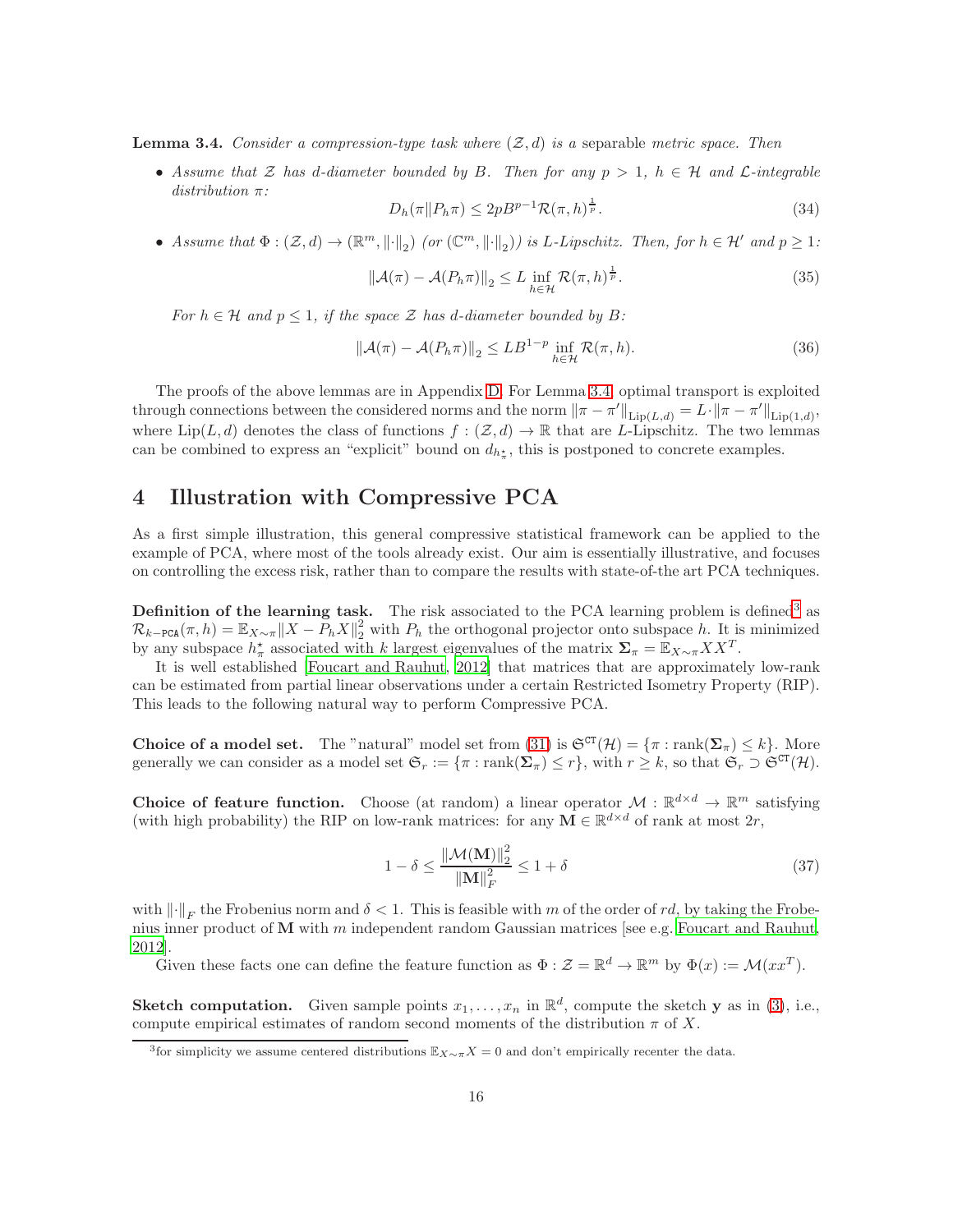Learning from a sketch. Given a sketch vector y, estimate a solution of the optimization problem over positive semi-definite (p.s.d.) symmetric matrices ( $\Sigma \ge 0$ )

$$
\hat{\Sigma} := \arg \min_{\text{rank}(\Sigma) \le r, \Sigma \succcurlyeq 0} \|\mathcal{M}(\Sigma) - \mathbf{y}\|_2^2.
$$
\n(38)

This step estimates the rank-r p.s.d. matrix whose sketch best matches that of the empirical matrix of second moments, in the least squares sense. Compute the eigen-decomposition  $\hat{\Sigma} = \mathbf{UDU}^T$  and output

$$
\hat{h} := \text{span}(\mathbf{U}(:,1:k)).\tag{39}
$$

In Appendix E we control the excess risk of PCA by relating the excess risk divergence  $D_{h_0}(\pi|\pi')$ with  $h_0 \in \mathcal{H}$  an arbitrary hypothesis — to the Frobenius norm  $\|\Sigma_\pi - \Sigma_{\pi'}\|_F$ , and upper bounding the "bias" term (25) appearing in the generic bound of Theorem 2.5, to obtain the following result:

**Theorem 4.1.** Consider any probability distribution  $\pi$  with finite second moments and any draw of  $x_i, 1 \leq i \leq n$  (represented by the empirical distribution  $\hat{\pi}_n$ ). Applying the above approach yields, for any  $s, 1 \leq s \leq r$ :

$$
\mathcal{R}_{k-\text{PCA}}(\pi,\hat{h}) - \mathcal{R}_{k-\text{PCA}}(\pi,h_{\pi}^{\star}) \le c_{\delta} \sqrt{\frac{k}{s}} \sum_{j \ge r-s+2} \lambda_j(\mathbf{\Sigma}_{\pi}) + c_{\delta}'\sqrt{k} \|\mathcal{M}(\mathbf{\Sigma}_{\pi} - \mathbf{\Sigma}_{\hat{\pi}_n})\|_2, \tag{40}
$$

where  $\lambda_i(\Sigma_\pi)$  are the eigenvalues of  $\Sigma_\pi$  ranked in decreasing order (with multiplicity),  $c_\delta := 2\sqrt{2} \frac{\sqrt{2}}{\sqrt{2}}$  $\frac{\sqrt{1+\delta}}{\sqrt{1-\delta}}$  $\frac{1+0}{1-\delta}$ ,  $c'_{\delta} := 2\sqrt{2}/\sqrt{1-\delta}$ . In particular:

$$
\mathcal{R}_{k-\text{PCA}}(\pi,\hat{h}) - \mathcal{R}_{k-\text{PCA}}(\pi,h_{\pi}^{*}) \le c_{\delta} \sqrt{\frac{k}{r-k+1}} \mathcal{R}_{k-\text{PCA}}(\pi,h_{\pi}^{*}) + c_{\delta}'\sqrt{k} \|\mathcal{M}(\mathbf{\Sigma}_{\pi}-\mathbf{\Sigma}_{\hat{\pi}_{n}})\|_{2}.
$$
 (41)

#### Discussion:

• Bias term. The first term in the right hand side of (41) is a bias term that vanishes when the true risk is low. Since it is proportional to the true risk, it leads to the (non-sharp) oracle inequality  $\mathcal{R}_{k-\text{PCA}}(\pi, \hat{h}) \leq C_{\delta}(k, r)\mathcal{R}_{k-\text{PCA}}(\pi, h_{\pi}^{*}) + c'_{\delta}\sqrt{k}\|\mathcal{M}(\Sigma_{\pi} - \Sigma_{\hat{\pi}_{n}})\|_{2}$ . We show in [Gribonval et al., 2020], (using Lemma 3.4 and (36)) that this type of property also holds for Compressive  $k$ medians; for Compressive k-means we prove similar properties where the bias term is bounded by the square root of the true risk (using (34),(35)).

It is notable that the bias multiplier  $C_{\delta}(k,r)$  is of order  $\sqrt{k}$  if we use the natural model set  $(r = k)$ , but drops to a constant independent of k as soon as we choose e.g. the larger model set  $\mathfrak{S}_r$  with  $r = 2k$ . Thus, there appears to be a clear advantage, in the sense of the obtained bound, in choosing a reconstruction model that is larger than the natural model set  $\mathfrak{S}^{CT}(\mathcal{H})$ , while not significantly changing the magnitude of the number of required data sketches. At this point it is unclear to us if the inflation of the bias factor for the natural model is unavoidable or is just a technical artefact.

- Sample complexity. Regarding the second term, if we further assume that the support of  $\pi$ is contained in a Euclidean ball of radius R, then by the RIP (37) we have a.s.  $\left\|\mathcal{M}(xx^T)\right\|_2 \leq$  $\sqrt{1+\delta} \cdot R^2$  hence, by the vectorial Hoeffding's inequality [see e.g. Pinelis, 1992], we obtain with high probability w.r.t. data sampling that  $\sqrt{k}$   $\left\|\mathcal{M}(\Sigma_{\pi}) - \mathcal{M}(\Sigma_{\hat{\pi}_n})\right\|_2$  is of the order of  $R^2 \sqrt{k/n}$ .
- Root-n consistency in a high-dimensional scenario. As noticed in the previous point, the statistical estimation error term in the sketched learning bound is of order  $\sqrt{k/n}$ . Consider a high-dimensional situation where  $d$  is large and growing with  $n$ , and assume a polynomial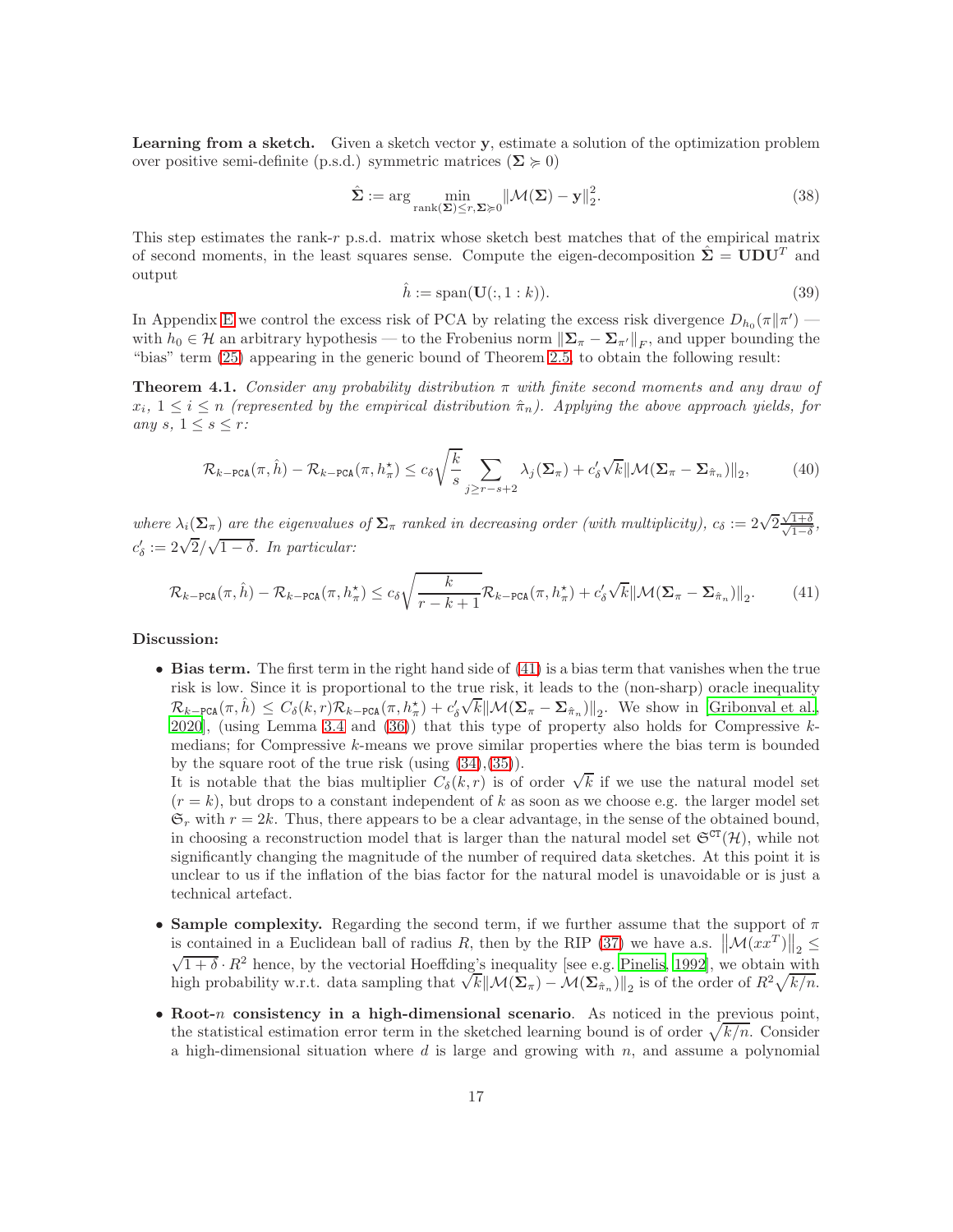spectral decay  $\lambda_j(\Sigma_\pi) \leq j^{-\alpha}$  with  $\alpha > 1$ . Then by choosing  $s = r/2$ , the bias term in (40) is of order  $\sqrt{kr^{-(2\alpha-1)}}$ . As a consequence, it is sufficient to take r of order min $(d, n^{\frac{1}{2\alpha-1}})$  so as to ensure that the bias term is at most of the same order as the statistical error term. This gives an advantage compared to the standard approach of storing all  $d^2$  second order moments, as soon as  $d > n^{\frac{1}{2\alpha - 1}}$ . For comparison, standard statistical analysis of PCA based on the uniform bound on the deviations of the empirical risk from its expectation (see e.g. Shawe-Taylor et al., 2005) leads to a control of order<sup>4</sup>  $\sqrt{k/n}$ . Hence, using the sketched approach we can reduce storage/memory imprint significantly while keeping statistical guarantees of the same order as in the standard setting.

• Relation to efficient kernel-PCA methods. Methods in recent literature have been proposed to make kernel PCA more efficient, relying on Nyström subsampling Sterge et al. [2020] or on approximation of the kernel using random features [Ullah et al., 2018, Sriperumbudur and Sterge, 2020]. Even when restricting attention to a linear kernel, a direct comparison to our approach proves delicate. The Nyström subsampling method is very much taylored to the dual point of view, which is canonical in kernel methods (i.e. approximation of the kernel Gram matrix): this implicitly posits to store all training points in order to represent the output of the method as a kernel expansion (the computational gain concerns the storage and manipulation of the  $(n, n)$  Gram matrix). On the other hand, the random feature approach could be construed as closer in spirit to ours, however rather than storing generalized moments as we do, it is in essence a (random) dimension reduction of the individual input points from kernel space to a finite-dimensional feature space where regular PCA is performed. Also the theoretical works of Ullah et al. [2018], Sriperumbudur and Sterge [2020] concern reconstruction in  $L^2(\pi)$  space and not in the original kernel space norm (lifting back the PCA projection found in approximate feature space into original kernel space proves a delicate question). In contrast, we consider sketching the data into generalized empirical moments but propose a reconstruction method directly in the relevant space with theoretical guarantees. It is to be noted however, that the results of Ullah et al. [2018] posit a black-box PCA method applied in the finite (but high- )dimensional approximate feature space, and one could apply a sketching approach at this stage. This suggests the interesting proposal that efficient kernel PCA methods could be combined, rather than be in competition with, the sketching approach, though we did not push the idea further.

Practical algorithms for learning and comparison to prior PCA-specific results. One can consider several relaxations of the nonconvex optimization problem (38) in order to perform compressive PCA. Beside convex relaxations using the minimization of the nuclear norm [Foucart and Rauhut, 2012, Section 4.6], Kabanava et al. [2016] showed (in a complex-valued setting) that the rank constraint in (38) can be relaxed when M is made of random rank-one projections, i.e. when  $\Phi(x)$  =  $\frac{1}{\sqrt{m}}(|\langle a_j, x \rangle|^2)_{j=1,m}$  where  $a_j \in \mathbb{C}^d$  are independent standard complex Gaussian vectors. In this setting, let

$$
\hat{\Sigma} := \arg\min_{\Sigma \succcurlyeq 0} \|\mathcal{M}(\Sigma) - \mathbf{y}\|_2^2,\tag{42}
$$

and the corresponding hypothesis  $\hat{h}$  obtained through (39). Combining [Kabanava et al., 2016, Theorem 4 with  $p = 2$  with Equation (72) in Section E and Equation (63) in Section B, we have the following result: if  $m \geq Ckd$  where C is a universal constant, then with high probability on the draw

<sup>&</sup>lt;sup>4</sup>More refined techniques [Blanchard et al., 2007, Reiß and Wahl, 2020] can lead to a convergence rate of the PCA excess risk of order  $n^{-1}$  asymptotically, for k fixed, but depending on eigenvalue gaps. For the present discussion we compare ourselves to the simplest analysis available in the standard learning context.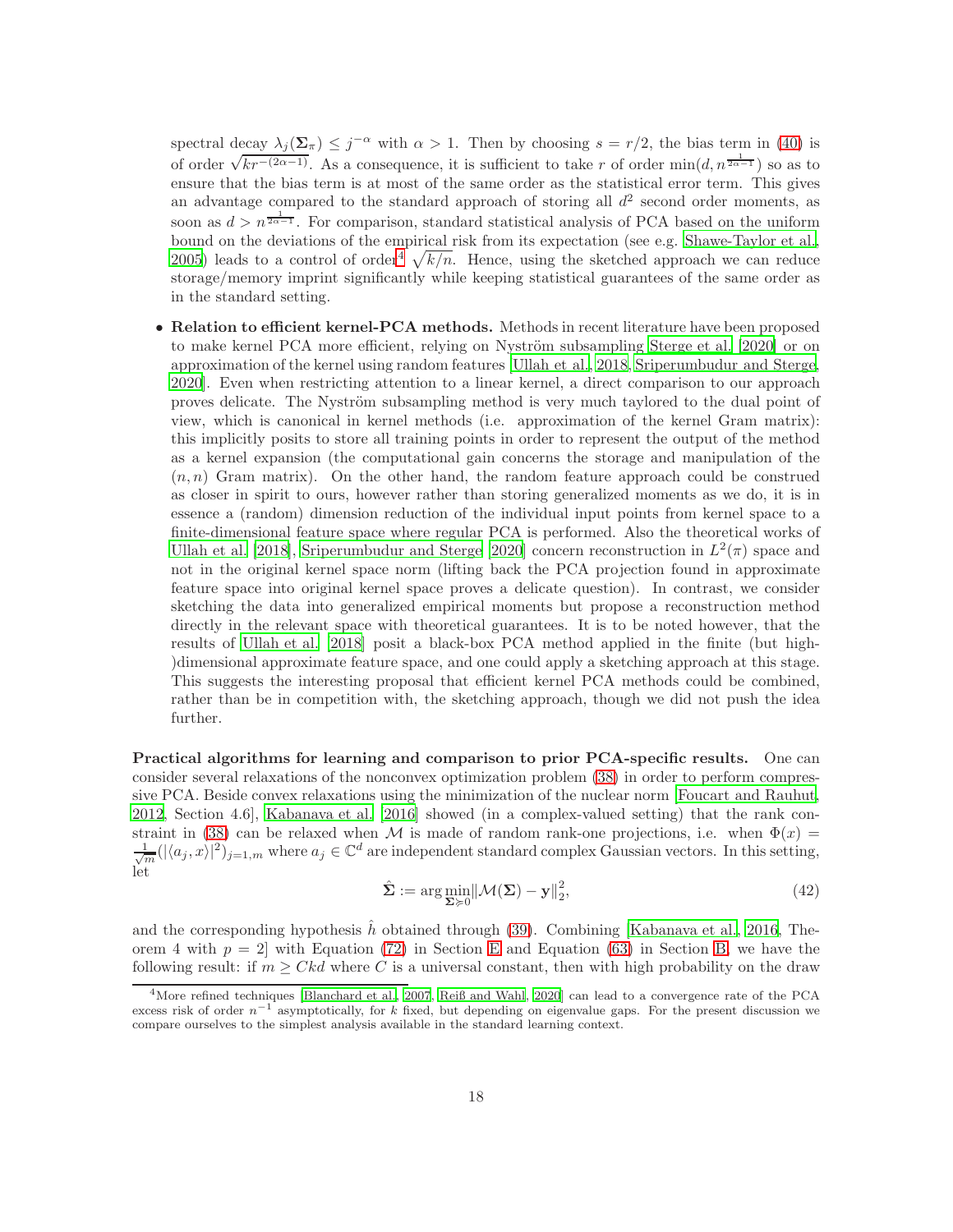of the  $a_j$ , for any  $x_1, \ldots, x_n$ , we have the control

$$
\mathcal{R}_{k-\text{PCA}}(\pi,\hat{h}) - \mathcal{R}_{k-\text{PCA}}(\pi,h^\star) \leq \left\|\hat{\Sigma} - \Sigma_{\pi}\right\|_F \leq D_1 \mathcal{R}_{k-\text{PCA}}(\pi,h^\star) + D_2 \sqrt{k} \|\mathcal{A}(\pi) - \mathcal{A}(\hat{\pi}_n)\|_2,
$$

where  $D_1, D_2$  are positive universal constants that do not depend on k.

Hence, provided we use a model set of dimension  $2r$  as discussed above, the error control  $(41)$ obtained via our general approach matches what can be obtained using directly the PCA-specific study of Kabanava et al. [2016]. Two practical advantages of the latter are (a) that (42) is a convex program, and (b) that the sketches are made using rank-one matrices, which are cheaper to store. Still, the guarantees obtained by our general approach is able to match prior results for setting-specific methods. It will further permit the study of the less trivial setting of compressive clustering and compressive Gaussian mixture estimation as shown in the companion paper [Gribonval et al., 2020].

## 5 Establishing the LRIP for random sketching operators

In this section, we investigate how to establish the LRIP (20) (with  $\eta = 0$ ) when the sketching operator  $A$  is associated to random features. The approach uses connections with the notion of kernel mean embedding of probability distributions.

#### 5.1 Random features and kernel mean embeddings

**Definition 5.1** (Random feature map). Consider  $\mathcal{F} := {\phi_\omega}_{\omega \in \Omega}$  a parameterized family of (real- or complex-valued) measurable functions,  $\Lambda$  a probability distribution  $\Lambda$  over the parameter set  $\Omega$  (often  $\Omega = \mathbb{R}^d$ ), and a sketch size m. A random feature map is defined by drawing m i.i.d parameters  $(\omega_j)_{j=1}^m$  $according to  $\Lambda$  and setting$ 

$$
\Phi(x) := \frac{1}{\sqrt{m}} \big( \phi_{\omega_j}(x) \big)_{j=1,m}.\tag{43}
$$

Any draw of the feature function  $\Phi$  defines a positive semi-definite kernel between samples  $\kappa_{\Phi}(x, x') :=$  $\langle \Phi(x), \Phi(x') \rangle_{\mathbb{R}^m}$  (or  $\langle \Phi(x), \Phi(x') \rangle_{\mathbb{C}^m}$ ). Compressive learning is deeply connected to kernel mean embeddings of probability distributions, as the related sketching operator  $A$  defines a so-called kernel *mean embedding* between probability distributions which are  $\mathcal{F}\text{-integrable.}$ 

Definition 5.2 (Kernel mean embedding, Mean Map Discrepancy [Gretton et al., 2007, Sriperumbudur et al., 2010]). Any positive semi-definite kernel  $\kappa(\cdot, \cdot)$  in the sample space is associated to a Mean Map Embedding (a kernel between distributions). By abuse of notation, we keep the notation  $\kappa$  for both the expression of the kernel in the sample space and of the corresponding kernel for probability distributions with appropriate integrability

$$
\kappa(\pi, \pi') := \mathbb{E}_{X \sim \pi} \mathbb{E}_{X' \sim \pi'} \kappa(X, X'). \tag{44}
$$

The associated Maximum Mean Discrepancy (MMD) metric is

$$
\|\pi - \pi'\|_{\kappa} := \sqrt{\kappa(\pi, \pi) - 2 \operatorname{Re}(\kappa(\pi, \pi')) + \kappa(\pi', \pi')}.
$$
\n(45)

The average kernel  $\kappa$  associated to  $(\mathcal{F}, \Lambda)$ , will play a key role in establishing the LRIP. Given  $x, x' \in \mathcal{Z}$ , the expectation of  $\kappa_{\Phi}(x, x') = \frac{1}{m} \sum_{j=1}^{m} \phi_{\omega_j}(x) \overline{\phi_{\omega_j}}(x')$  over the draws of  $\omega_j$  is

$$
\kappa(x, x') = \mathbb{E}_{\omega \sim \Lambda} \kappa_{\Phi}(x, x') = \mathbb{E}_{\omega \sim \Lambda} \phi_{\omega}(x) \overline{\phi_{\omega}(x')}.
$$
\n(46)

Similarly, given  $\pi, \pi'$ , the squared MMD  $\|\pi - \pi'\|_{\kappa}^2$  with this kernel is the expectation of

$$
\|\pi - \pi'\|^2_{\kappa_{\Phi}} = \|\mathcal{A}(\pi) - \mathcal{A}(\pi')\|^2_2 = \frac{1}{m} \sum_{j=1}^m \left| \mathbb{E}_{X \sim \pi} \phi_{\omega_j}(X) - \mathbb{E}_{X' \sim \pi'} \phi_{\omega_j}(X') \right|^2.
$$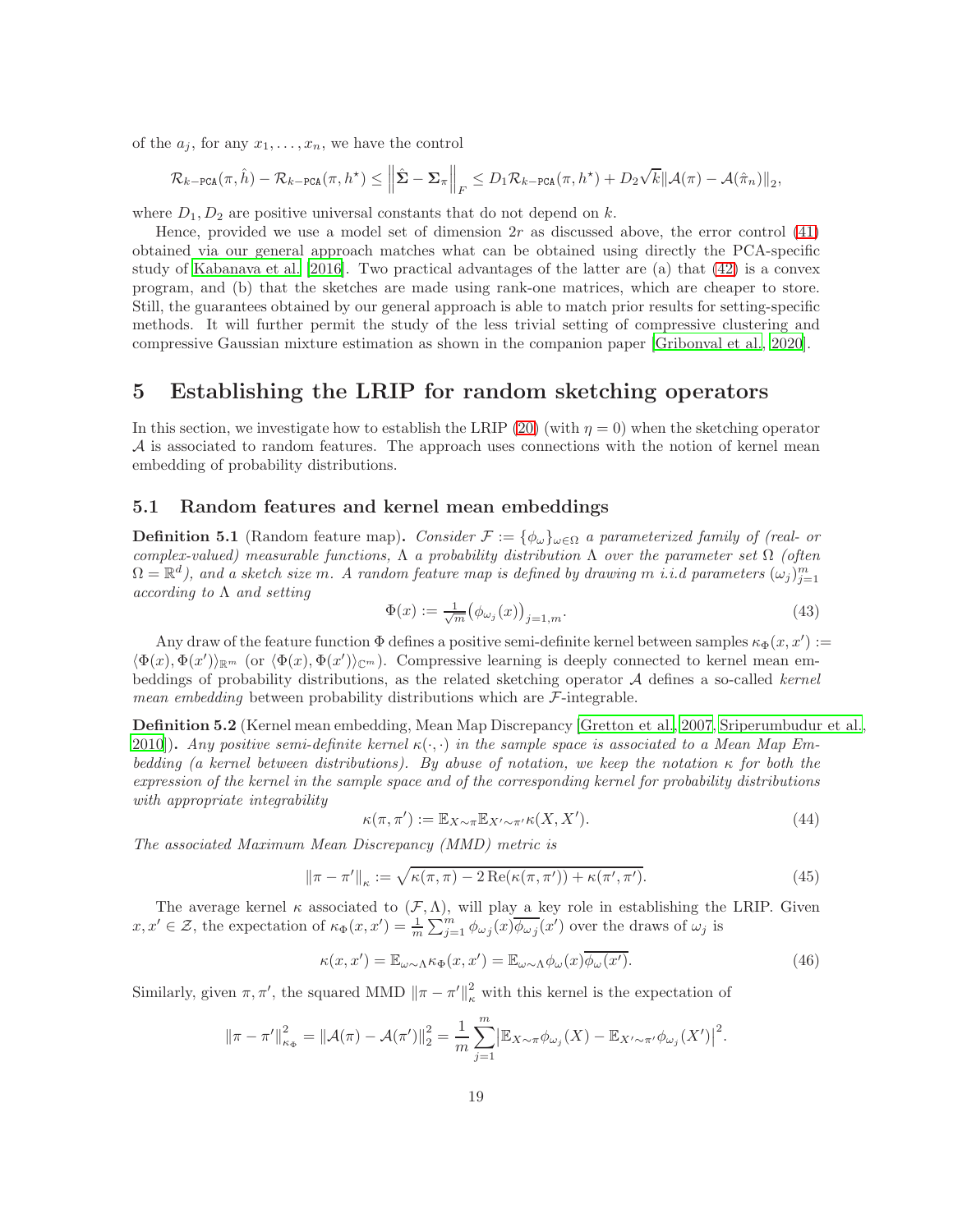A characterization of the MMD that we will leverage throughout this section is that for any  $\pi, \pi'$ ,

$$
\|\pi-\pi'\|^2_{\kappa}=\mathbb{E}_{\omega\sim\Lambda}|\mathbb{E}_{X\sim\pi}\phi_{\omega}(X)-\mathbb{E}_{X'\sim\pi'}\phi_{\omega}(X')|^2.
$$

We observe that A satisfies the LRIP (20) (with  $\eta = 0$ ) for a given model set G if, and only if, the metric  $\|\pi - \pi'\|_{\Delta \mathcal{L}}$  is dominated by  $\|\pi - \pi'\|_{\kappa_{\Phi}}$  for  $\pi, \pi' \in \mathfrak{S}$ . Our overall strategy to check that a random feature function  $\Phi$  defined by  $\mathcal F$  and  $\Lambda$  satisfies the LRIP (20) (with  $\eta = 0$ ) with controlled sketch dimension  $m$  will be to:

1. prove that the average kernel  $\kappa$  defined by (46) satisfies the Kernel LRIP

$$
\|\tau - \tau'\|_{\Delta \mathcal{L}(\mathcal{H})} \le C_{\kappa} \|\tau - \tau'\|_{\kappa}, \quad \forall \tau, \tau' \in \mathfrak{S};
$$
\n(47)

2. in the spirit of compressive sensing theory, use concentration of measure and covering arguments to show that for any  $0 < \delta < 1$ , for large enough m, with high probability on the draw of  $\omega_i$ ,

$$
1 - \delta \le \frac{\|\mathcal{A}(\tau) - \mathcal{A}(\tau')\|_2^2}{\|\tau - \tau'\|_{\kappa}^2} = \frac{\|\tau - \tau'\|_{\kappa_\Phi}^2}{\|\tau - \tau'\|_{\kappa}^2} \le 1 + \delta, \quad \forall \tau, \tau' \in \mathfrak{S}
$$
(48)

so that the kernel LRIP (47) actually holds with  $\kappa_{\Phi}$  instead of  $\kappa$  and constant  $C_{\kappa_{\Phi}} := C_{\kappa}/\sqrt{1-\delta}$ .

**Remark 5.3.** The expression (48) expresses the control of the relative error of approximation of the MMD, restricted to certain distributions. This contrasts with state of the art results on random features that either control uniformly the approximation of the kernel  $|\kappa_{\Phi}(\cdot, \cdot) - \kappa(\cdot, \cdot)|$  [see e.g. Sriperumbudur and Szabó, 2015] or the approximation of functions in the RKHS induced by  $\kappa$  by those in the RKHS induced by  $\kappa_{\Phi}$  [Bach, 2017]. These types of controls are indeed of a different nature compared to ours, and none seems to be a direct consequence of the others.

#### 5.2 Ingredients to verify the Lower Restricted Isometry Property

In sight of the inequalities (47),(48) we need to prove, the analysis will focus on the so-called normalized secant set of the model  $\mathfrak{S}$  with respect to the average kernel  $\kappa$ , defined as follows [see, e.g. Dirksen, 2016, Puy et al., 2017]:

**Definition 5.4** (Normalized secant set). The normalized secant set of a model set  $\mathfrak{S}$  with respect to a kernel  $\kappa$  is the following subset of the set of finite, signed measures (see Appendix A.2) with appropriate integrability

$$
\mathcal{S}_{\kappa} = \mathcal{S}_{\kappa}(\mathfrak{S}) := \left\{ \frac{\tau - \tau'}{\|\tau - \tau'\|_{\kappa}} : \tau, \tau' \in \mathfrak{S}, \|\tau - \tau'\|_{\kappa} > 0 \right\}.
$$
 (49)

Using the secant set, the LRIP (48) is equivalent to

$$
\left| \|\mathcal{A}(\mu)\|_{2}^{2} - 1 \right| \leq \delta, \quad \forall \mu \in \mathcal{S}_{\kappa}
$$
\n(50)

The radius of  $\mathcal{S}_{\kappa}$  with respect to certain function norms will play an important role. Since this notion will come up repeatedly in the analysis, we introduce the following notation, which will be heavily used in the sequel. Given a norm  $\lVert \cdot \rVert$  on measures, the radius of a subset E of finite signed measures is denoted

$$
\|\mathcal{E}\| := \sup_{\mu \in \mathcal{E}} \|\mu\|.\tag{51}
$$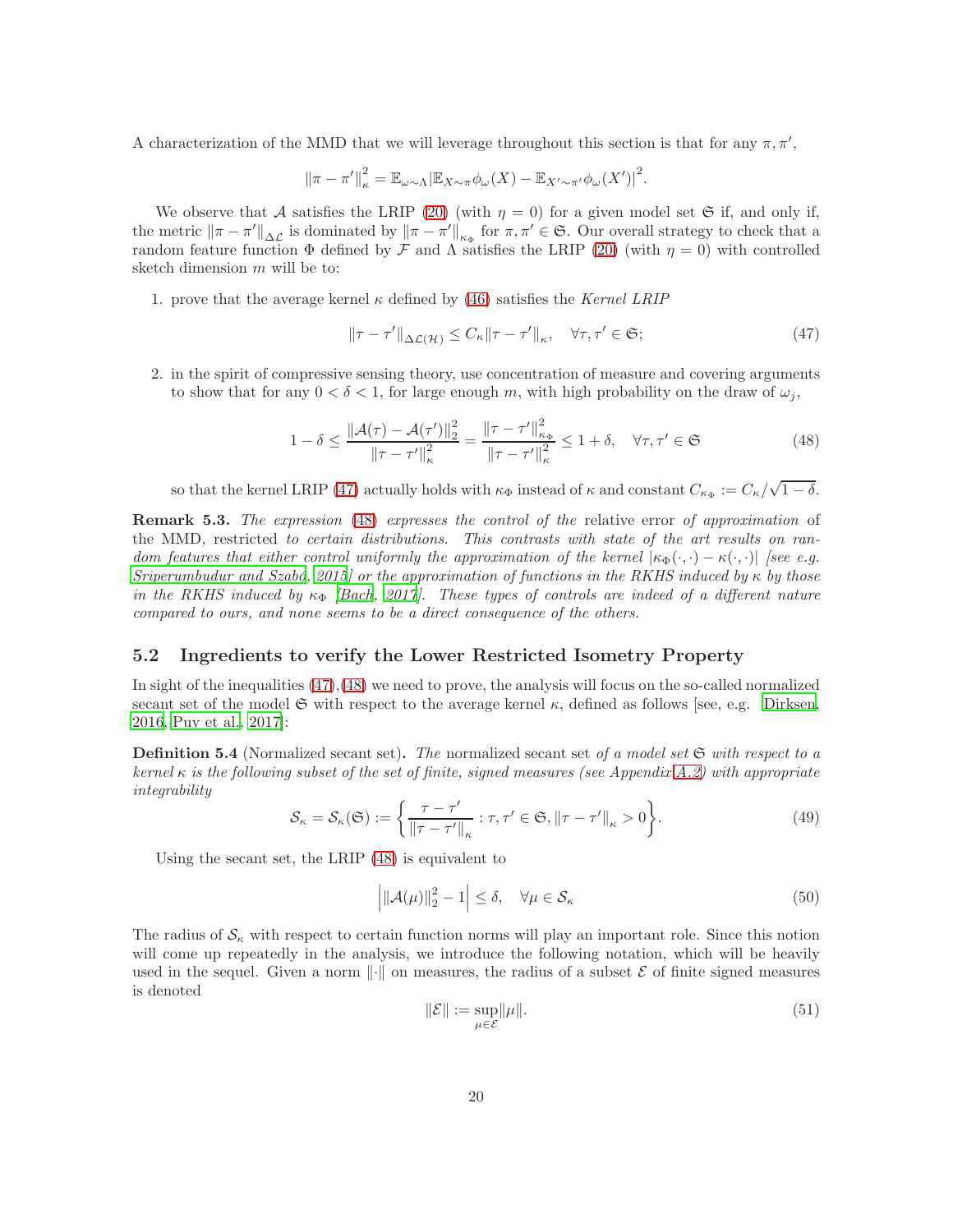With these definitions we can observe that

$$
\sup_{\tau,\tau' \in \mathfrak{S}, ||\tau - \tau'||_{\kappa} > 0} \frac{||\tau - \tau'||_{\mathcal{G}}}{||\tau - \tau'||_{\kappa}} = ||\mathcal{S}_{\kappa}(\mathfrak{S})||_{\mathcal{G}};
$$

where we recall that the metric  $\|\cdot\|_{\mathcal{G}}$  is defined in (8). In particular, the constant from (47) can be equivalently rewritten as  $C_{\kappa} := \|\mathcal{S}_{\kappa}\|_{\Delta \mathcal{L}}.$ 

Concerning 48, the strategy to establish it will rely on the following two quantities: first, a concentration function  $c_{\kappa}(t)$  characterizing the pointwise (i.e. for fixed  $\tau, \tau' \in \mathfrak{S}$ ) concentration of  $\|\mathcal{A}(\tau) - \mathcal{A}(\tau')\|_2^2$ <sup>2</sup> around its expectation; secondly, certain covering numbers of  $\mathcal{S}_{\kappa}$  needed to step from pointwise to uniform concentration.

Classical arguments from compressive sensing [Baraniuk et al., 2008, Eftekhari and Wakin, 2015, Puy et al., 2017, Dirksen, 2016, Foucart and Rauhut, 2012] prove that certain random linear operators satisfy the RIP by relying on pointwise concentration inequalities. Similarly, a first step to establish that the inequalities (48) hold with high probability consists in assuming first a pointwise version of the same, i.e., for any choice of  $m$  in  $(43)$ :

for any 
$$
\mu \in \mathcal{S}_{\kappa}
$$
:  $\mathbb{P}\left(\left|\|\mathcal{A}(\mu)\|_{2}^{2} - 1\right| \geq t\right) \leq 2 \exp\left(-\frac{m}{c_{\kappa}(t)}\right),$  (52)

for some concentration function  $t \mapsto c_{\kappa}(t)$  that should ideally be as small as possible. The following result shows that the radius  $\|\mathcal{S}_{\kappa}\|_{\mathcal{F}}$  can be used to control such a concentration function.

**Lemma 5.5.** Consider a family of functions  $\mathcal{F} := {\phi_{\omega}}_{\omega \in \Omega}$ , m parameters  $(\omega_j)_{j=1}^m$  drawn i.i.d. according to some distribution  $\Lambda$  on  $\Omega$ , and  $\Lambda$  the (random) operator induced (see (5)) by the feature  $\textit{function $\Phi(x):=\frac{1}{\sqrt{m}}(\phi_{\omega_j}(x))_{j=1}^m$. Denoting $\kappa$ the associated average kernel (cf (46)) we have $\|\mathcal{S}_\kappa\|_{\mathcal{F}}\geq 0$.}$ 1. Moreover, if  $\|\mathcal{S}_{\kappa}\|_{\mathcal{F}} < \infty$  then (52) holds for all  $\mu \in \mathcal{S}_{\kappa}$ , with

$$
c_{\kappa}(t) \le 2t^{-2}(1+t/3) \cdot \|\mathcal{S}_{\kappa}\|_{\mathcal{F}}^2, \qquad \forall t > 0.
$$
 (53)

The proof is in Appendix C. Observe that the above estimate only depends on the choice of the feature family F, and holds for any feature sampling distribution Λ. More refined estimates for mixture models, exploiting moments of Λ rather than a uniform bound, are provided in the companion paper [Gribonval et al., 2020] and used to obtain concrete estimates for Compressive Clustering and Compressive GMM.

Finally, we will extrapolate pointwise concentration (52) to all pairs  $\tau, \tau' \in \mathfrak{S}$  using covering numbers of the normalized secant set with respect to an appropriate metric.

**Definition 5.6** (Covering number). The covering number  $N(d(\cdot, \cdot), S, \delta)$  of a set S with respect to a (pseudo)metric<sup>5</sup> d( $\cdot, \cdot$ ) is the minimum number of closed balls of radius  $\delta$  with respect to d( $\cdot, \cdot$ ) with centers in S needed to cover S.

As the normalized secant set is a subset of the infinite-dimensional space of finite-signed measures, it is not obvious when its covering numbers are finite. Controlling them can be nontrivial, yet this is feasible on a case by case basis as will be illustrated in the companion paper [Gribonval et al., 2020].

Covering numbers and pointwise concentration can be then combined to give rise to the following result (whose proof is in Appendix C) where the logarithm of the covering numbers somehow captures an intrinsic dimension of the considered learning task:

<sup>5</sup>Further reminders on metrics, pseudometrics, and covering numbers are given in Appendix A.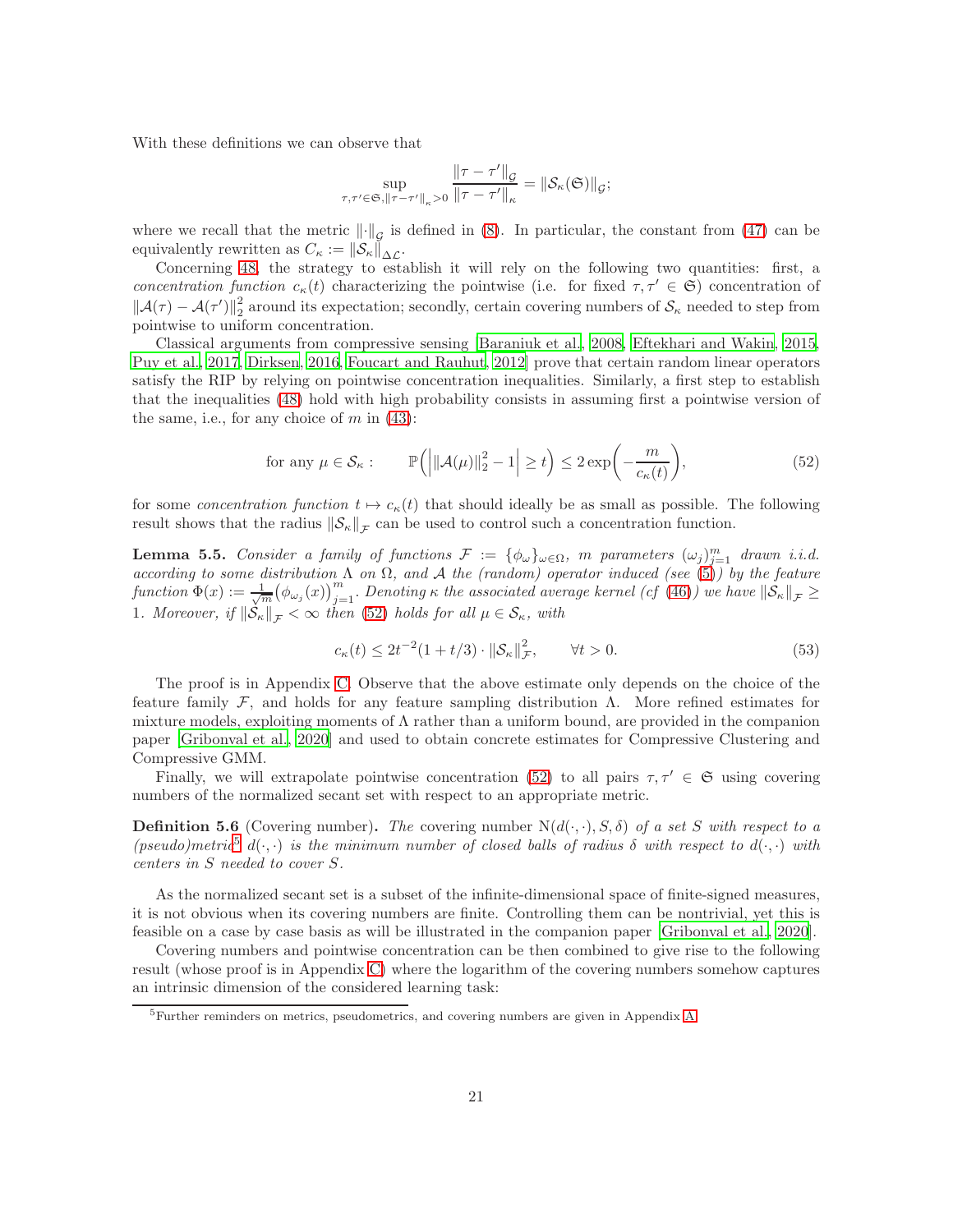**Theorem 5.7.** Consider  $\mathcal{F} := {\phi_\omega}_{\omega \in \Omega}$  a family of functions,  $\Lambda$  a probability distribution on  $\Omega$ ,  $\Phi$  the associated random feature function and  $\kappa$  the corresponding average kernel. Consider the pseudometric on  $F$ -integrable probability distributions<sup>6</sup>

$$
d_{\mathcal{F}}(\pi, \pi') := \sup_{\omega \in \Omega} \Big| \left| \mathbb{E}_{X \sim \pi} \phi_{\omega}(X) \right|^2 - \left| \mathbb{E}_{X' \sim \pi'} \phi_{\omega}(X') \right|^2 \Big|.
$$
 (54)

Consider a model set  $\mathfrak{S}$  and  $\mathcal{S}_\kappa = \mathcal{S}_\kappa(\mathfrak{S})$  its normalized secant set. Assume that  $\mathcal{S}_\kappa$  has finite covering numbers with respect to the pseudometric  $d_{\mathcal{F}}$ . For  $0 < \delta, \zeta < 1$ , if

$$
m \ge c_{\kappa}(\delta/2) \cdot \log\left(2\mathrm{N}(d_{\mathcal{F}}, \mathcal{S}_{\kappa}, \delta/2)/\zeta\right),\tag{55}
$$

then, with probability at least  $1-\zeta$  on the draw of  $(\omega_j)_{j=1}^m \stackrel{i.i.d.}{\sim} \Lambda$ , the operator A induced by  $\Phi$  (cf  $(43)$  and  $(5)$ ) satisfies

$$
1 - \delta \le \frac{\|\mathcal{A}(\tau) - \mathcal{A}(\tau')\|_2^2}{\|\tau - \tau'\|_{\kappa}^2} \le 1 + \delta, \qquad \forall \tau, \tau' \in \mathfrak{S}.
$$
 (56)

When (56) holds, the LRIP (20) with  $\eta = 0$  holds with constant  $C_A := \frac{\|\mathcal{S}_{\kappa}\|_{\Delta \mathcal{L}}}{\sqrt{1-\delta}}$  and  $\eta = 0$ .

#### 5.3 Summary and applications

To briefly summarize the results in this section, in order to establish the LRIP property with respect to a given model  $\mathfrak S$  in the context of a sketching operator  $\Phi$  associated to a family of random features  $\mathcal F$  and feature sampling distribution  $\Lambda$  we proceed as follows. After identifying the associated average kernel (44), the key quantities to estimate relative to the normalized secant  $\mathcal{S}_{\kappa}(\mathfrak{S})$  are its radius  $\|\mathcal{S}_{\kappa}\|_{\Delta\mathcal{L}}$ (which serves as a measure of compatibility between the kernel, the learning task, and the model set  $\mathfrak{S}$ ), the pointwise concentration function  $c_{\kappa}$ (.) from (52), and the covering numbers of  $\mathcal{S}_{\kappa}$  with respect to the distance  $d_{\mathcal{F}}$  from (54).

Even though the above ingredients and results may look quite abstract at this stage, we can turn them into concrete estimates on several examples. The resulting guarantees are summarized in Table 1 for the examples developed in detail in the companion paper [Gribonval et al., 2020](compressive  $k$ -Means, k-medians and GMM).

The random sketching results developed in the present section can also be used to revisit the illustrative PCA example from Section 4. Namely, while we have directly lifted from existing literature the RIP property (37) for random Gaussian sketching matrices applied to low-rank covariance matrices, the arguments used there to establish this property follow in essence the canvas of this section (pointwise concentration of the random operator to its average, then unifom concentration via appropriate covering number arguments). In this context, the squared MMD with respect to the averaged kernel is precisely the Frobenius norm between covariance matrices. The additional ingredient needed to complete the analysis is to relate the PCA excess risk to the Frobenius norm of differences of low rank matrices (see (72) in the technical Appendix E, which can be reinterpreted as a bound on  $\|\mathcal{S}_{\kappa}\|_{\Delta\mathcal{L}}$  in the PCA setting).

## 6 Conclusion and perspectives

The principle of compressive statistical learning is to learn from large-scale collections by first summarizing the collection into a sketch vector made of empirical (random) moments, before solving a

<sup>&</sup>lt;sup>6</sup>In fact, we consider the extension of  $d_{\Phi}$  to finite, *F*-integrable signed measures, see Appendix A.2.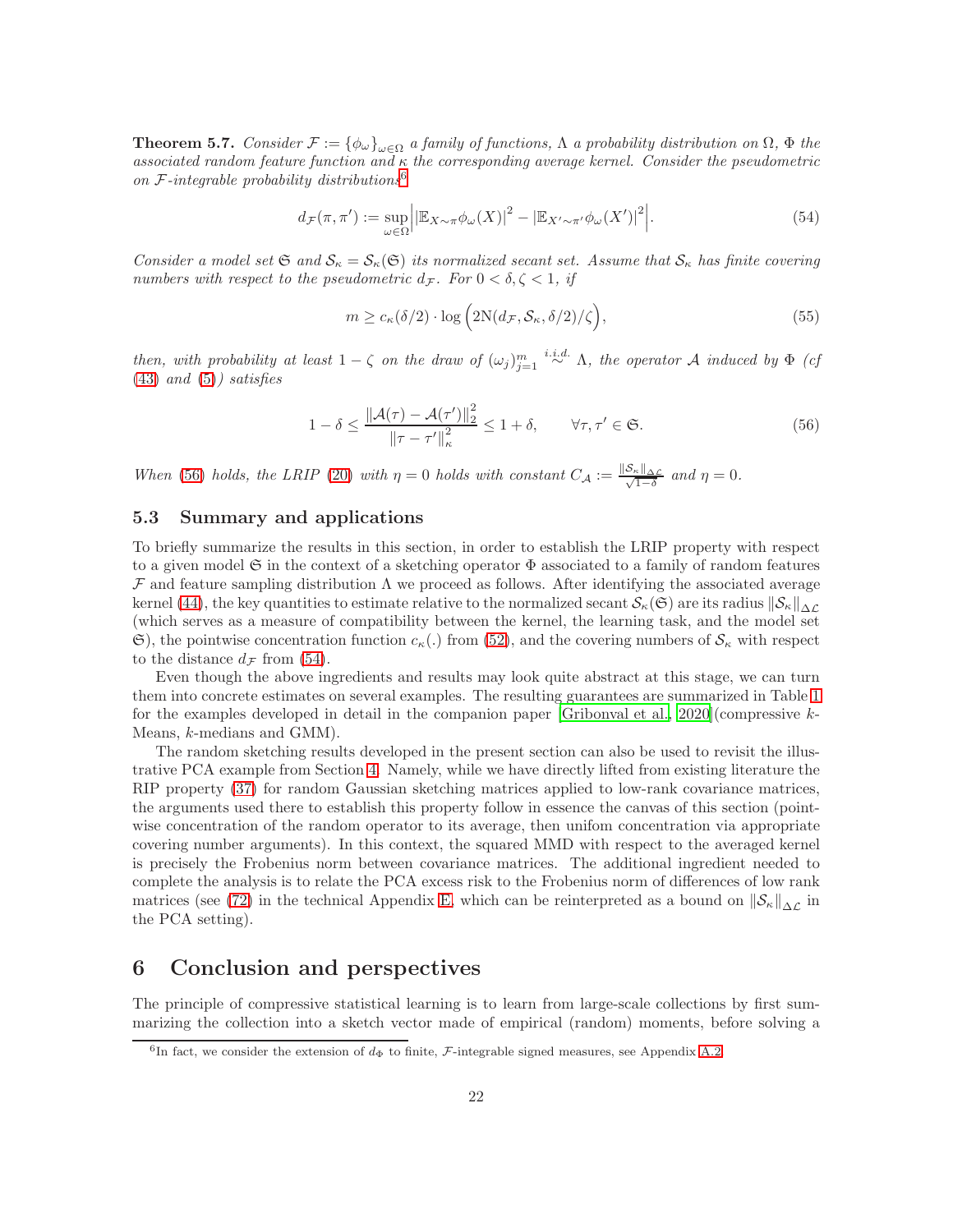| Task                                | <b>PCA</b>                                               | k-med./means $(p = 1/p = 2)$                                                                                                               | Gaussian Mixture Model.                                                                |
|-------------------------------------|----------------------------------------------------------|--------------------------------------------------------------------------------------------------------------------------------------------|----------------------------------------------------------------------------------------|
| Hypothesis $h$                      | subspace                                                 | $k$ cluster centers                                                                                                                        | mixture $\pi_h$ of k Gaussians                                                         |
|                                     | $h\subset\mathbb{R}^d$                                   | $c_1, \ldots, c_k \in \mathbb{R}^d$                                                                                                        | -means $c_l \in \mathbb{R}^d$                                                          |
|                                     | $\dim h = k$                                             |                                                                                                                                            | -covar. $\Sigma_l \in \mathbb{R}^{d \times d}$                                         |
|                                     |                                                          |                                                                                                                                            | -mixture parameters $\alpha_l$                                                         |
| Loss $\ell(x,h)$                    | $  x - P_hx  _2^2$                                       | $\min_{1 \leq l \leq k}   x - c_l  _2^p$                                                                                                   | $-\log \pi_h(x)$                                                                       |
| Feature function                    | quadratic polyn.                                         | weighted Fourier features                                                                                                                  | Fourier features                                                                       |
| $\Phi(x)$                           | $\frac{1}{\sqrt{m}}(x^T \mathbf{L}_j x)_{i=1}^m$         | $\frac{1}{\sqrt{m}}\Bigg(\frac{e^{j\omega_{j}^{T}x}}{w(\omega_{j})}\Bigg)_{j=1}^{m}$                                                       | $\frac{1}{\sqrt{m}}\left(e^{j\omega_j^Tx}\right)_{j=1}^m$                              |
| Sampling law $\Lambda$              | $\mathbb{P}(\mathbf{L}) \propto e^{-\ \mathbf{L}\ _F^2}$ | $\mathbb{P}(\omega) \propto w^2(\omega)e^{-\frac{s^2  \omega  ^2}{2}}$                                                                     | $\mathbb{P}(\omega) \propto e^{-\frac{s^2   \omega  _{\Sigma^{-1}}^2}{2}}$             |
| kernel<br>Average<br>$\kappa(x,x')$ | $  xx^T - x'x'^T  _F^2$                                  | $\exp\left(-\frac{\ x-x'\ ^2_2}{2s^2}\right)$                                                                                              | $\exp\left(-\frac{\ x-x'\ _{\mathbf{\Sigma}}^2}{2s^2}\right)$                          |
| Proxy                               |                                                          |                                                                                                                                            |                                                                                        |
| R(h, y)                             | Low-rank<br>recovery                                     | $\min_{\alpha \in \mathbb{S}_{k-1}} \  \sum_{i=1}^{\infty} \alpha_i \Phi(c_i) - \mathbf{y} \ _2$ $\  \mathcal{A}(\pi_h) - \mathbf{y} \ _2$ |                                                                                        |
| from $(27)$                         |                                                          |                                                                                                                                            |                                                                                        |
| Restrictions on                     | N/A                                                      | $\min_{c_l \neq c_{l'}}   c_l - c_{l'}  _2 \geq 2\varepsilon$                                                                              | $\min_{c_l \neq c_{l'}}   c_l - c_{l'}  _{\Sigma} \geq 2\varepsilon$                   |
| hypothesis class                    |                                                          | $\max_l   c_l  _2 \leq R$                                                                                                                  | $\max_l   c_l  _{\Sigma} \leq R$                                                       |
| $\mathcal H$ when optim-            |                                                          | $\varepsilon := 4s\sqrt{\log(ek)}$                                                                                                         | $\varepsilon := 4\sqrt{(2+s^2)\log(ek)}$                                               |
| mizing proxy                        |                                                          | $w(\omega) := 1 + \frac{s^2 \ \omega\ _2^2}{4}$                                                                                            | known covariance $\Sigma_l = \Sigma, \forall l$                                        |
| Sketch size $m$                     | kd                                                       | $k^2d\log(ekdR/\varepsilon)\log^2(ek)$                                                                                                     | $k^2d\log(ekdR)\log^2(ek)$                                                             |
|                                     |                                                          |                                                                                                                                            | when $s = \sqrt{d}$ , cf [Gribonyal et al.,<br>$2020$ (Table 1) for other values of s. |

Table 1: Summary of the application of the framework on our three main examples (detailed in Section 4 and the companion paper [Gribonval et al., 2020]) in  $\mathcal{Z} = \mathbb{R}^d$ . S<sub>k-1</sub> denotes the  $(k-1)$ dimensional simplex (i.e. the sphere with respect to the  $\ell^1$ -norm in the non-negative orthant of  $\mathbb{R}^k$ ), and  $||x||_{\Sigma} = x^T \Sigma^{-1} x$  the Mahalanobis norm associated to the positive definite covariance matrix  $\Sigma$ . The order of the sketch size is indicated up to universal numerical multiplicative factor and logarithmic dependencies on the parameters  $\delta$  and  $\zeta$  from Theorem 5.7. The displayed average kernels are up to a multiplicative constant.

nonlinear least squares problem. The main contribution of this paper is to set up a general mathematical framework for compressive statistical learning and to demonstrate on an example (compressive PCA) that the excess risk of this procedure can be controlled, as well as the sketch size. The companion paper [Gribonval et al., 2020] completes the illustration of the framework by considering two more examples: compressive clustering and compressive Gaussian mixture estimation — with fixed known covariance.

Sharpened estimates? Our demonstration of the validity of the compressive statistical learning framework for certain tasks is, in a sense, qualitative, and we expect that many bounds and constants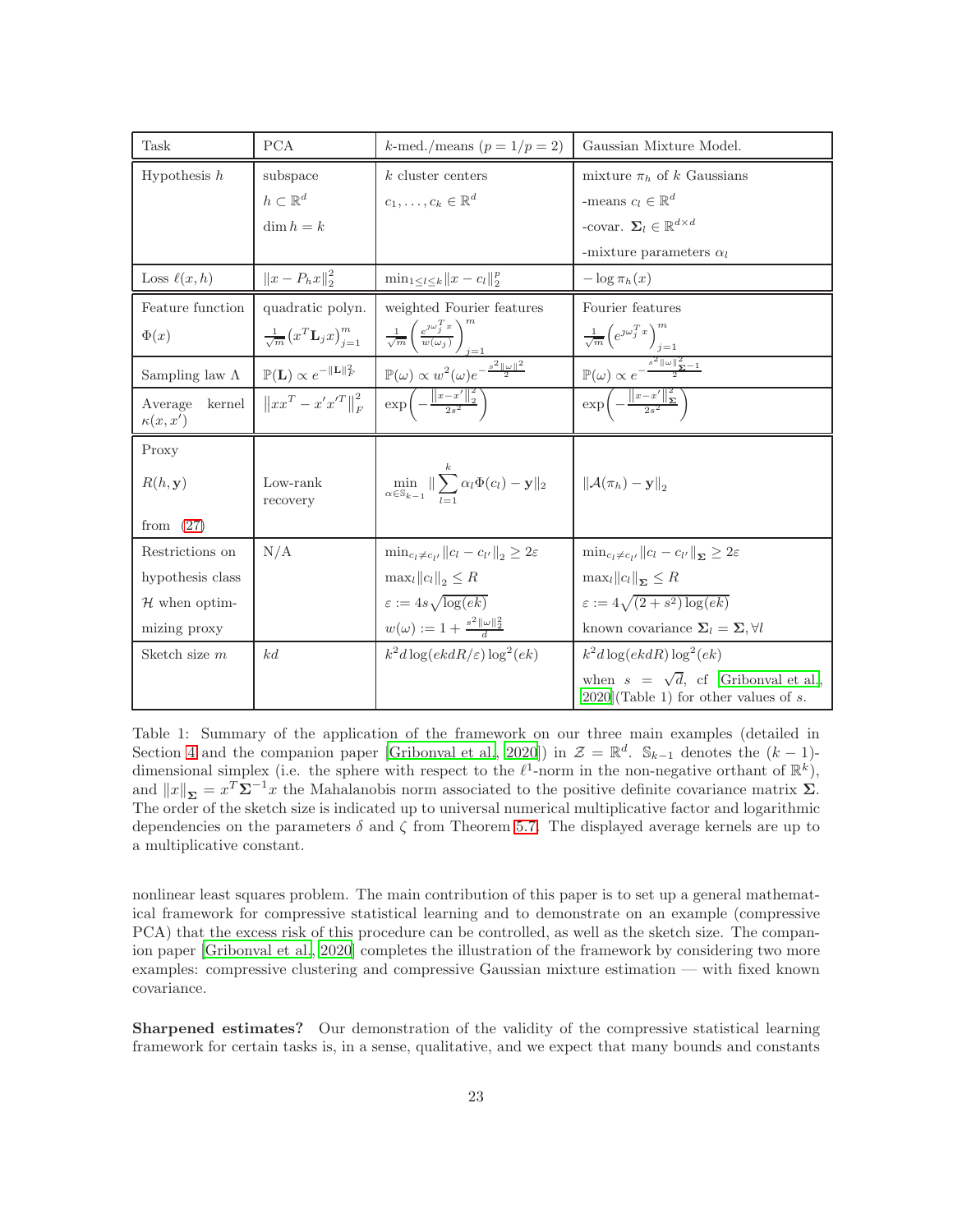are sub-optimal. A number of non-sharp oracle inequalities have been established in the course of our endeavor. A particular question is to obtain more explicit and/or tighter control of the bias term  $d_{h_{\pi}^{\star}}(\pi, \mathfrak{S}^{\mathbb{CT}}(\mathcal{H}))$ , and to understand whether Lemma 3.2, which relates this bias term to the optimal risk, can be tightened and/or extended to other loss functions. In the same vein, as fast convergence rates for the excess risk can be established for certain classical statistical learning tasks under appropriate conditions (see e.g. [Levrard, 2013] for the case of  $k$ -means), it is natural to wonder whether the same holds for compressive statistical learning.

Links with neural networks. From an algorithmic perspective, the sketching techniques we have explicitly characterized in this paper have a particular structure which is reminiscent of a one-layer (random) neural network with subsequent averaging over multiple data points. Indeed, when the sketching function  $\Phi$  corresponds to random Fourier features, its computation for a given vector x involves first multiplication by the matrix  $\mathbf{W} \in \mathbb{R}^{m \times d}$  whose rows are the selected frequencies  $\omega_j \in \mathbb{R}^d$ , then pointwise application of the  $e^j$  nonlinearity. Here we consider random Fourier moments, hence a subsequent averaging operation is performed. As we have seen, this draws a link with the MMD, as is done e.g. in the so-called MMD-GANS [Li et al., 2015, Binkowski et al., 2018], where the so-called discriminator is a neural net trained to compute MMDs over batches of samples.

This suggests that our analysis could help analyze the tradeoffs between reduction of the information flow (dimension reduction) across multiple layers of such networks and the preservation of statistical information [Shwartz-Ziv and Tishby, 2017]. For example, this could explain why the pooled output of a layer is rich enough to cluster the input patches. Given the focus on drastic dimension reduction, this seems very complementary to the work on the invertibility of deep networks and pooling representations with random Gaussian weights [Bruna Estrach et al., 2014, Giryes et al., 2016, Gilbert et al., 2017]. Finally, we mention the recent popularity of networks with random weights in statistical physics [Gabri´e et al., 2018] and in analyzing the initialization point of optimization algorithms with a kernel characterization [Jacot et al., 2018, Bietti and Mairal, 2019], for which information-preservation (nondegeneracy during training) is also an essential feature.

Privacy-aware learning via sketching? The reader may have noticed that, while we have defined sketching in (3) as the empirical average of (random) features  $\Phi(x_i)$  over the training collection (or in fact the training stream), the essential feature of the sketching procedure is to provide a good empirical estimator of the sketch vector  $\mathcal{A}(\pi) = \mathbb{E}_{X \sim \pi} \Phi(X)$  of the underlying probability distribution. A consequence is that one can envision *other sketching mechanisms*, in particular ones more compatible with privacy-preservation constraints [Duchi et al., 2014]. For example, one could average  $\Phi(x_i+\xi_i)$ , or  $\Phi(x_i) + \xi_i$ , or  $\mathbf{D}_i \Phi(x_i)$ , etc., where  $\xi_i$  is a heavy-tailed random vector drawn independently from  $x_i$ , and  $\mathbf{D}_i$  is a diagonal "masking" matrix with random Bernoulli  $\{0,1\}$  entries. An interesting perspective is to characterize such schemes in terms of tradeoffs between differential privacy and ability to learn from the resulting sketch. Preliminary results in this direction have been recently achieved Schellekens et al. [2019], Chatalic et al. [2021].

Recipes to design sketches for other learning tasks through kernel design? Given the apparent genericity of the proposed compressive statistical learning framework, a particular challenge is to extend it beyond the learning tasks considered in this paper and its companion [Gribonval et al., 2020]. Kernel versions of these tasks (kernel PCA, kernel k-means, or spectral clustering) appear as the most likely immediate extensions. They are expected to lead to sketching architectures reminiscent of two-layer convolutional neural networks with additive pooling. Compressive supervised classification and compressive regression are also natural candidate tasks in a learning setting, but seem more challenging.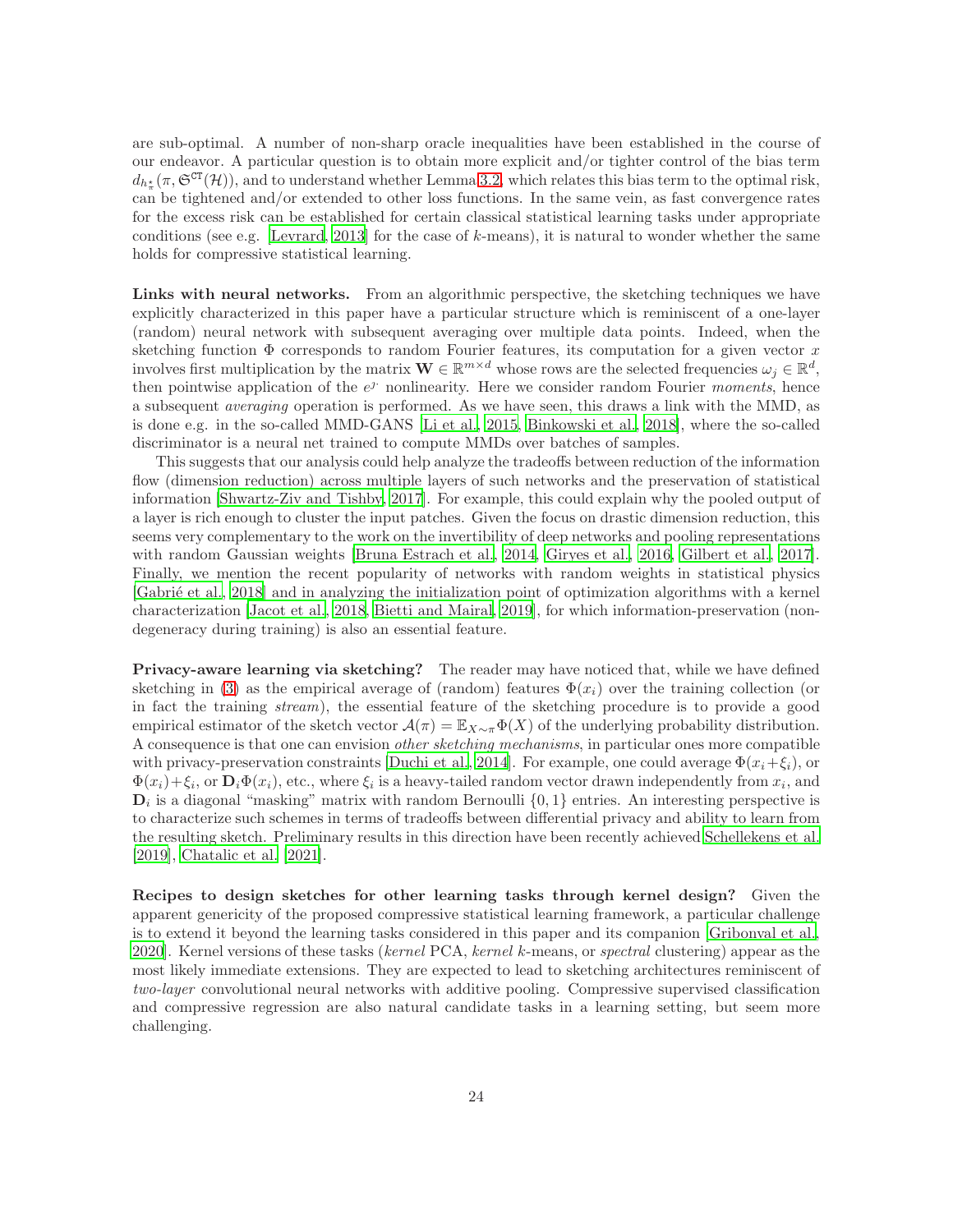

Figure 1: A representation of the links between different concepts in this paper.

Given a learning task, the main bottleneck is to find an adequate sketching function  $\Phi(\cdot)$ . As illustrated on Figure 1, this primarily relies on the quest for a task-compatible kernel, i.e., one satisfying the Kernel LRIP (47). Subsequent technical steps would rely on the identification of an integral representation of this kernel using random features with the right concentration properties, and establishing that the associated secant set has finite covering dimension with respect to the feature-based metric (54). On a case by case basis, one may have to identify the analog of the separation conditions apparently needed for compressive k-means, see [Gribonval et al., 2020].

Vice-versa, one could wonder which family of learning tasks is compatible with a given kernel. In other words, how "universal" is a kernel, and how much can be learned from a single sketched representation of a database ? We expect that tasks such as compressive ranking, which involve pairs, triples, etc. of training samples, may require further extensions of the compressive statistical learning framework, to design sketches based on U-statistics rather than plain moments. These would lead to sketches linear in the product probability  $\pi \otimes \pi$  instead of  $\pi$ . The investigation of such extended scenarios is expected to benefit from analogies with the lifting techniques used in phaseless reconstruction, see e.g. [Candès et al., 2013].

## Acknowledgements

This work was supported in part by the European Research Council, PLEASE project (ERC-StG-2011-277906), the german DFG (FOR-1735 "Structural inference in statistics", SFB-1294 "Data Assimilation"), the Franco-German University through the binational Doktorandenkolleg CDFA 01-18, and the ANR (ANR-19-CHIA-0021-01, project BISCOTTE; ANR-19-CHIA-0009, project AllegroAssai). Rémi Gribonval is very grateful to Michael E. Davies for many enlightening discussions around the idea of compressive statistical learning since this project started several years ago. The authors also wish to warmly thank Bernard Delyon and Adrien Saumard, as well as Gabriel Peyré and Lorenzo Rosasco for their constructive feedback on early versions of this manuscript.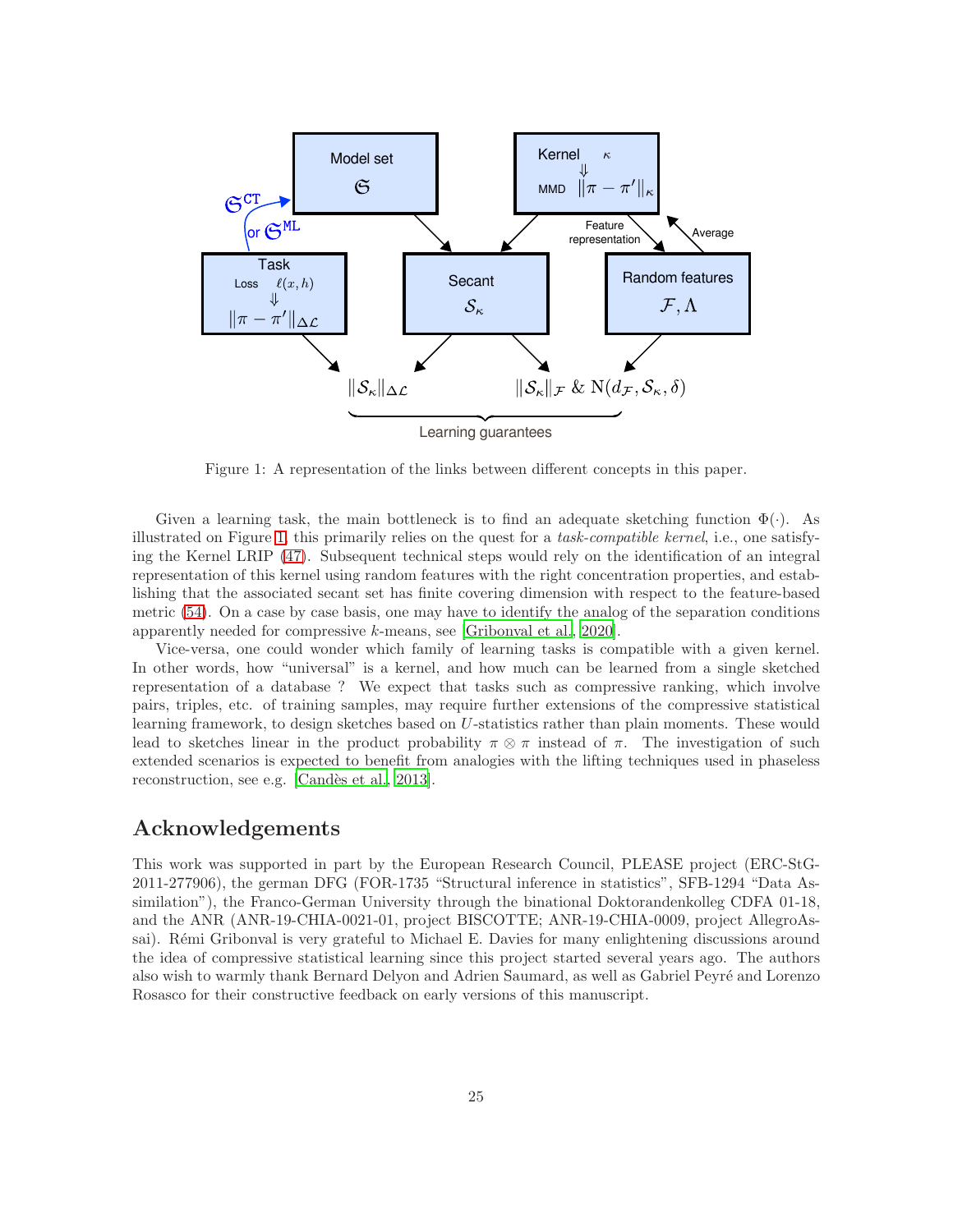# Appendix

## A Notations, definitions

In this section we group all notations and some useful classical results.

#### A.1 Metrics and covering numbers

Definition A.1. A pseudometric d over a set X satisfies all the axioms of a metric, except that  $d(x, y) = 0$  does not necessarily imply  $x = y$ . Similarly, a **semi-norm**  $\|\cdot\|$  over a vector space X satisfies the axioms of a norm except that  $||x|| = 0$  does not necessarily imply  $x = 0$ .

**Definition A.2** (Ball,  $\delta$ -covering, Covering number). Let  $(X, d)$  be a pseudometric space. For any  $\delta > 0$  and  $x \in X$ , we denote  $\mathcal{B}_{X,d}(x,\delta)$  the **closed ball** of radius  $\delta$  centered at the point x:

$$
\mathcal{B}_{X,d}(x,\delta) = \{y \in X, \ d(x,y) \le \delta\}.
$$

Let  $Y \subseteq X$  be a subset of X. A subset  $Z \subseteq Y$  is a  $\delta$ -covering of  $Y$  if  $Y \subseteq \bigcup_{z \in Z} B_{X,d}(z,\delta)$ . The covering number  $N(d, Y, \delta) \in \mathbb{N} \cup \{+\infty\}$  is the smallest k such that there exists a  $\delta$ -covering of Y made of k elements  $z_i \in Y$ .

#### A.2 Finite signed measures

The space  $\mathfrak{M}$  of finite signed measures on the measurable sample space  $(\mathcal{Z}, \mathfrak{Z})$  is a linear space that contains the set of probability distributions on  $(\mathcal{Z}, \mathfrak{Z})$ . By the Hahn-Jordan theorem, any finite signed measure  $\mu \in \mathfrak{M}$  can be decomposed into a positive and a negative part,  $\mu = \mu_+ - \mu_-$ , where both  $\mu_+$ and  $\mu_{-}$  are non-negative finite measures on  $(\mathcal{Z}, \mathcal{Z})$ , hence  $\mu_{+} = \alpha \pi_{+}$  and  $\mu_{-} = \beta \pi_{-}$  for some probability distributions  $\pi_+$ ,  $\pi_-$ , and non-negative scalars  $\alpha, \beta \geq 0$ . A real-valued, measurable function f on  $(\mathcal{Z}, \mathfrak{Z})$ is said integrable with respect to  $\mu$  when it is integrable both with respect to  $\mu_{+}$  and  $\mu_{-}$ . Noticing that the expectation of an integrable function  $f$  is linear in the considered probability distribution, we adopt the inner product notation for expectations:

$$
\langle \pi, f \rangle := \mathbb{E}_{X \sim \pi} f(X),
$$

being understood that we implicitly assume that f is integrable with respect to  $\pi$  when using this notation. This extends to finite signed measures: given a decomposition of  $\mu \in \mathfrak{M}$  as  $\mu = \alpha \pi - \beta \pi'$ with  $\pi, \pi'$  two probability distributions and  $\alpha, \beta \geq 0$ , we denote

$$
\langle \mu, f \rangle := \alpha \langle \pi, f \rangle - \beta \langle \pi', f \rangle,
$$

which can be checked to be independent of the particular choice of decomposition of  $\mu$ . With these notations, given a class G of measurable functions  $g : \mathcal{Z} \to \mathbb{R}$  or  $\mathbb{C}$  we can define

$$
\|\mu\|_{\mathcal{G}} := \sup_{f \in \mathcal{G}} |\langle \mu, f \rangle|,
$$

and check that this is a semi-norm on the linear subspace  $\{\mu \in \mathfrak{M} : \forall f \in \mathcal{G}, f \text{ integrable w.r.t. } \mu\}$  as claimed when we introduced (8). Similarly, pseudometrics similar to (54) can be extended to finite signed measures as

$$
d_{\mathcal{G}}(\mu, \mu') := \sup_{f \in \mathcal{G}} \Big| |\langle \mu, f \rangle|^2 - |\langle \mu', f \rangle|^2 \Big|.
$$

When the functions in  $\mathcal G$  are smooth these quantities can be extended to tempered distributions.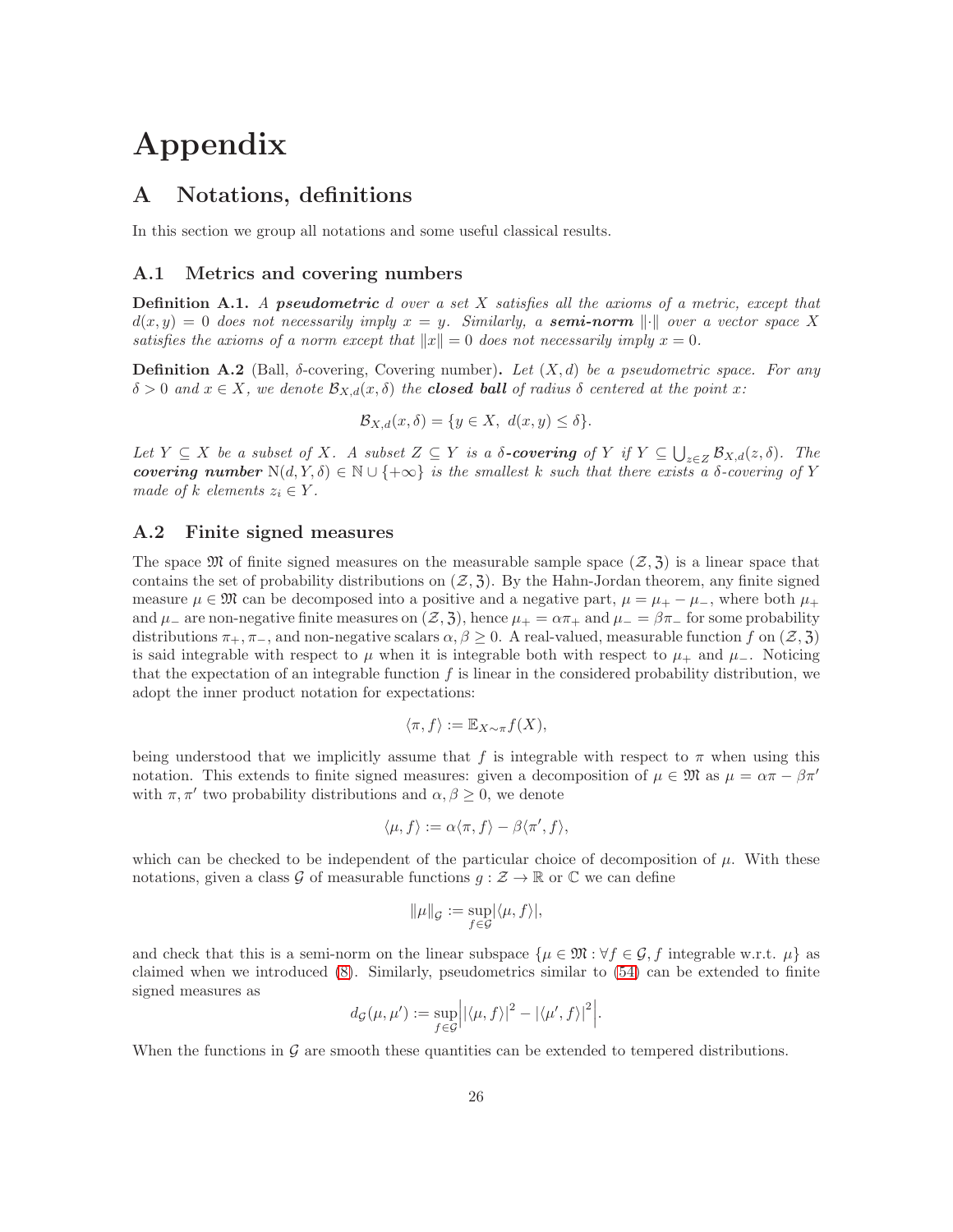The total variation norm is defined on  $\mathfrak{M}$  as  $\lVert \cdot \rVert_{TV} = \lVert \cdot \rVert_{\mathcal{B}}$  with  $\mathcal{B} = \{f : f$  is continuous and  $\lVert f \rVert_{\infty} \leq 1\}$ [see e.g. Sriperumbudur et al., 2010] and yields a Banach structure on M [see e.g. Halmos, 2013].

The mean kernel  $\kappa$  (cf (44)) can naturally be extended from probability distributions to finite signed measures. Let  $\mu_1, \mu_2 \in \mathfrak{M}$  and  $\pi_1, \pi'_1, \pi_2, \pi'_2, \alpha_1, \alpha_2, \beta_1, \beta_2$  such that  $\mu_1 = \alpha_1 \pi_1 - \beta_1 \pi'_1$  and  $\mu_2 = \alpha_2 \pi_2 - \beta_2 \pi'_2$  (decompositions as differences of probability measures). Provided that  $\kappa(\cdot, \cdot)$  is well-defined on the corresponding probability distributions, we can define

$$
\kappa(\mu_1, \mu_2) := \alpha_1 \alpha_2 \kappa(\pi_1, \pi_2) - \alpha_1 \beta_2 \kappa(\pi_1, \pi_2') - \beta_1 \alpha_2 \kappa(\pi_1', \pi_2) + \beta_1 \beta_2 \kappa(\pi_1', \pi_2'),\tag{57}
$$

which can be checked to be independent of the particular choices of decomposition.

By linearity of the integral and the definition of the kernel for probability distributions, we obtain a seminorm  $\left\| \cdot \right\|_{\kappa}$  associated to the mean kernel:

$$
\|\mu\|_{\kappa}^2 := \iint \kappa(x, x') d\mu(x) d\mu(x') = \kappa(\mu, \mu),\tag{58}
$$

that coincides with the metric of the mean kernel (45) for probability distributions.

## B Proof of Theorem 2.5

In this section, we start with a suitable generalization of [Bourrier et al., 2014, Section IV-A], working with some relaxed assumptions on the considered metrics.

**Definition B.1** (hemimetric). A function  $d(\cdot|\cdot) : \mathcal{X} \times \mathcal{X} \to \mathbb{R}$  is a hemimetric if

$$
d(x||x) = 0, \quad \forall x \in \mathcal{X}
$$
  
\n
$$
d(x||y) \ge 0, \quad \forall x, y \in \mathcal{X}
$$
  
\n
$$
d(x||y) \le d(x||z) + d(z||y), \quad \forall x, y, z \in \mathcal{X}
$$

A hemimetric is a pseudometric if it is symmetric:  $d(x||y) = d(y||x)$  for any  $x, y \in \mathcal{X}$ .

Hemimetrics on basic sets such as  $\mathcal{X} = \mathbb{R}^n$  will be denoted  $d(x||y)$ . Hemimetrics between probability distributions will be denoted  $D(\pi || \pi')$ . The notation  $d(x, y)$  will preferentially be used for pseudometrics on basic sets, while  $D(\pi, \pi')$  will denote pseudometrics between probability distributions.

**Definition B.2** (relaxed lower restricted isometry property (rLRIP)). A function  $\Psi : \mathcal{X} \to \mathcal{Y}$  satisfies the lower restricted isometry property on the subset  $\Sigma \subset \mathcal{X}$  with respect to the hemimetric  $d_{\mathcal{X}}(\cdot||\cdot)$  on X and the pseudometric  $d_{\mathcal{Y}}(\cdot, \cdot)$  on Y with constant  $\eta \geq 0$  iff

$$
d_{\mathcal{X}}(x||x') \le d_{\mathcal{Y}}(\Psi(x), \Psi(x')) + \eta, \quad \forall x, x' \in \Sigma.
$$
 (59)

**Lemma B.3.** Assume that  $\Psi$  satisfies the rLRIP on  $\Sigma$  with respect to  $d_{\mathcal{X}}(\cdot|\cdot)$  and  $d_{\mathcal{Y}}(\cdot,\cdot)$  with constant η. Consider  $\varepsilon, \nu \geq 0$  and a decoder  $\Delta : \mathcal{Y} \to \Sigma \subset \mathcal{X}$  such that

$$
d_{\mathcal{Y}}(y, \Psi(\Delta(y))) \le (1 + \nu) \inf_{z \in \Sigma} d_{\mathcal{Y}}(y, \Psi(z)) + \varepsilon, \quad \forall y \in \mathcal{Y}.
$$
 (60)

Then  $\Delta$  satisfies the instance optimality property:  $\forall x^* \in \mathcal{X}, y \in \mathcal{Y},$ 

$$
d_{\mathcal{X}}(x^* \| \Delta(y)) \le \mathcal{D}^*(x^* \| \Sigma) + (2 + \nu) d_{\mathcal{Y}}(y, \Psi(x^*)) + \eta + \varepsilon,
$$
\n(61)

where

$$
\mathcal{D}^*(x||\Sigma) = \inf_{z \in \Sigma} \mathcal{D}^*(x||z); \qquad \mathcal{D}^*(x||z) := d_{\mathcal{X}}(x^*||z) + (2+\nu)d_{\mathcal{Y}}(\Psi(x^*), \Psi(z)). \tag{62}
$$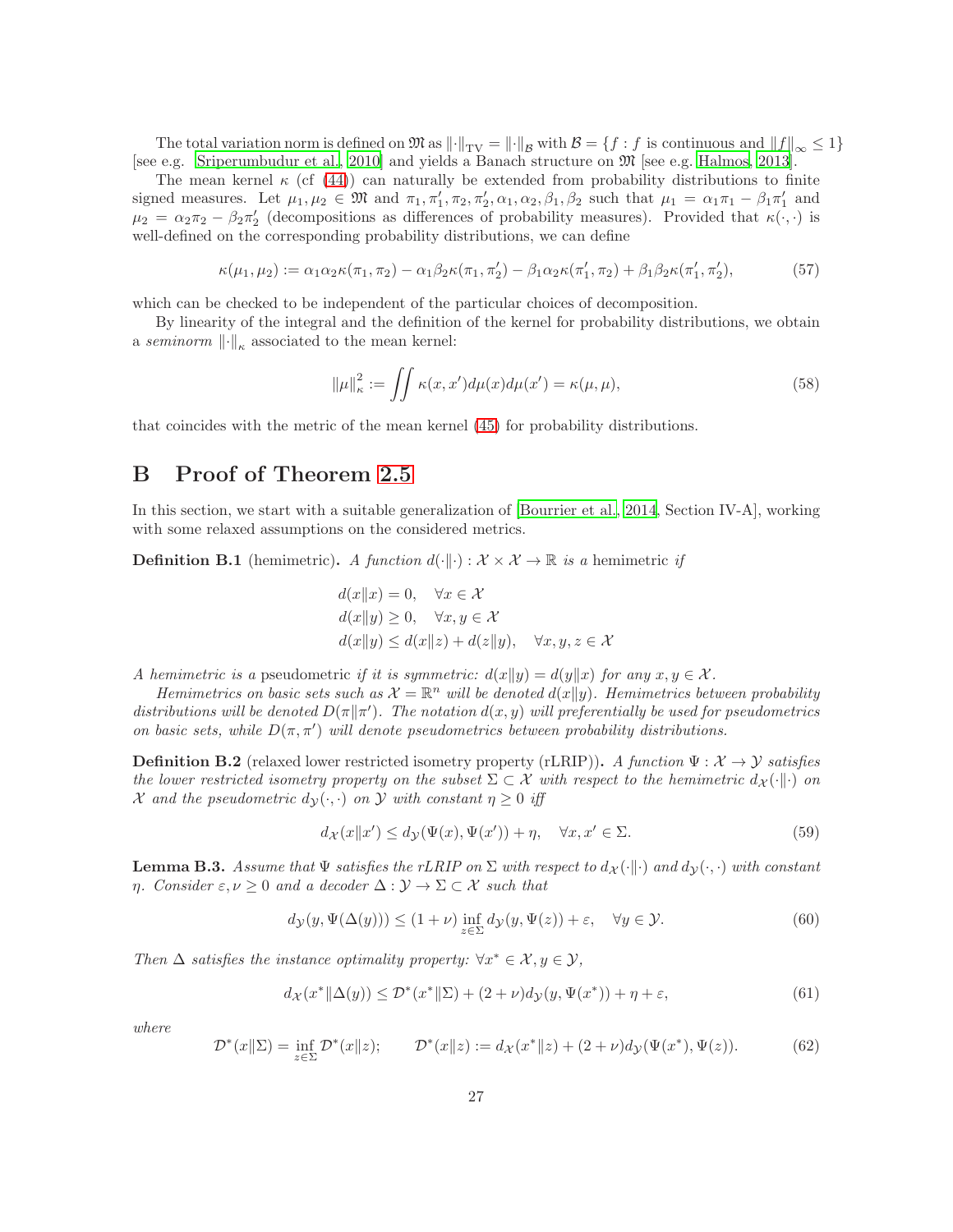*Proof.* The proof follows very closely [Bourrier et al., 2014] and is adaptated to the fact that  $d_{\mathcal{X}}(\cdot\|\cdot)$ is a hemimetric. Consider  $x^* \in \mathcal{X}, y \in \mathcal{Y}$  and  $\hat{x} = \Delta(y)$ . Consider any  $z \in \Sigma$  and write

$$
d_{\mathcal{X}}(x^* \| \hat{x}) \le d_{\mathcal{X}}(x^* \| z) + d_{\mathcal{X}}(z \| \hat{x})
$$
  
\n
$$
\le d_{\mathcal{X}}(x^* \| z) + d_{\mathcal{Y}}(\Psi(z), \Psi(\hat{x})) + \eta
$$
  
\n
$$
\le d_{\mathcal{X}}(x^* \| z) + d_{\mathcal{Y}}(\Psi(z), y) + d_{\mathcal{Y}}(y, \Psi(\hat{x})) + \eta
$$
  
\n(60)  
\n
$$
\le d_{\mathcal{X}}(x^* \| z) + (2 + \nu) d_{\mathcal{Y}}(y, \Psi(z)) + \eta + \varepsilon
$$
  
\n
$$
\le d_{\mathcal{X}}(x^* \| z) + (2 + \nu) d_{\mathcal{Y}}(y, \Psi(x^*)) + (2 + \nu) d_{\mathcal{Y}}(\Psi(x^*), \Psi(z)) + \eta + \varepsilon
$$
  
\n
$$
= d_{\mathcal{X}}(x^* \| z) + (2 + \nu) d_{\mathcal{Y}}(\Psi(x^*), \Psi(z)) + (2 + \nu) d_{\mathcal{Y}}(y, \Psi(x^*)) + \eta + \varepsilon
$$

As this holds for any  $z \in \Sigma$ , taking the infimum yields the result.

$$
\Box
$$

**Remark B.4.** Conversely, when  $d_X(\cdot|\cdot)$  is a pseudometric, if some decoder satisfies (61) for each  $x^* \in \mathcal{X}, y \in \mathcal{Y}$  with  $\mathcal{D}^*(\cdot \| \cdot)$  some function such that  $\mathcal{D}^*(x \| \Sigma) = 0$  for each  $x \in \Sigma$ , then the rLRIP (59) holds with constant  $2(\eta+\varepsilon)$  with respect to  $d_{\mathcal{Y}}(\cdot, \cdot) = (2+\nu)d_{\mathcal{Y}}(\cdot, \cdot)$ . Indeed, for  $x, x' \in \Sigma$ , as  $\mathcal{D}^*(x||\Sigma) =$  $\mathcal{D}^*(x'|\Sigma) = 0$ , by (61) and the symmetry of  $d_{\mathcal{X}}(\cdot|\vert \cdot)$ , we have with  $y := \Psi(x)$ ,  $\hat{x} := \Delta(y)$ :

$$
d_{\mathcal{X}}(x||\hat{x}) \leq \mathcal{D}^*(x||\Sigma) + (2+\nu)d_{\mathcal{Y}}(y,\Psi(x)) + \eta + \varepsilon = \eta + \varepsilon
$$
  

$$
d_{\mathcal{X}}(\hat{x}||x') = d_{\mathcal{X}}(x'||\hat{x}) \leq \mathcal{D}^*(x'||\Sigma) + (2+\nu)d_{\mathcal{Y}}(y,\Psi(x')) + \eta + \varepsilon = \widetilde{d_{\mathcal{Y}}}(\Psi(x),\Psi(x')) + \eta + \varepsilon.
$$

The triangle inequality yields  $d_{\mathcal{X}}(x||x') \leq d_{\mathcal{X}}(x||\hat{x}) + d_{\mathcal{X}}(\hat{x}||x') \leq d_{\mathcal{Y}}(\Psi(x), \Psi(x')) + 2(\eta + \varepsilon).$ 

To prove Theorem 2.5, given a fixed  $h_0 \in \mathcal{H}$ , we apply Lemma B.3 with

$$
d_{\mathcal{X}}(\pi||\pi') := D_{h_0}(\pi||\pi'), \quad \Psi(\cdot) = \mathcal{A}(\cdot), \quad \text{and} \quad d_{\mathcal{Y}}(\cdot, \cdot) := C_{\mathcal{A}}\|\cdot - \cdot\|_2.
$$

By (19)-(20) the rLRIP (59) is satisfied by  $\Psi$  on  $\Sigma := \mathfrak{S}$ . By (22)  $y := \mathbf{y} = \mathcal{A}(\hat{\pi}_n)$  and  $\Delta(\mathbf{y}) = \tilde{\pi}$ satisfy (60) with  $\varepsilon$  replaced by  $C_{\mathcal{A}}\varepsilon$ . Since the definition (62) with yields  $\mathcal{D}^*(\pi|\Sigma) = d_{h_0}(\pi|\mathfrak{S})$  as in (25), we get by (61) with  $x^* := \pi$ :

$$
D_{h_0}(\pi||\widetilde{\pi}) \leq d_{h_0}(\pi,\mathfrak{S}) + (2+\nu)C_{\mathcal{A}}||\mathcal{A}(\hat{\pi}_n) - \mathcal{A}(\pi)|| + \eta + C_{\mathcal{A}}\varepsilon.
$$

On the other hand, using (23), we obtain

$$
\Delta \mathcal{R}_{h_0}(\widetilde{\pi},\hat{h}) = \mathcal{R}(\widetilde{\pi},\hat{h}) - \mathcal{R}(\widetilde{\pi},h_0) \leq \varepsilon',
$$

and thus, by definition of  $D_{h_0}(\pi || \widetilde{\pi})$  (cf (18)):

$$
\Delta \mathcal{R}_{h_0}(\pi, \widetilde{h}) \leq \Delta \mathcal{R}_{h_0}(\pi, \widehat{h}) - \Delta \mathcal{R}_{h_0}(\widetilde{\pi}, \widehat{h}) + \varepsilon' \leq D_{h_0}(\pi || \widetilde{\pi}) + \varepsilon'.
$$
\n(63)

### C Proof of Lemma 5.5 and Theorem 5.7

To establish Lemma 5.5 we use Bernstein's inequality for bounded random variables, which is for example a consequence of Massart 2007, Corollary 2.10.

**Lemma C.1** (Bernstein's inequality). Let  $X_i \in \mathbb{R}$ ,  $i = 1, ..., N$  be i.i.d. bounded random variables such that  $\mathbb{E}X_i = 0$ ,  $|X_i| \leq M$  and  $Var(X_i) \leq \sigma^2$  for all i's. Then for all  $t > 0$  we have

$$
P\left(\frac{1}{N}\sum_{i=1}^{N}X_i \ge t\right) \le \exp\left(-\frac{Nt^2}{2\sigma^2 + 2Mt/3}\right). \tag{64}
$$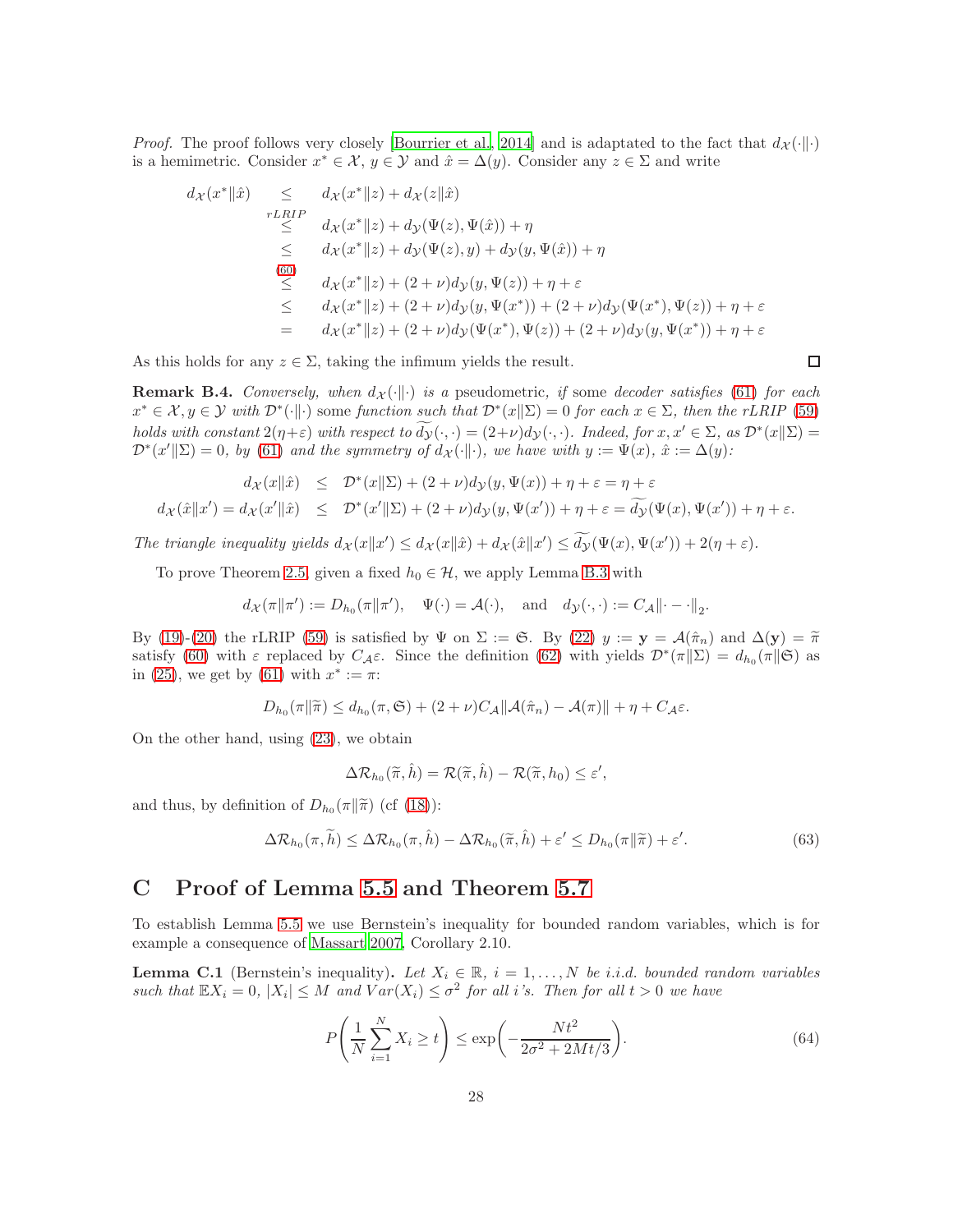*Proof of Lemma 5.5.* First, observe that for any *F*-integrable probability distributions  $\pi, \pi'$ 

$$
\left\|\pi-\pi'\right\|_{\kappa}^{2}=\mathbb{E}_{\omega\sim\Lambda}\left|\left\langle\pi,\phi_{\omega}\right\rangle-\left\langle\pi',\phi_{\omega}\right\rangle\right|^{2}\leq\sup_{\omega\sim\Lambda}\left|\left\langle\pi,\phi_{\omega}\right\rangle-\left\langle\pi',\phi_{\omega}\right\rangle\right|^{2}=\left\|\pi-\pi'\right\|_{\mathcal{F}}^{2}
$$

and that

$$
\frac{\|\mathcal{A}(\pi) - \mathcal{A}(\pi')\|_2^2}{\|\pi - \pi'\|_{\kappa}^2} - 1 = \frac{1}{m} \sum_{j=1}^m Z(\omega_j) \quad \text{with} \quad Z(\omega) := \frac{|\langle \pi, \phi_{\omega} \rangle - \langle \pi', \phi_{\omega} \rangle|^2}{\|\pi - \pi'\|_{\kappa}^2} - 1
$$

Specializing to  $\tau, \tau' \in \mathfrak{S}$  we get  $1 \leq C := \|\tau - \tau'\|_{\mathcal{F}} / \|\tau - \tau'\|_{\kappa} \leq \|\mathcal{S}_{\kappa}\|_{\mathcal{F}}$  and  $-1 \leq Z(\omega) \leq C^2 - 1$ , hence  $\|\mathcal{S}_{\kappa}\|_{\mathcal{F}} \geq 1$  and  $|Z(\omega)| \leq \max(1, C^2 - 1) \leq C^2 \leq \|\mathcal{S}_{\kappa}\|_{\mathcal{F}}^2$ <sup>2</sup><sub>*F*</sub>. As  $\mathbb{E}_{\omega \sim Λ} Z(\omega) = 0$  we obtain

$$
\operatorname{Var}_{\omega \sim \Lambda}(Z(\omega)) = \operatorname{Var}_{\omega \sim \Lambda}\left(\frac{|\langle \tau - \tau', \phi_{\omega} \rangle|^2}{\|\tau - \tau'\|_{\kappa}^2}\right) \le \frac{\mathbb{E}_{\omega \sim \Lambda}|\langle \tau - \tau', \phi_{\omega} \rangle|^4}{\|\tau - \tau'\|_{\kappa}^4}
$$

$$
\le \frac{\mathbb{E}_{\omega \sim \Lambda} \|\tau - \tau'\|_{\mathcal{F}}^2 \cdot |\langle \tau - \tau', \phi_{\omega} \rangle|^2}{\|\tau - \tau'\|_{\kappa}^4} = \frac{\|\tau - \tau'\|_{\mathcal{F}}^2}{\|\tau - \tau'\|_{\kappa}^2} = C^2
$$

Applying Lemma C.1 with the independent random variables  $Z(\omega)$  we obtain for each  $t > 0$ :

$$
\mathbb{P}\left(\left|\frac{\|\mathcal{A}(\tau-\tau')\|_2^2}{\|\tau-\tau'\|_{\kappa}^2}-1\right|\geq t\right)\leq 2\exp\left(-\frac{mt^2}{2C^2\cdot(1+t/3)}\right).
$$

**Lemma C.2.** Consider a family of functions  $\mathcal{F} := {\phi_\omega}_{\omega \in \Omega}$ , m parameters  $(\omega_j)_{j=1}^m$  drawn i.i.d. according to some distribution  $\Lambda$  on  $\Omega$ , and  $\Lambda$  the (random) operator induced (see (5)) by the feature function  $\Phi(x) := \frac{1}{\sqrt{m}} (\phi_{\omega_j}(x))_{j=1}^m$  and  $\kappa$  the associated kernel. Assume that (52) holds with concentration function  $c_{\kappa}(t)$  and consider  $S \subset S_{\kappa}$  and  $d_{\mathcal{F}}$  the metric defined in (54). For any  $\delta > 0$  such that

$$
N := N(d_{\mathcal{F}}, \mathcal{S}, \delta/2) < \infty,\tag{65}
$$

.

we have, with probability at least  $1 - 2N \exp(-m/c_{\kappa}(\delta/2))$ :

$$
\sup_{\mu \in \mathcal{S}} \left| \|\mathcal{A}(\mu)\|_2^2 - 1 \right| \le \delta. \tag{66}
$$

Proof of Lemma C.2. Consider  $\mu = (\tau - \tau')/||\tau - \tau'||_{\kappa}$  with  $\tau, \tau' \in \mathfrak{S}$ . By definition of the concentration function, for any  $t > 0$  and  $m \ge 1$ 

$$
\mathbb{P}\left(\left|\|\mathcal{A}(\mu)\|_{2}^{2} - 1\right| \geq t\right) \leq 2\exp(-m/c_{\kappa}(t)).\tag{67}
$$

This establishes a pointwise concentration result when  $\mu$  is on the normalized secant set  $\mathcal{S}_{\kappa}$ . We now use a standard argument to extend this to a uniform result on S. Let  $\mu_i$ ,  $1 \leq i \leq N$  be the centers of a  $\delta/2$ -covering (with respect to the metric  $d_{\mathcal{F}}$ ) of S. Using (67) with  $t = \delta/2$ , the probability that there is an index *i* such that  $\left| \|\mathcal{A}(\mu_i)\|_2^2 - 1 \right| \geq \delta/2$  is at most  $\zeta = 2N \exp(-m/c_{\kappa}(\delta/2))$ . Hence, with probability at least  $1 - \zeta$ , we have: for any  $\mu \in \mathcal{S}$ , with i an index chosen so that  $d_{\mathcal{F}}(\mu, \mu_i) \leq \delta/2$ :

$$
\left| ||\mathcal{A}(\mu)||_2^2 - 1 \right| \le \left| ||\mathcal{A}(\mu)||_2^2 - ||\mathcal{A}(\mu_i)||_2^2 \right| + \left| ||\mathcal{A}(\mu_i)||_2^2 - 1 \right|
$$
  

$$
\le \frac{1}{m} \left| \sum_{j=1}^m \left( \left| \langle \mu, \phi_{\omega_j} \rangle \right|^2 - \left| \langle \mu_i, \phi_{\omega_j} \rangle \right|^2 \right) \right| + \delta/2 \le d_{\mathcal{F}}(\mu, \mu_i) + \delta/2 \le \delta.
$$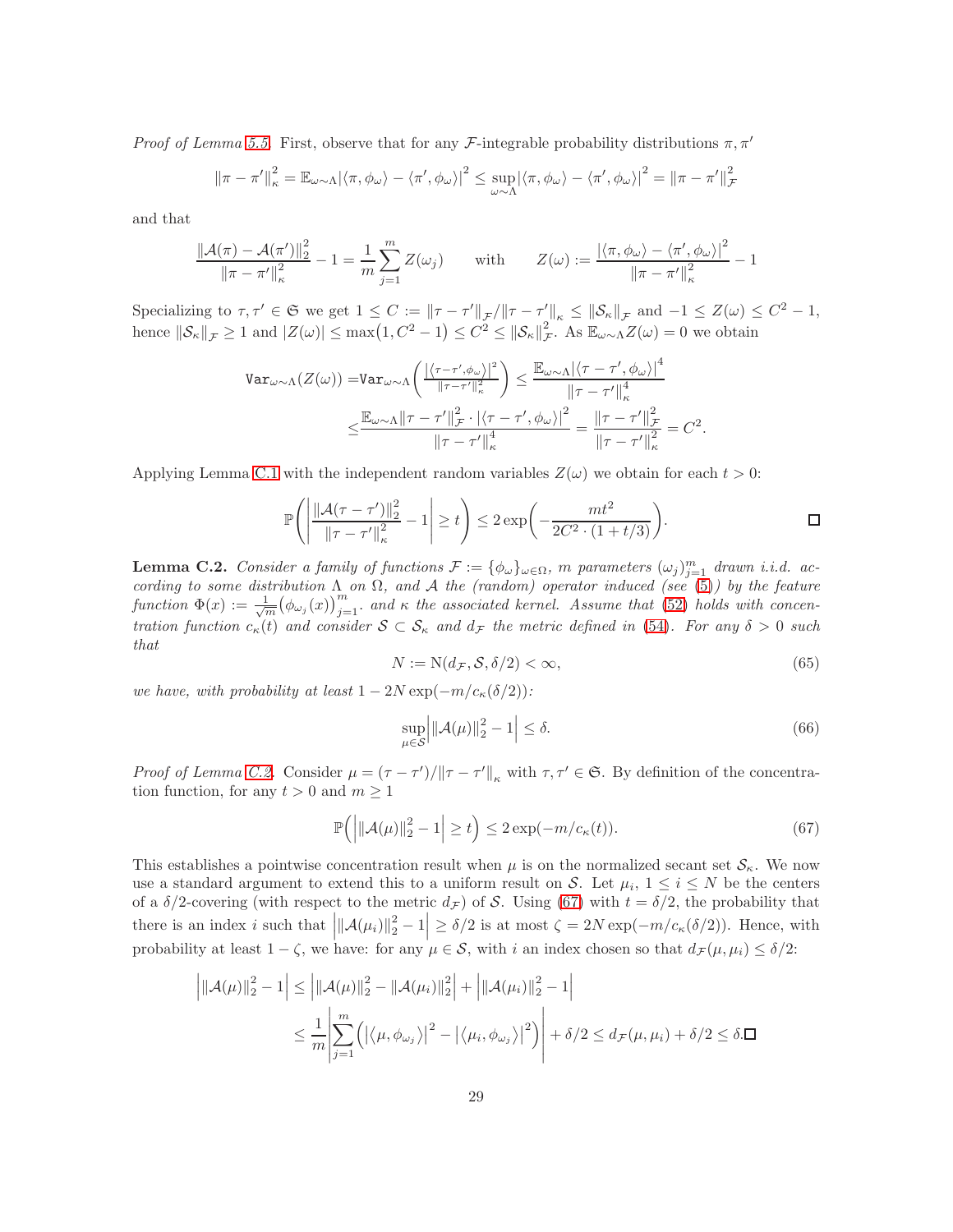Proof of Theorem 5.7. Denote  $\zeta = 2N \exp(-m/c_{\kappa}(\delta/2))$  with  $N := N(d_{\mathcal{F}}, \mathcal{S}_{\kappa}, \delta/2)$ . By Lemma C.2, the assumptions imply that with probability at least  $1 - \zeta$  on the draw of  $\omega_j$ ,  $1 \le j \le m$ , we have

$$
\sup_{\mu \in \mathcal{S}_{\kappa}} \left| \|\mathcal{A}(\mu)\|_{2}^{2} - 1 \right| \leq \delta.
$$

This implies (48). Since  $\|\mathcal{S}_{\kappa}\|_{\Delta \mathcal{L}} < \infty$ , the LRIP (20) holds wrt  $\|\cdot\|_{\Delta \mathcal{L}}$  with  $C_{\mathcal{A}} = \frac{\|\mathcal{S}_{\kappa}\|_{\Delta \mathcal{L}}}{\sqrt{1-\delta}}$ .  $\Box$ 

## D Proof of Lemma 3.2 and Lemma 3.4

If  $\pi \in \mathfrak{S}_h^{\mathsf{CT}}$  then  $0 = \mathcal{R}(\pi, h) = \mathbb{E}_{X \sim \pi} \ell(X, h) = \mathbb{E}_{X \sim \pi} d^p(X, P_h X)$  hence  $d(X, P_h X) = 0$  almost surely, i.e.,  $X = P_h X \in P_h Z = \mathcal{E}_h$  almost surely. The converse is trivial. The bound (33) follows directly since for any  $h \in \mathcal{H}$ ,  $P_h \pi \in \mathfrak{S}^{\mathsf{CT}}(h) \subset \mathfrak{S}^{\mathsf{CT}}(\mathcal{H})$ . This establishes the first claim of Lemma 3.2.

Let  $h_0 \in \mathcal{H}$  be fixed. By (29), with  $Y \sim P_{h_0} \pi$ , we have  $P_{h_0} Y = Y$  hence  $\ell(Y, h_0) = d^p(Y, P_{h_0} Y) = 0$ and for any  $h \in \mathcal{H}$ :

$$
\Delta \mathcal{R}_{h_0}(\pi, h) - \Delta \mathcal{R}_{h_0}(P_{h_0}\pi, h) = \mathbb{E}_{X \sim \pi} \ell(X, h) - \mathbb{E}_{X \sim \pi} \ell(X, h_0) - \left(\underbrace{\mathbb{E}_{Y \sim P_{h_0}\pi} \ell(Y, h)}_{\mathbb{E}_{X \sim \pi} \ell(P_{h_0}X, h)} - \underbrace{\mathbb{E}_{Y \sim P_{h_0}\pi} \ell(Y, h_0)}_{0}\right)
$$
  
\n
$$
= \mathbb{E}_{X \sim \pi} [\ell(X, h) - \ell(X, h_0) - \ell(P_{h_0}X, h)]
$$
  
\n
$$
= \mathbb{E}_{X \sim \pi} [d^p(X, P_h X) - d^p(X, P_{h_0}X) - d^p(P_{h_0}X, P_h P_{h_0}X)].
$$
 (68)

For the second claim of Lemma 3.2, by (30), since  $d^p$  is a metric we have for any  $x \in \mathcal{Z}$ 

$$
d^{p}(x, P_{h}x) \leq d^{p}(x, P_{h}P_{h_{0}}x) \leq d^{p}(x, P_{h_{0}}x) + d^{p}(P_{h_{0}}x, P_{h}P_{h_{0}}x).
$$

It follows using (68) that

$$
\Delta \mathcal{R}_{h_0}(\pi,h) - \Delta \mathcal{R}_{h_0}(P_{h_0}\pi,h) \leq 0.
$$

As this holds for any h, and as equality is reached for  $h = h_0$ , we get  $D_{h_0}(\pi \| P_{h_0} \pi) = 0$ . In particular when  $p \in (0,1]$  we have  $(a+b)^p \le a^p + b^p$  for any  $a, b \ge 0$  hence for  $u, v, w \in \mathcal{Z}$ , by the triangle inequality,  $d^p(u, v) \leq [d(u, w) + d(w, v)]^p \leq d^p(u, w) + d^p(w, v)$ , showing that  $d^p$  is a metric.

For the claims of Lemma 3.4, we will exploit optimal transport through connections between the considered norms and the norm  $\|\cdot\|_{\text{Lip}(L,d)} = L \cdot \|\cdot\|_{\text{Lip}(1,d)}$ , where  $\text{Lip}(L,d)$  denotes the class of functions  $f : (\mathcal{Z}, d) \to \mathbb{R}$  that are *L*-Lipschitz.

For  $p \ge 1$ , and Z with d-diameter bounded by B, since  $|a^p - b^p| \le \max(pa^{p-1}, pb^{p-1})|a - b|$  for any  $a, b \geq 0$ , we have

$$
|\ell(x,h) - \ell(x',h)| \le pB^{p-1}|d(x,P_hx) - d(x',P_hx')| \le pB^{p-1}d(x,x'),
$$

by the triangle inequality, hence  $\mathcal{L}(\mathcal{H}) \subset \text{Lip}(pB^{p-1}, d)$ . Using (19) this implies that for any  $\pi, \pi'$  we have in general in the above considered setting:

$$
D_{h_0}(\pi||\pi') \le ||\pi - \pi'||_{\Delta\mathcal{L}} \le 2||\pi - \pi'||_{\mathcal{L}} \le 2pB^{p-1}||\pi - \pi'||_{\text{Lip}(1,d)}.
$$

It is well-known that the 1-Wasserstein distance between two distributions can be equivalently defined in terms of optimal transport (so-called "earth mover's distance") but also as

$$
\|\pi - \pi'\|_{\text{Wasserstein}_1(d)} = \|\pi - \pi'\|_{\text{Lip}(1,d)}
$$

as soon as  $(\mathcal{Z}, d)$  is a separable metric space, see, e.g., [Dudley, 2002, Theorem 11.8.2]. By the transport characterization of the Wasserstein distance, considering the transport plan that sends x to  $P_hx$ , where  $h \in \mathcal{H}'$ , we conclude

$$
\|\pi - P_h \pi\|_{\text{Wasserstein}_1(d)} \leq \mathbb{E}_{X \sim \pi} d(X, P_h(X)) \leq \left[\mathbb{E}_{X \sim \pi} d^p(X, P_h(X))\right]^{\frac{1}{p}} = \mathcal{R}(\pi, h)^{\frac{1}{p}},\tag{69}
$$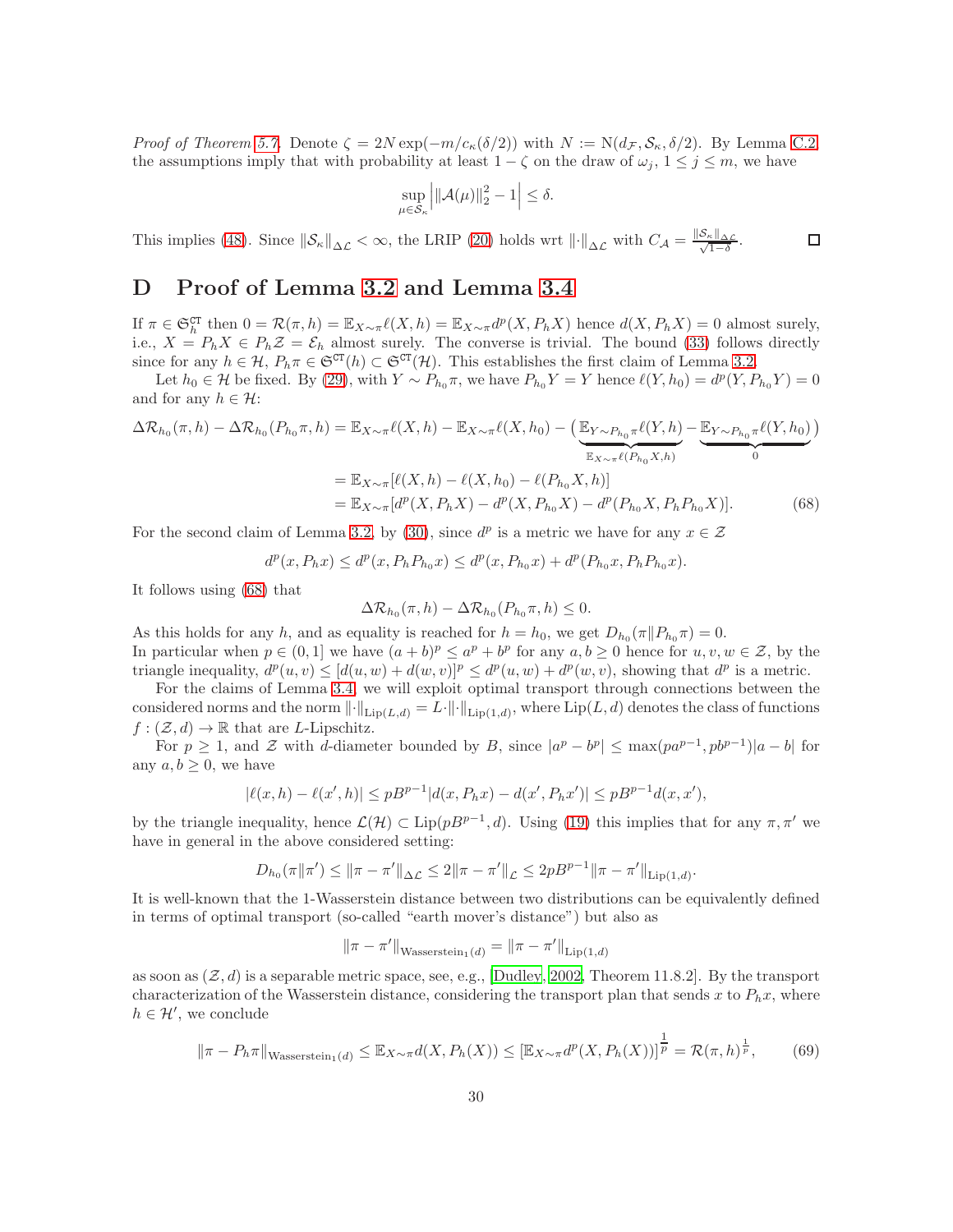by Jensen's inequality (since  $p \ge 1$  here), yielding the claim (34).

For the final claim, we have

$$
\|\mathcal{A}(\pi)-\mathcal{A}(\pi')\|_2=\sup_{\|\mathbf{u}\|_2\leq 1}|\langle\mathcal{A}(\pi)-\mathcal{A}(\pi'),\mathbf{u}\rangle|=\sup_{\|\mathbf{u}\|_2\leq 1}|E_{X\sim \pi}f_{\mathbf{u}}(X)-E_{X\sim \pi'}f_{\mathbf{u}}(X)|
$$

where  $f_{\mathbf{u}}(x) := \langle \Phi(x), \mathbf{u} \rangle$ . Moreover, for  $\|\mathbf{u}\|_2 \leq 1$  and any  $x, x'$ , since  $\Phi$  is assumed *L*-Lipschitz:

$$
|f_{\mathbf{u}}(x) - f_{\mathbf{u}}(x')|^2 = \langle \Phi(x) - \Phi(x'), \mathbf{u} \rangle^2 \le ||\Phi(x) - \Phi(x')||_2^2 \le L^2 d^2(x, x'),
$$

i.e.,  $f_{\mathbf{u}}(\cdot)$  is L-Lipschitz with respect to  $d(\cdot,\cdot)$ . It follows that for any  $\pi, \pi', \|\mathcal{A}(\pi) - \mathcal{A}(\pi')\|_2 \le$  $L\|\pi - \pi'\|_{\text{Lip}(1,d)} = L\|\pi - \pi'\|_{\text{Wasserstein}_1(d)}.$ 

The claim (35) when  $p \ge 1$  follows by (69). When  $p \le 1$  and the space Z has d-diameter bounded by B, as  $d(X, P_h X) = d^{1-p}(X, P_h X) d^p(X, P_h X) \leq B^{1-p} d^p(X, P_h X)$ , we obtain (36) as follows

 $\|\pi - P_h\pi\|_{\text{Wasserstein}_1(d)} \leq \mathbb{E}_{X\sim \pi}d(X, P_h(X)) \leq B^{1-p}\mathbb{E}_{X\sim \pi}d(X, P_h(X))^p = B^{1-p}\mathcal{R}(\pi, h).$ 

## E Proof of Theorem 4.1 on Compressive PCA

For Compressive PCA, we recall that  $k$  is the number of PCA components we want to estimate. The hypothesis class  $\mathcal H$  is the set of linear subspaces of dimension k of the input space  $\mathbb R^d$ , which is in one-to-one correspondance with the space  $\mathfrak{P}_k$  of orthoprojectors **P** of rank k. In the remainder of this section we therefore use directly  $\mathfrak{P}_k$  as the hypothesis class, for notational convenience. We recall that for  $r \geq k$ , we consider the model  $\mathfrak{S}_r$  consisting of probability distributions having their second moment matrix of rank at most r.

Observe that for any  $\mathbf{P} \in \mathfrak{P}_k$ :

$$
\mathcal{R}_{k-\texttt{PCA}}(\pi,\mathbf{P}):=\mathbb{E}_{X\sim\pi}\|X-\mathbf{P}X\|_2^2=\langle\mathbf{\Sigma}_{\pi},\mathbf{I}-\mathbf{P}\rangle_F,
$$

where the inner product  $\langle,\rangle_F$  is the Frobenius product, and the minimum risk is

$$
\mathcal{R}_{k-\text{PCA}}(\pi, \mathbf{P}_{\pi}^{*[k]}) = \inf_{\text{rank}(\mathbf{M}) \le k, \mathbf{M} \ge 0} \|\mathbf{\Sigma}_{\pi} - \mathbf{M}\|_{*} = \sum_{i>k} \lambda_{i}(\mathbf{\Sigma}_{\pi}),
$$
\n(70)

where  $\mathbf{P}_{\pi}^{*[\ell]}$   $(1 \leq \ell \leq d)$  denotes an orthoprojector onto the  $\ell$  first eigenvectors of  $\Sigma_{\pi}$ , and  $\lambda_i(\mathbf{M})$ denote the eigenvalues, with multiplicity and ordered in nonincreasing sequence, of a matrix M.

We follow the improved risk analysis of Section 2.5. In the above setting, the excess risk divergence (18) with respect to an *arbitrary* reference hypothesis  $\mathbf{P}_0 \in \mathfrak{P}_k$  is given by

$$
D_{\mathbf{P}_0}(\pi||\pi') = \sup_{\mathbf{Q}\in\mathfrak{P}_k} \langle \mathbf{\Sigma}_{\pi} - \mathbf{\Sigma}_{\pi'}, \mathbf{P}_0 - \mathbf{Q} \rangle_F = \langle \mathbf{\Sigma}_{\pi} - \mathbf{\Sigma}_{\pi'}, \mathbf{P}_0 \rangle_F - \inf_{\mathbf{Q}\in\mathfrak{P}_k} \langle \mathbf{\Sigma}_{\pi} - \mathbf{\Sigma}_{\pi'}, \mathbf{Q} \rangle_F. \tag{71}
$$

Lower RIP. We start with the following bound on the excess risk divergence, holding without restriction for any distributions  $\pi, \pi'$  with existing second moments and any  $\mathbf{P}_0 \in \mathfrak{P}_k$ :

$$
D_{\mathbf{P}_0}(\pi \|\pi') \le \sqrt{2 \min(k, d-k)} \|\Sigma_{\pi} - \Sigma_{\pi'}\|_F.
$$
 (72)

*Proof of* (72). By the so-called Ky Fan Theorem Fan [1949], for a symmetric matrix  $\mathbf{M} \in \mathbb{R}^{d \times d}$ , and a positive integer  $\ell \leq d$ , one has

$$
\sup_{\mathbf{P}\in\mathfrak{P}_{\ell}} \mathrm{Tr}(\mathbf{MP}) = \sum_{i=1}^{\ell} \lambda_i(\mathbf{M}).
$$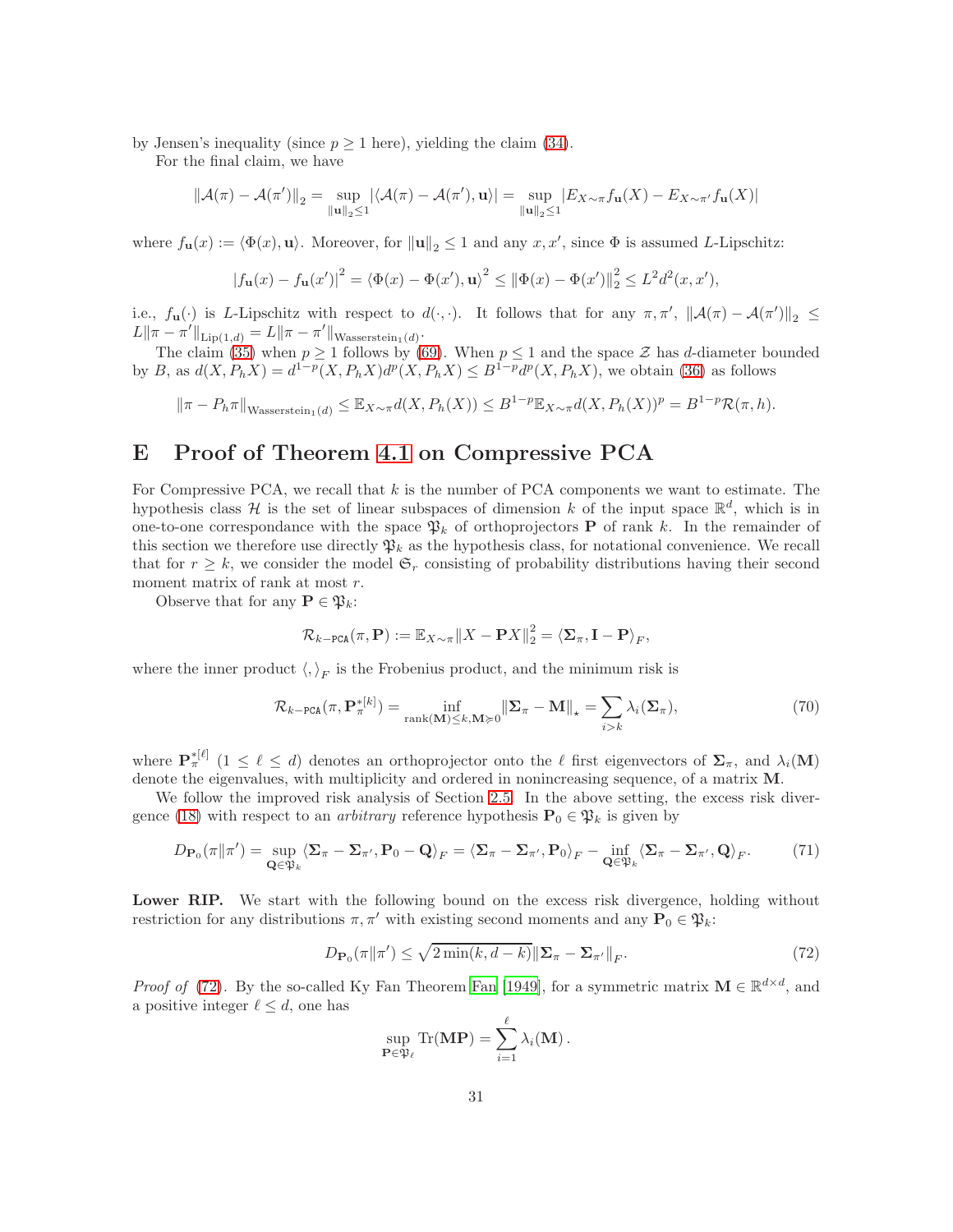As a result, we obtain

$$
D_{\mathbf{P}_0}(\pi||\pi') = \sup_{\mathbf{Q} \in \mathfrak{P}_k} \langle \mathbf{\Sigma}_{\pi'} - \mathbf{\Sigma}_{\pi}, \mathbf{Q} \rangle_F + \langle \mathbf{\Sigma}_{\pi} - \mathbf{\Sigma}_{\pi'}, \mathbf{P}_0 \rangle_F
$$
  
\n
$$
\leq \sum_{i=1}^k \lambda_i (\mathbf{\Sigma}_{\pi'} - \mathbf{\Sigma}_{\pi}) + \sum_{i=1}^k \lambda_i (\mathbf{\Sigma}_{\pi} - \mathbf{\Sigma}_{\pi'}) = \sum_{i=1}^k \lambda_i (\mathbf{\Sigma}_{\pi'} - \mathbf{\Sigma}_{\pi}) - \sum_{i=d-k+1}^d \lambda_i (\mathbf{\Sigma}_{\pi'} - \mathbf{\Sigma}_{\pi})
$$
  
\n
$$
= \sum_{i=1}^{\min(k, d-k)} \lambda_i (\mathbf{\Sigma}_{\pi'} - \mathbf{\Sigma}_{\pi}) - \sum_{i=d-\min(k, d-k)+1}^d \lambda_i (\mathbf{\Sigma}_{\pi'} - \mathbf{\Sigma}_{\pi})
$$
  
\n
$$
\leq \sqrt{2 \min(k, d-k)} \sqrt{\sum_{i=1}^d \lambda_i^2 (\mathbf{\Sigma}_{\pi'} - \mathbf{\Sigma}_{\pi})} = \sqrt{2 \min(k, d-k)} ||\mathbf{\Sigma}_{\pi'} - \mathbf{\Sigma}_{\pi}||_F.
$$

Since the right-hand side of  $(72)$  does not depend of  $P_0$ , we get from  $(19)$  in particular that for any  $\pi, \pi'$  with finite second moments

$$
\|\pi-\pi'\|_{\Delta\mathcal{L}}\leq \sqrt{2k}\|\mathbf{\Sigma}_{\pi'}-\mathbf{\Sigma}_{\pi}\|_{F}.
$$

Hence, since  $\mathcal M$  is a linear operator having a RIP (37) on matrices of rank lower than  $2r$ ,  $\mathcal M$  induces (in the way described in Section 4) a sketching operator  $\mathcal{A} : \pi \mapsto \mathcal{A}(\pi) := \mathcal{M}(\Sigma_{\pi})$  that has the lower RIP described in (20) with constants  $C_A = \frac{\sqrt{2}}{\sqrt{1}}$  $\frac{\sqrt{2k}}{1}$  $\frac{\sqrt{2k}}{1-\delta}, \eta = 0$  on model  $\mathfrak{S}_r$ .

Ideal decoder and generic excess risk control. The ideal decoder (12) writes

$$
\Delta[\mathbf{y}] := \operatorname{argmin}_{\tau \in \mathfrak{S}_r} ||\mathcal{A}(\tau) - \mathbf{y}||_2^2,
$$

and is equivalent to (38), i.e.

$$
\hat{\Sigma} := \mathrm{argmin}_{\Sigma : \mathrm{rank}(\Sigma) \le r; \Sigma \succcurlyeq 0} \|\mathcal{M}(\Sigma) - \mathbf{y}\|_2^2.
$$

Formally,  $\Delta[\mathbf{y}]$  can then be taken as any distribution having second moment matrix  $\hat{\Sigma}$ . This last step can naturally be shunted since whatever the choice of such a representative distribution, the associated estimated hypothesis  $h$  is directly given by  $(39)$ .

By Theorem 2.5, this decoder is instance optimal yielding (24) with  $\nu = \eta = \varepsilon = \varepsilon' = 0$ , i.e., the excess risk of  $\hat{h}$  of the procedure of Section 4 when the true data distribution is  $\pi$  is controlled by

$$
d_{h^*_{\pi}}(\pi, \mathfrak{S}_r) + 2C_{\mathcal{A}} \|\mathcal{A}(\pi) - \mathcal{A}(\hat{\pi}_n)\|_2 = d_{h^*_{\pi}}(\pi, \mathfrak{S}_r) + 2C_{\mathcal{A}} \|\mathcal{M}(\Sigma_{\pi} - \Sigma_{\hat{\pi}_n})\|_2,
$$
(73)

with the bias term defined in (25).

Control of the bias term. The next lemma improves over Lemma 3.2 in the special case of PCA.

**Lemma E.1.** Consider a probability distribution  $\pi$  with finite second moments,  $\mathbf{P}^* := \mathbf{P}^{*[k]}_{\pi}$ , and  $\tau_r \in \mathfrak{S}_r$  (any) probability distribution with covariance  $\mathbf{\Sigma}_{\pi}^{[r]} := \mathbf{P}^{*[r]} \mathbf{\Sigma}_{\pi} \mathbf{P}^{*[r]}$ . We have  $D_{\mathbf{P}^*}(\pi || \tau_r) = 0$ .

*Proof.* Since  $\Sigma_{\pi} - \Sigma_{\pi}^{[r]}$  is a nonnegative matrix and  $r \geq k$ , (71) yields

$$
D_{\mathbf{P}^*}(\pi \| \tau_r) = \underbrace{\left\langle \mathbf{\Sigma}_{\pi} - \mathbf{\Sigma}_{\pi}^{[r]}, \mathbf{P}^* \right\rangle_F}_{=0} - \inf_{\mathbf{Q} \in \mathfrak{P}_k} \underbrace{\left\langle \mathbf{\Sigma}_{\pi} - \mathbf{\Sigma}_{\pi}^{[r]}, \mathbf{Q} \right\rangle_F}_{\geq 0} = 0.
$$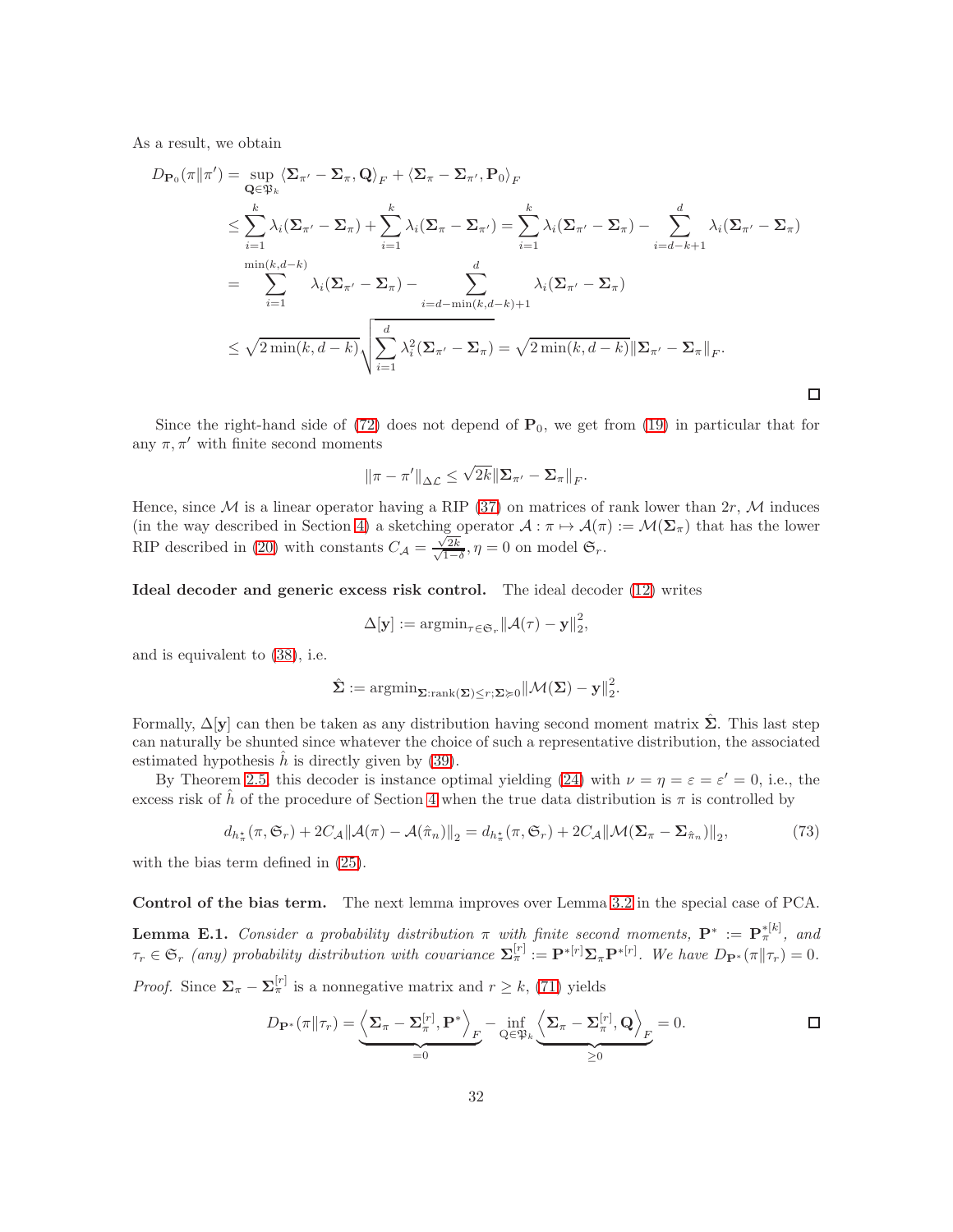As a result the "bias" term in the bound (73) is upper bounded as

$$
d_{h^*_{\pi}}(\pi, \mathfrak{S}_r) = \inf_{\tau \in \mathfrak{S}_r} (D_{\mathbf{P}^*}(\pi \| \tau) + 2C_{\mathcal{A}} \|\mathcal{A}(\pi) - \mathcal{A}(\tau) \|_2) \leq 2C_{\mathcal{A}} \left\| \mathcal{M}(\Sigma_{\pi} - \Sigma_{\pi}^{[r]}) \right\|_2.
$$
 (74)

From now on we assume  $d > k$  (otherwise the bias is trivially 0). We now use the following lemma to bound  $\left\| \mathcal{M}(\mathbf{\Sigma}_{\pi}-\mathbf{\Sigma}_{\pi}^{[r]}) \right\|_2$ .

**Lemma E.2.** Let  $\Sigma \in \mathbb{R}^{d \times d}$  be symmetric p.s.d. and  $\mathcal{M} : \mathbb{R}^{d \times d} \to \mathbb{R}^m$  satisfy the upper RIP in (37), i.e.  $\|\mathcal{M}(\mathbf{M})\|_{2}^{2}/\|\mathbf{M}\|_{F}^{2} \leq 1 + \delta$  for all matrices of rank at most  $2r$ . For  $1 \leq \ell \leq d$ , consider  $\mathbf{\Sigma}^{[\ell]}$  a best rank  $\ell$  approximation to  $\Sigma$ . Then for any  $1 \leq s \leq \min(\ell, 2r)$  we have

$$
\left\|{\cal M}(\Sigma-\Sigma^{[\ell]})\right\|_2\leq \sqrt{1+\delta}\frac{\sigma_{\ell-s+1}}{\sqrt{s}},
$$

where  $\sigma_j := \sigma_j(\mathbf{\Sigma}) := \sum_{i=j+1}^d \lambda_i(\mathbf{\Sigma})$ .

*Proof.* This proof follows mainly the ideas of Candès [2008]. By definition of  $\Sigma^{[\ell]}$  there is an eigendecomposition  $\Sigma = U \Lambda U^T$ , where  $\Lambda$  is a diagonal matrix containing the eigenvalues of  $\Sigma$  with multiplicity in decreasing order, such that  $\Sigma^{[\ell]} = U \Lambda^{[\ell]} U^T$  where  $\Lambda^{[\ell]}$  contains the first  $\ell$  eigenvalues. Decompose  $Λ$  into blocks,  $Λ = \sum_{j \geq 0} Λ_j$ , where  $Λ_0$  contains the first  $ℓ - s$  eigenvalues, and  $Λ_j$ ,  $j ≥ 1$  are the next blocks of s eigenvalues in decreasing order (the last block is of size  $\leq s$ ); that is, for  $j \geq 1$  the block  $\Lambda_j$  contains eigenvalues of indices m such that  $\ell + (j-2)s < m \leq \ell + (j-1)s$ . Let us also denote  $\Lambda_j^+$ , for  $j \geq 1$ , the blocks of eigenvalues of size s starting one index later, that is,  $\Lambda_j$  contains eigenvalues of indices m such that  $\ell + (j-2)s + 1 < m \leq \ell + (j-1)s + 1$ . Let  $S_j = U\Lambda_j U^T$ , so that  $\Sigma - \Sigma^{[\ell]} = \sum_{j \geq 2} S_j$ . As  $s \leq 2r$ , rank $(S_j) \leq 2r$ ,  $j \geq 2$  hence by the upper RIP property,

$$
\frac{1}{\sqrt{1+\delta}} \left\| \mathcal{M}(\Sigma - \Sigma^{[\ell]}) \right\|_2 = \frac{1}{\sqrt{1+\delta}} \left\| \sum_{j\geq 2} \mathcal{M}(S_j) \right\|_2 \leq \frac{1}{\sqrt{1+\delta}} \sum_{j\geq 2} \left\| \mathcal{M}(S_j) \right\|_2 \leq \sum_{j\geq 2} \left\| S_j \right\|_F
$$
  
= 
$$
\sum_{j\geq 2} \left\| \Lambda_j \right\|_2 \leq \sum_{j\geq 2} \sqrt{s} \left\| \Lambda_j \right\|_\infty \leq \sum_{j\geq 2} \sqrt{s} \frac{\left\| \Lambda_{j-1}^+ \right\|_1}{s} = \sum_{j\geq 1} \frac{\left\| \Lambda_j^+ \right\|_1}{\sqrt{s}} = \frac{\sigma_{\ell-s+1}}{\sqrt{s}}.
$$

 $\Box$ 

The above lemma (with  $\ell := r$ ) allows us to control  $\|\mathcal{A}(\pi) - \mathcal{A}(\pi_r)\| = \left\|\mathcal{M}(\mathbf{\Sigma}_{\pi} - \mathbf{\Sigma}_{\pi}^{[r]})\right\|_2$  using  $\sigma_{r-s+1}$  for  $1 \leq s \leq r$ . This, in combination with (74) and (73), establishes (40). Moreover, choosing  $s := r - k + 1$ , we get  $\sigma_{r-s+1} = \sigma_k = \mathcal{R}_{k-\text{PCA}}(\pi, \mathbf{P}_{\pi}^{*[k]})$ , leading to (41). This proves Theorem 4.1.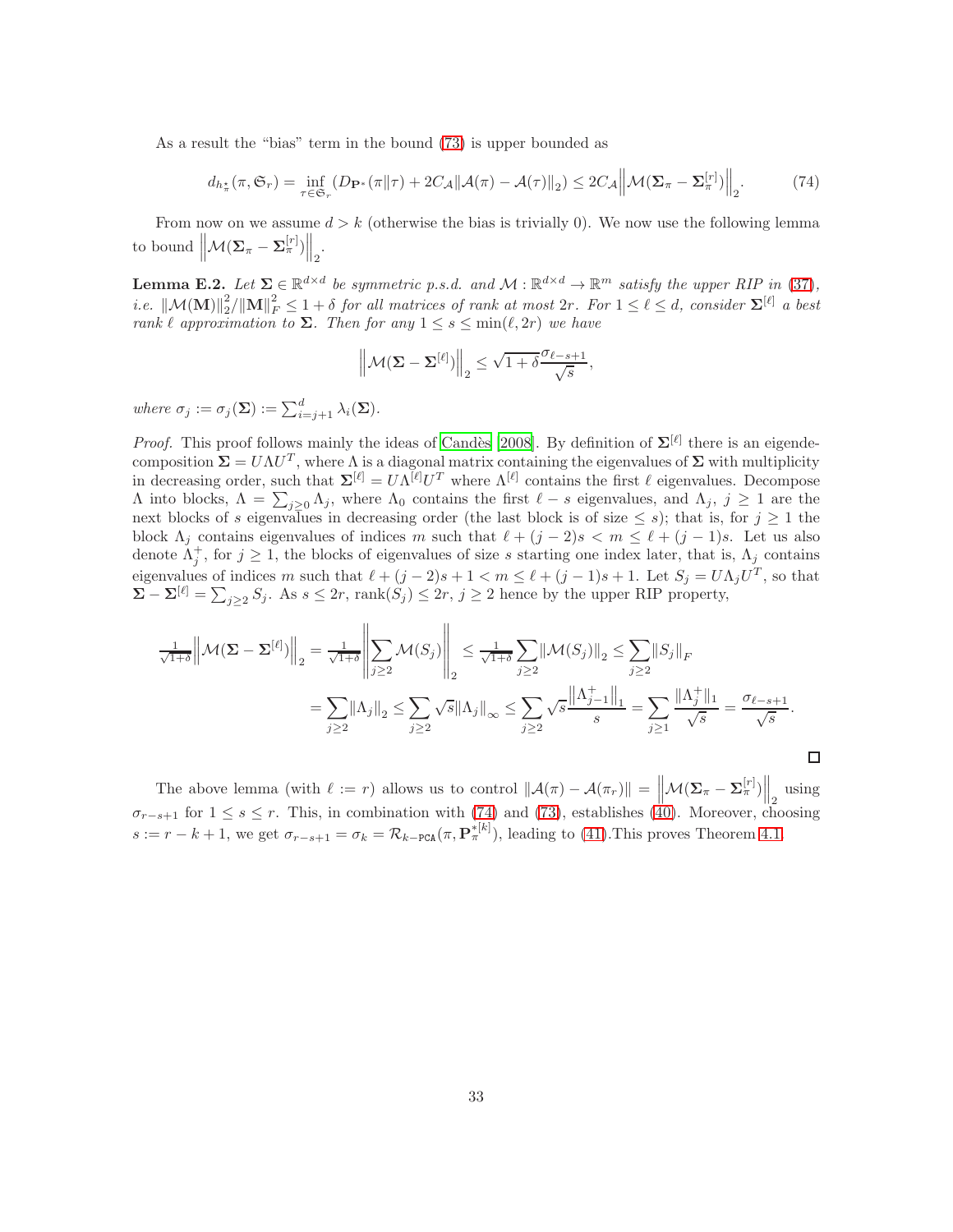## Table of notations

| $x\in\mathcal{Z}$                                                                                                                                               | sample and sample space                                                                  |  |
|-----------------------------------------------------------------------------------------------------------------------------------------------------------------|------------------------------------------------------------------------------------------|--|
| y                                                                                                                                                               | sketch vector $(3)$                                                                      |  |
| Φ                                                                                                                                                               | sketching function $(3)$ , $(43)$ ,                                                      |  |
| А                                                                                                                                                               | sketching operator (5)                                                                   |  |
| $\pi, \tau$                                                                                                                                                     | probabilities on sample space                                                            |  |
| $\mu, \nu$                                                                                                                                                      | measures on sample space                                                                 |  |
| $\langle \pi, f \rangle$                                                                                                                                        | $\mathbb{E}_{X \sim \pi} f(X)$                                                           |  |
| $\langle \mu, f \rangle$                                                                                                                                        | $\int f(x) d\mu(x)$ (App. A.2)                                                           |  |
| h.                                                                                                                                                              | hypothesis                                                                               |  |
| $\mathcal H$                                                                                                                                                    | class of hypotheses                                                                      |  |
| $\ell(\cdot, h)$<br>loss function                                                                                                                               |                                                                                          |  |
| $\mathcal{R}, \Delta \mathcal{R}_h$                                                                                                                             | risk $(1)$ , excess risk $(\text{Def. } 2.4)$                                            |  |
| $h^{\star} = h_{\pi}^{\star}$                                                                                                                                   | best hypothesis $(1)$                                                                    |  |
| R                                                                                                                                                               | proxy for the risk $(4)$ , $(27)$                                                        |  |
| $\hat{h}$                                                                                                                                                       | learned hypothesis $(4)$                                                                 |  |
| $P_h$                                                                                                                                                           | projection function for comp.-                                                           |  |
|                                                                                                                                                                 | type task (Def. $3.1$ )                                                                  |  |
| $\overline{\mathcal{L}} = \mathcal{L}(\mathcal{H})$                                                                                                             | class of loss functions $(9)$                                                            |  |
| $\Delta \mathcal{L} = \Delta \mathcal{L}(\mathcal{H})$                                                                                                          | class of loss differences $(17)$                                                         |  |
| $\overline{\mathcal{F} = \{\phi_\omega\}}_{\omega \in \Omega}$                                                                                                  | class of features (Def. $5.1$ )                                                          |  |
| Λ                                                                                                                                                               | probability distribution of fea-                                                         |  |
|                                                                                                                                                                 | ture parameters $\omega$ (Def. 5.1)                                                      |  |
| $\kappa(x,x')$                                                                                                                                                  | psd kernel (Def. 5.2)                                                                    |  |
| $\kappa(\pi,\pi')$                                                                                                                                              | kernel mean embedding (44)                                                               |  |
| $C_{\mathcal{A}}, C_{\kappa}, \underline{C_{\kappa_{\Phi}}}$                                                                                                    | kernel constants $(11); (47); (48)$                                                      |  |
| $\ \mu\ _{\mathcal{G}}$                                                                                                                                         | $\sup_{f \in \mathcal{G}}  \langle \mu, f \rangle  \langle (8), \text{App. A.2} \rangle$ |  |
| $\ \mu\ _{\kappa}$                                                                                                                                              | MMD norm $(45)$ , $(58)$                                                                 |  |
| $\left\Vert \cdot\right\Vert _{\mathcal{L}},\,\left\Vert \cdot\right\Vert _{\Delta\mathcal{L}}$                                                                 | task-driven norms $(9)$ ; $(19)$                                                         |  |
| $D_h(\pi  \pi')$                                                                                                                                                | excess-risk divergence (18)                                                              |  |
| $d_h(\pi, \mathfrak{S}),$                                                                                                                                       | bias term wrt. model $(25)$                                                              |  |
| $d_{\mathcal{F}}(\pi,\pi')$                                                                                                                                     | feature-based metric (54)                                                                |  |
| $\mathfrak S$                                                                                                                                                   | model set (of probabilities)                                                             |  |
| $\mathfrak{S}_h$                                                                                                                                                | probabilities s.t. $h$ optimal $(26)$                                                    |  |
| $\begin{array}{l} \mathfrak{S}^{\tt CT}_h, \, \mathfrak{S}^{\tt CT}(\mathcal{H}) \\ \mathfrak{S}^{\tt ML}_h, \, \mathfrak{S}^{\tt ML}(\mathcal{H}) \end{array}$ | compression-type model set (31)                                                          |  |
|                                                                                                                                                                 | max. likelihood model set (28)                                                           |  |
| $\mathcal{S} = \mathcal{S}_{\kappa}(\mathfrak{S})$                                                                                                              | normalized secant set (49)                                                               |  |
| $\ \mathcal{E}\ $                                                                                                                                               | radius of a set of measures $(51)$                                                       |  |
| $c_{\kappa}(t)$                                                                                                                                                 | concentration function $(52)$                                                            |  |
| $N(  \cdot  , A, \varepsilon)$                                                                                                                                  | covering numbers $(Def. 5.6)$                                                            |  |
| $\mathcal B$                                                                                                                                                    | Closed ball (Def. $A.2$ )                                                                |  |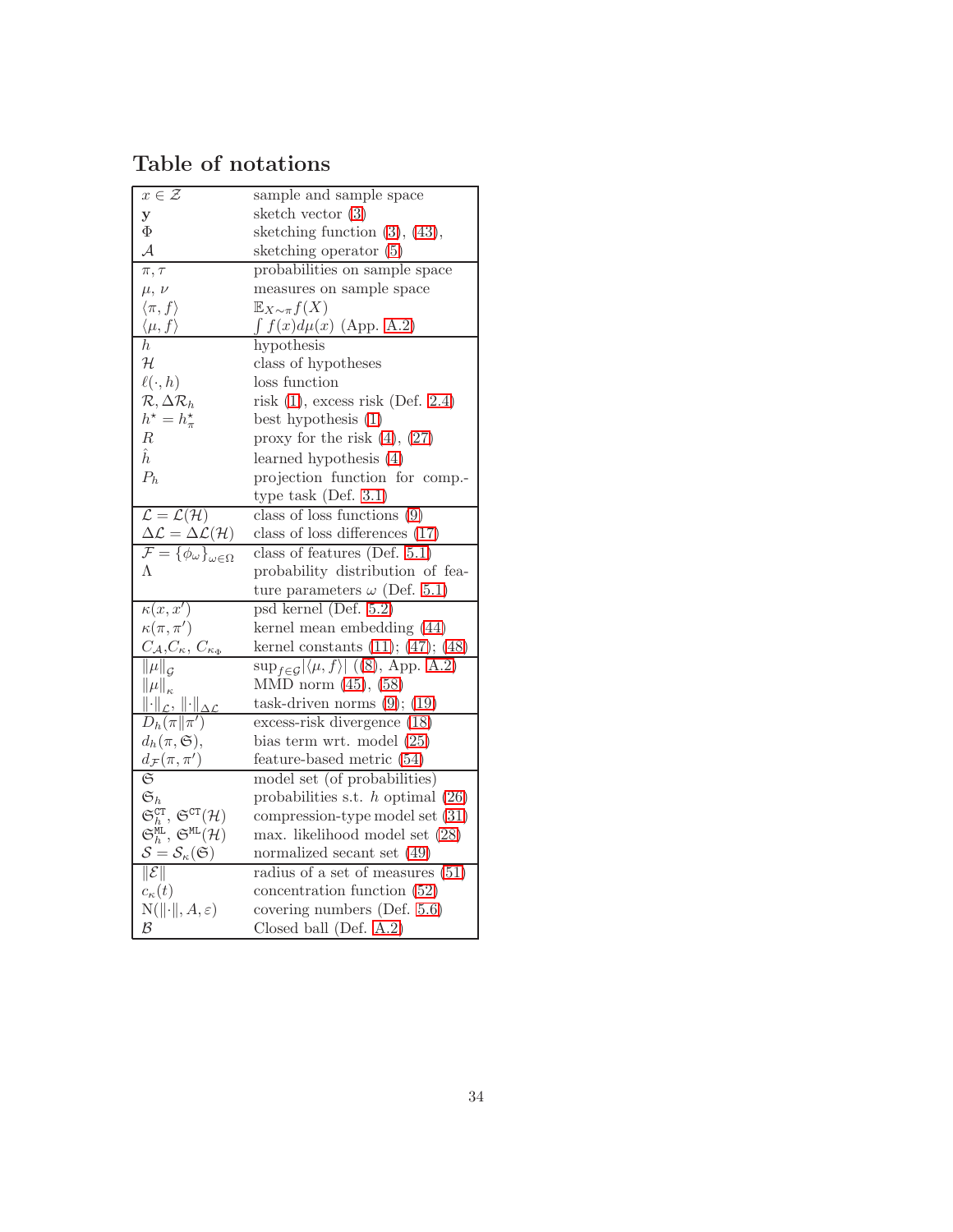## References

- N. Ailon, R. Jaiswal, and C. Monteleoni. Streaming k-means approximation. In Advances in Neural Information Processing Systems (NIPS), pages 10–18, 2009.
- D. Aloise, A. Deshpande, P. Hansen, and P. Popat. NP-hardness of Euclidean sum-of-squares clustering. Machine Learning, 75(2):245–248, 2009.
- J. Anderson, M. Belkin, N. Goyal, L. Rademacher, and J. Voss. The more, the merrier: the blessing of dimensionality for learning large Gaussian mixtures. In Conference on Learning Theory, pages 1135–1164, 2014.
- C. Andrieu and A. Doucet. Online expectation-maximization type algorithms for parameter estimation in general state space models. In 2003 IEEE International Conference on Acoustics, Speech, and Signal Processing (ICASSP '03), volume 6, pages VI–69, 2003.
- R. Arora, A. Cotter, K. Livescu, and N. Srebro. Stochastic optimization for PCA and PLS. In 2012 50th Annual Allerton Conference on Communication, Control, and Computing (Allerton), pages 861–868, Oct 2012.
- D. Arthur and S. Vassilvitskii. k-means++: the advantages of careful seeding. In ACM-SIAM symposium on Discrete algorithms, pages 1027—-1035, 2007.
- F. Bach. On the equivalence between kernel quadrature rules and random feature expansions. Journal of Machine Learning Research, 18(21):1–38, 2017.
- A. Balsubramani, S. Dasgupta, and Y. Freund. The fast convergence of incremental PCA. In Advances in Neural Information Processing Systems 26, pages 3174–3182, 2013.
- R. Baraniuk. Compressive sensing. IEEE Signal Processing Magazine, 24(4):118–121, 2007.
- R. Baraniuk, M. Davenport, R. A. DeVore, and M. B. Wakin. A simple proof of the restricted isometry property for random matrices. Constr. Approx., 28(3):253–263, 2008.
- P. L. Bartlett, O. Bousquet, S. Mendelson, et al. Local Rademacher complexities. The Annals of Statistics, 33(4):1497–1537, 2005.
- M. Belkin and K. Sinha. Polynomial learning of distribution families. *SIAM J. Comput.*, 44(4):889–911, 2015.
- K. Bertin, E. Le Pennec, and V. Rivoirard. Adaptive Dantzig density estimation. Annales de l'institut Henri Poincaré – Probabilités et Statistiques, 47(1):43–74, 2011.
- A. Bietti and J. Mairal. On the Inductive Bias of Neural Tangent Kernels. In Advances in Neural Information Processing Systems (NeurIPS), pages 1–23, 2019.
- M. Binkowski, D. J. Sutherland, M. Arbel, and A. Gretton. Demystifying MMD gans. In 6th International Conference on Learning Representations, ICLR 2018, 2018.
- G. Blanchard, O. Bousquet, and L. Zwald. Statistical properties of kernel principal component analysis. Machine Learning, 66(2-3):259–294, 2007.
- A. Bourrier, M. Davies, T. Peleg, P. Perez, and R. Gribonval. Fundamental performance limits for ideal decoders in high-dimensional linear inverse problems. Information Theory, IEEE Transactions  $\omega$ <sub>0</sub>, 60(12):7928–7946, 2014.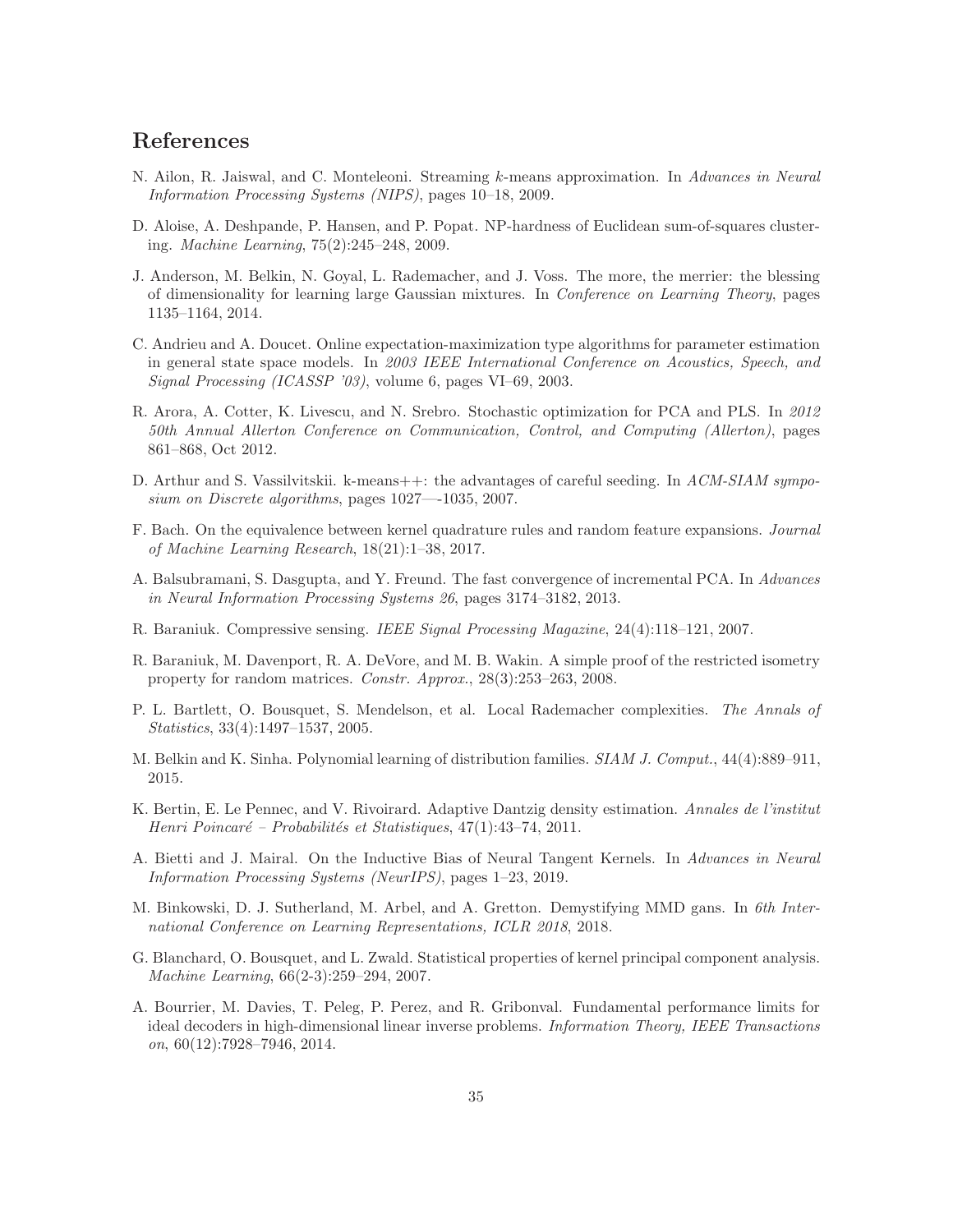- J. Bruna Estrach, A. Szlam, and Y. LeCun. Signal recovery from pooling representations. In The 31st International Conference on Machine Learning, volume 32, pages 307–315, 2014.
- E. Cand`es, T. Strohmer, and V. Voroninski. Phaselift: Exact and stable signal recovery from magnitude measurements via convex programming. Comm. Pure Appl. Math, 66(8):1241–1274, 2013.
- E. J. Candès. The restricted isometry property and its implications for compressed sensing. Comptes Rendus Mathematique, 346(9-10):589–592, 2008.
- E. J. Candès, J. Romberg, and T. Tao. Stable signal recovery from incomplete and inaccurate measurements. Comm. Pure Appl. Math, 59:1207–1223, 2006.
- O. Cappé and E. Moulines. Online EM algorithm for latent data models. Journal of the Royal Statistical Society, 71(3):593–613, 2009.
- M. Carrasco and J.-P. Florens. Generalization of gmm to a continuum of moment conditions. Econometric Theory, 16(6):797–834, 2000.
- M. Carrasco and J.-P. Florens. Efficient GMM estimation using the empirical characteristic function. IDEI Working Paper, 140, 2002.
- M. Carrasco and J.-P. Florens. On the asymptotic efficiency of GMM. Econometric Theory, 30(02): 372–406, 2014.
- A. Chatalic, V. Schellekens, F. Houssiau, Y.-A. De Montjoye, L. Jacques, and R. Gribonval. Compressive Learning with Privacy Guarantees. Information and Inference, 2021. URL <https://hal.inria.fr/hal-02496896>.
- A. Cohen, W. Dahmen, and R. DeVore. Compressed sensing and best k-term approximation. J. Amer. Math. Soc, 22(1), 2009.
- G. Cormode and M. Hadjieleftheriou. Methods for finding frequent items in data streams. The VLDB Journal, 19(1):3–20, 2009.
- G. Cormode and S. Muthukrishnan. An improved data stream summary: the count-min sketch and its applications. Journal of Algorithms, 55(1):58–75, 2005.
- G. Cormode, M. Garofalakis, P. J. Haas, and C. Jermaine. Synopses for Massive Data: Samples, Histograms, Wavelets, Sketches. Foundations and Trends in Databases, 4(1–3):1–294, 2011.
- T. M. Cover and J. A. Thomas. Elements of Information Theory. Wiley series in telecommunications. Wiley-Interscience, 1991.
- S. Dirksen. Dimensionality reduction with subgaussian matrices: a unified theory. Foundations of Computational Mathematics, 16(5):1367–1396, 2016.
- D. L. Donoho. Compressed sensing. IEEE Trans. Information Theory, 52(4):1289–1306, 2006.
- J. C. Duchi, M. I. Jordan, and M. J. Wainwright. Privacy aware learning. Journal of the ACM, 61(6), Nov. 2014.
- R. M. Dudley. Real Analysis and Probability. Cambridge University Press, 2002.
- A. Eftekhari and M. B. Wakin. New analysis of manifold embeddings and signal recovery from compressive measurements. Applied and Computational Harmonic Analysis, 39(1):67–109, 2015.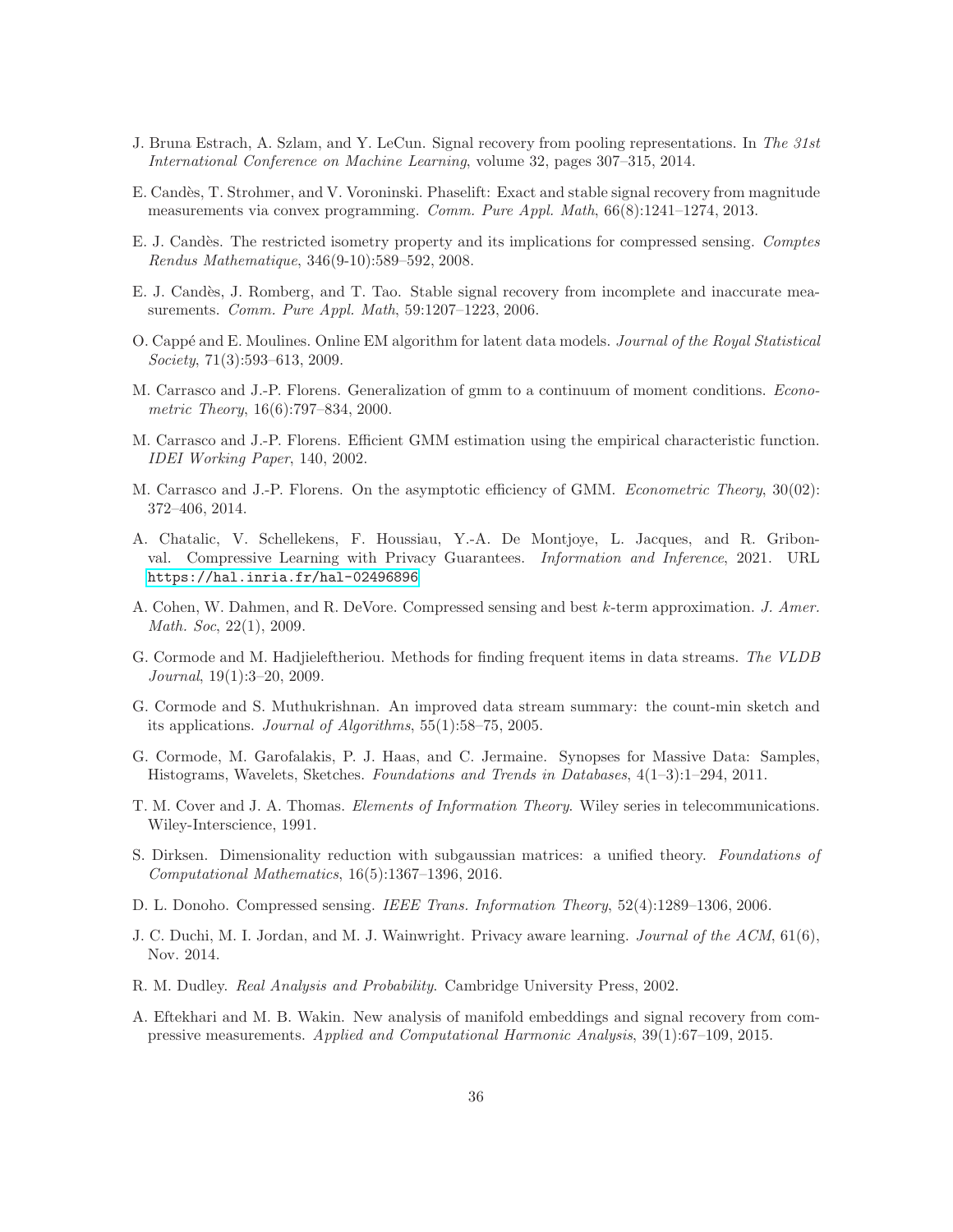- K. Fan. On a theorem of Weyl concerning eigenvalues of linear transformations: I. Proc. Nat. Aca. Sci.,  $35(11):652-655$ , 1949.
- D. Feldman and M. Langberg. A unified framework for approximating and clustering data. In The forty-third annual ACM symposium on Theory of computing, pages 569–578, 2011.
- D. Feldman, M. Monemizadeh, C. Sohler, and D. P. Woodruff. Coresets and sketches for high dimensional subspace approximation problems. In The twenty-first annual ACM-SIAM symposium on Discrete algorithms (SODA'10), pages 630–649, 2010.
- D. Feldman, M. Faulkner, and A. Krause. Scalable training of mixture models via coresets. In Advances in Neural Information Processing Systems, pages 1–9, 2011.
- A. Feuerverger and R. A. Mureika. The empirical characteristic function and its applications. Annals of Statistics, 5(1):88–97, Jan. 1977.
- S. Foucart and H. Rauhut. A Mathematical Introduction to Compressive Sensing. Springer, May 2012.
- G. Frahling and C. Sohler. A fast k-means implementation using coresets. In The twenty-second annual symposium on Computational geometry (SoCG), volume 18, pages 605–625, 2005.
- M. Gabrié, A. Manoel, C. Luneau, J. Barbier, N. Macris, F. Krzakala, and L. Zdeborová. Entropy and mutual information in models of deep neural networks. In Advances in Neural Information and Processing Systems (NIPS), 2018.
- M. R. Garey, D. S. Johnson, and H. S. Witsenhausen. The complexity of the generalized Lloyd Max problem. IEEE Trans. Inf. Theory, 28(2):255–256, 1982.
- M. Ghashami, D. Perry, and J. M. Phillips. Streaming kernel principal component analysis. In International Conference on Artificial Intelligence and Statistics, volume 41, pages 1–16, 2016.
- A. C. Gilbert, Y. Kotidis, S. Muthukrishnan, and M. J. Strauss. How to summarize the universe: dynamic maintenance of quantiles. In VLDB '02: Proceedings of the 28th international conference on Very Large Data Bases, pages 454–465, 2002.
- A. C. Gilbert, Y. Zhang, K. Lee, Y. Zhang, and H. Lee. Towards understanding the invertibility of convolutional neural networks. In Proceedings of the 26th International Joint Conference on Artificial Intelligence, IJCAI'17, page 1703–1710, 2017.
- R. Giryes, G. Sapiro, and A. M. Bronstein. Deep neural networks with random Gaussian weights a universal classification strategy? IEEE Transactions on Signal Processing, 64(13):3444–3457, 2016.
- A. Gretton, K. M. Borgwardt, M. J. Rasch, B. Schölkopf, and A. J. Smola. A kernel method for the two-sample problem. In Advances in Neural Information Processing Systems (NIPS), pages 513–520, 2007.
- R. Gribonval, G. Blanchard, N. Keriven, and Y. Traonmilin. Statistical learning guarantees for compressive clustering and compressive mixture modeling. Preprint, 2020. URL <https://hal.inria.fr/hal-02536818>.
- S. Guha and N. Mishra. Clustering data streams. In Data Stream Management Processing High-Speed Data Streams, Data-Centric Systems and Applications, pages 169–187. 2016.
- A. R. Hall. Generalized Method of Moments. Oxford University Press, 2005.
- P. R. Halmos. Measure theory. Springer, 2013.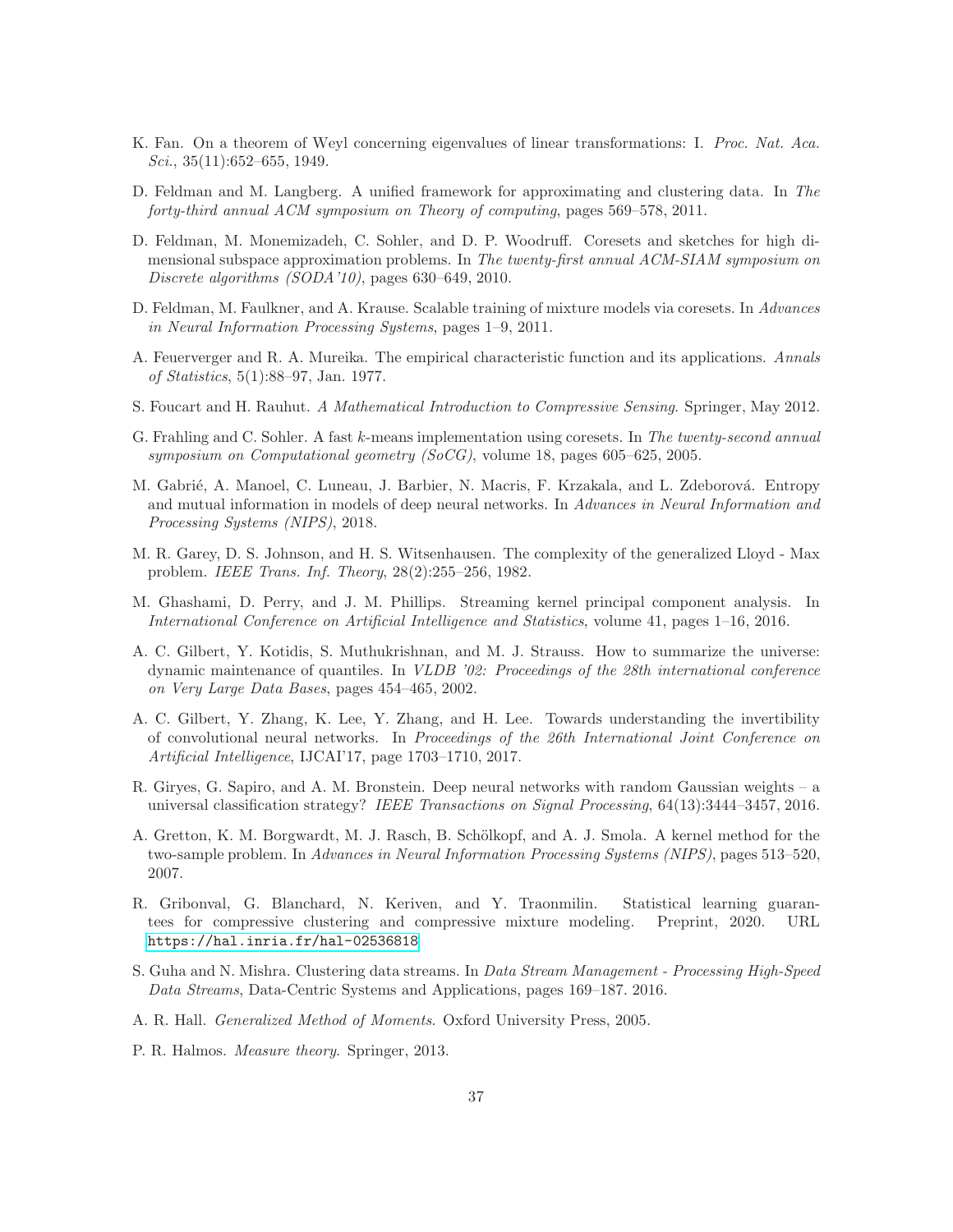- S. Har-Peled and S. Mazumdar. Coresets for k-means and k-median clustering and their applications. In The thirty-sixth annual ACM symposium on Theory of computing, pages 291—-300, 2004.
- D. Hsu and S. M. Kakade. Learning mixtures of spherical Gaussians: moment methods and spectral decompositions. In Conference on Innovations in Theoretical Computer Science, 2013.
- A. Jacot, F. Gabriel, and C. Hongler. Neural tangent kernel: convergence and generalization in neural networks. In Advances in Neural Information Processing Systems (NIPS), 2018.
- M. Kabanava, R. Kueng, H. Rauhut, and U. Terstiege. Stable low-rank matrix recovery via null space properties. Information and Inference, 5(4):405–441, 2016.
- N. Keriven, A. Bourrier, R. Gribonval, and P. Pérèz. Sketching for large-scale learning of mixture models. In IEEE International Conference on Acoustic, Speech and Signal Processing (ICASSP), 2015.
- N. Keriven, A. Bourrier, R. Gribonval, and P. Pérez. Sketching for Large-Scale Learning of Mixture Models. Information and Inference, 7(3):447–508, 2018.
- V. Koltchinskii. Local Rademacher complexities and oracle inequalities in risk minimization. The Annals of Statistics, 34(6):2593 – 2656, 2006.
- H. J. Landau. Moments in Mathematics. American Mathematical Soc., 1987.
- C. Levrard. Fast rates for empirical vector quantization. Electronic Journal of Statistics, 7(0):1716– 1746, 2013.
- Y. Li, K. Swersky, and R. Zemel. Generative moment matching networks. In The 32nd International Conference on Machine Learning, volume 37, pages 1718–1727, 2015. ISBN 9781510810587.
- M. Lucic, M. Faulkner, A. K. 0001, and D. Feldman. Training Gaussian Mixture Models at Scale via Coresets. J. Mach. Learn. Res., 2017.
- J. Mairal, F. Bach, J. Ponce, and G. Sapiro. Online learning for matrix factorization and sparse coding. Journal of Machine Learning Research, 11(1):19–60, Jan. 2010.
- P. Massart. Concentration Inequalities and Model Selection, volume 1896 of Lecture Notes in Mathematics. Springer, 2007.
- W. K. Newey and D. McFadden. Large sample estimation and hypothesis testing. In *Handbook of* Econometrics, volume 4, pages 2111–2245. 1994.
- I. Pinelis. An approach to inequalities for the distributions of infinite-dimensional martingales. In The 8th International Conference on Probability in Banach Spaces, volume 30, pages 128–134, 1992.
- G. Puy, M. E. Davies, and R. Gribonval. Recipes for stable linear embeddings from Hilbert spaces to  $\mathbb{R}^m$ . IEEE Trans. Information Theory, 63(4):2171-2187, 2017.
- A. Rahimi and B. Recht. Random features for large scale kernel machines. In Advances in Neural Information Processing Systems (NIPS), number 1, pages 1–8, 2007.
- A. Rahimi and B. Recht. Weighted sums of random kitchen sinks: Replacing minimization with randomization in learning. In Advances in Neural Information Processing Systems (NIPS), volume 1, pages 1–8, 2009.